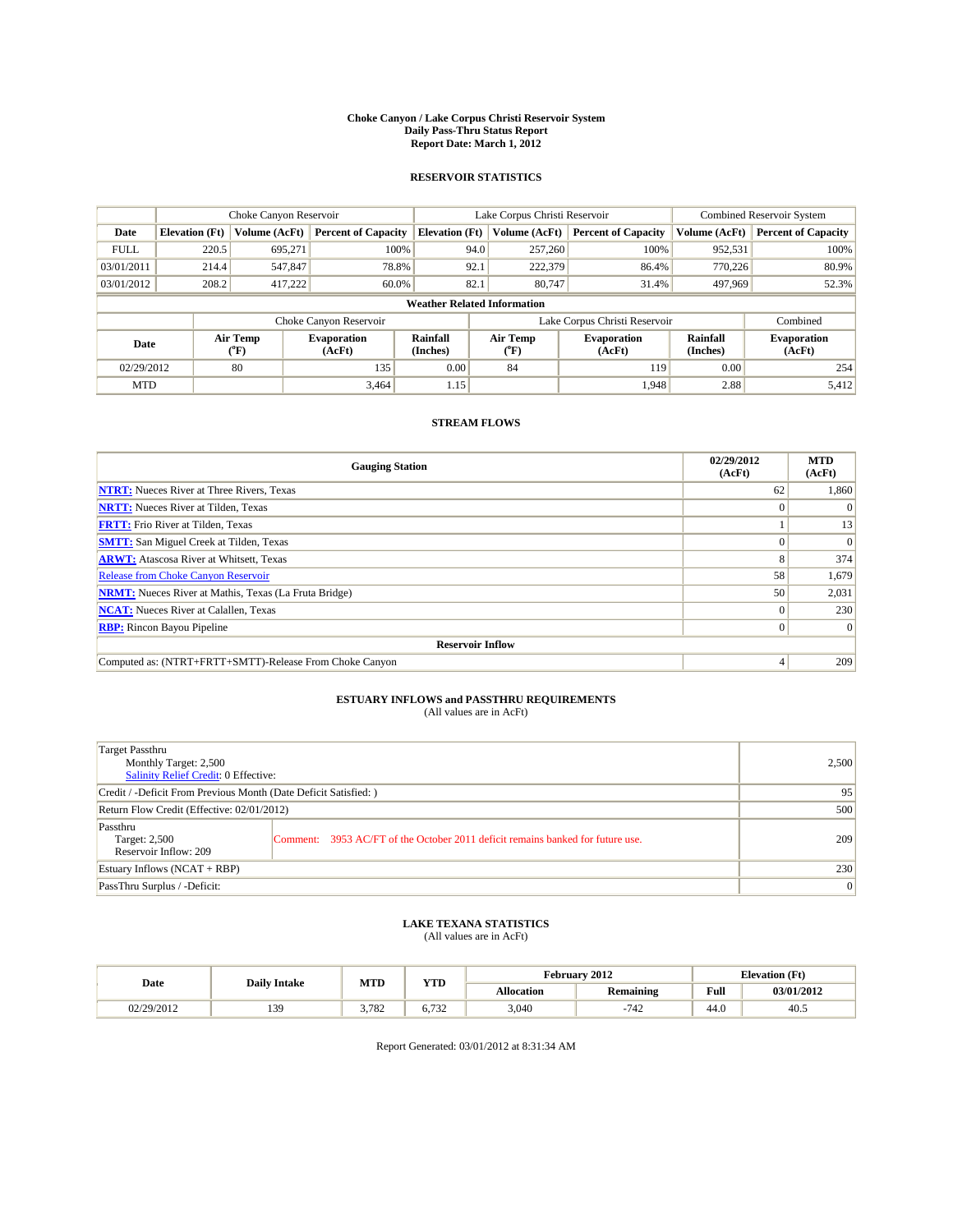#### **Choke Canyon / Lake Corpus Christi Reservoir System Daily Pass-Thru Status Report Report Date: March 2, 2012**

### **RESERVOIR STATISTICS**

|             | Choke Canyon Reservoir             |                                           |                              |                       | Lake Corpus Christi Reservoir | <b>Combined Reservoir System</b> |                      |                              |  |  |
|-------------|------------------------------------|-------------------------------------------|------------------------------|-----------------------|-------------------------------|----------------------------------|----------------------|------------------------------|--|--|
| Date        | <b>Elevation</b> (Ft)              | Volume (AcFt)                             | <b>Percent of Capacity</b>   | <b>Elevation</b> (Ft) | Volume (AcFt)                 | <b>Percent of Capacity</b>       | Volume (AcFt)        | <b>Percent of Capacity</b>   |  |  |
| <b>FULL</b> | 220.5                              | 695.271                                   | 100%                         | 94.0                  | 257,260                       | 100%                             | 952,531              | 100%                         |  |  |
| 03/02/2011  | 214.5                              | 549,879                                   | 79.1%                        | 92.0                  | 221,678                       | 86.2%                            | 771,557              | 81.0%                        |  |  |
| 03/02/2012  | 208.2                              | 416,837                                   | 60.0%                        | 82.1                  | 80.543                        | 31.3%                            | 497,380              | 52.2%                        |  |  |
|             | <b>Weather Related Information</b> |                                           |                              |                       |                               |                                  |                      |                              |  |  |
|             |                                    |                                           | Choke Canyon Reservoir       |                       | Lake Corpus Christi Reservoir |                                  |                      | Combined                     |  |  |
| Date        |                                    | Air Temp<br>$({}^{\mathrm{o}}\mathrm{F})$ | <b>Evaporation</b><br>(AcFt) | Rainfall<br>(Inches)  | Air Temp<br>(°F)              | <b>Evaporation</b><br>(AcFt)     | Rainfall<br>(Inches) | <b>Evaporation</b><br>(AcFt) |  |  |
| 03/01/2012  |                                    | 83                                        | 158                          | 0.00                  | 85                            | 112                              | 0.00                 | 270                          |  |  |
| <b>MTD</b>  |                                    |                                           | 158                          | 0.00                  |                               | 112                              | 0.00                 | 270                          |  |  |

## **STREAM FLOWS**

| <b>Gauging Station</b>                                       | 03/01/2012<br>(AcFt) | <b>MTD</b><br>(AcFt) |  |  |  |  |  |
|--------------------------------------------------------------|----------------------|----------------------|--|--|--|--|--|
| <b>NTRT:</b> Nueces River at Three Rivers, Texas             | 67                   | 67                   |  |  |  |  |  |
| <b>NRTT:</b> Nueces River at Tilden, Texas                   | $\Omega$             | $\theta$             |  |  |  |  |  |
| <b>FRTT:</b> Frio River at Tilden, Texas                     |                      |                      |  |  |  |  |  |
| <b>SMTT:</b> San Miguel Creek at Tilden, Texas               |                      | $\Omega$             |  |  |  |  |  |
| <b>ARWT:</b> Atascosa River at Whitsett, Texas               | 8                    | 8                    |  |  |  |  |  |
| <b>Release from Choke Canyon Reservoir</b>                   | 58                   | 58                   |  |  |  |  |  |
| <b>NRMT:</b> Nueces River at Mathis, Texas (La Fruta Bridge) | 50                   | 50                   |  |  |  |  |  |
| <b>NCAT:</b> Nueces River at Calallen, Texas                 | $\Omega$             | $\Omega$             |  |  |  |  |  |
| <b>RBP:</b> Rincon Bayou Pipeline                            | $\overline{0}$       | $\Omega$             |  |  |  |  |  |
| <b>Reservoir Inflow</b>                                      |                      |                      |  |  |  |  |  |
| Computed as: (NTRT+FRTT+SMTT)-Release From Choke Canyon      | 10 <sup>1</sup>      | 10                   |  |  |  |  |  |

# **ESTUARY INFLOWS and PASSTHRU REQUIREMENTS**<br>(All values are in AcFt)

| Target Passthru<br>Monthly Target: 3,500<br>Salinity Relief Credit: 0 Effective: |                                                                                | 3,500        |
|----------------------------------------------------------------------------------|--------------------------------------------------------------------------------|--------------|
| Credit / -Deficit From Previous Month (Date Deficit Satisfied: )                 | 230                                                                            |              |
| Return Flow Credit (Effective: 03/01/2012)                                       | 500                                                                            |              |
| Passthru<br>Target: 3,500<br>Reservoir Inflow: 10                                | Comment: 3953 AC/FT of the October 2011 deficit remains banked for future use. | 10           |
| Estuary Inflows (NCAT + RBP)                                                     |                                                                                | $\mathbf{0}$ |
| PassThru Surplus / -Deficit:                                                     | $\mathbf{0}$                                                                   |              |

## **LAKE TEXANA STATISTICS** (All values are in AcFt)

|            | <b>Daily Intake</b> | <b>MTD</b> | <b>YTD</b> | <b>March 2012</b><br><b>Elevation</b> (Ft) |                  |      |            |
|------------|---------------------|------------|------------|--------------------------------------------|------------------|------|------------|
| Date       |                     |            |            | <b>Allocation</b>                          | <b>Remaining</b> | Full | 03/02/2012 |
| 03/01/2012 | 39<br>1J.           | 139        | 6.87       | 3,050                                      | 2.911            | 44.0 | 40.4       |

Report Generated: 03/02/2012 at 8:28:58 AM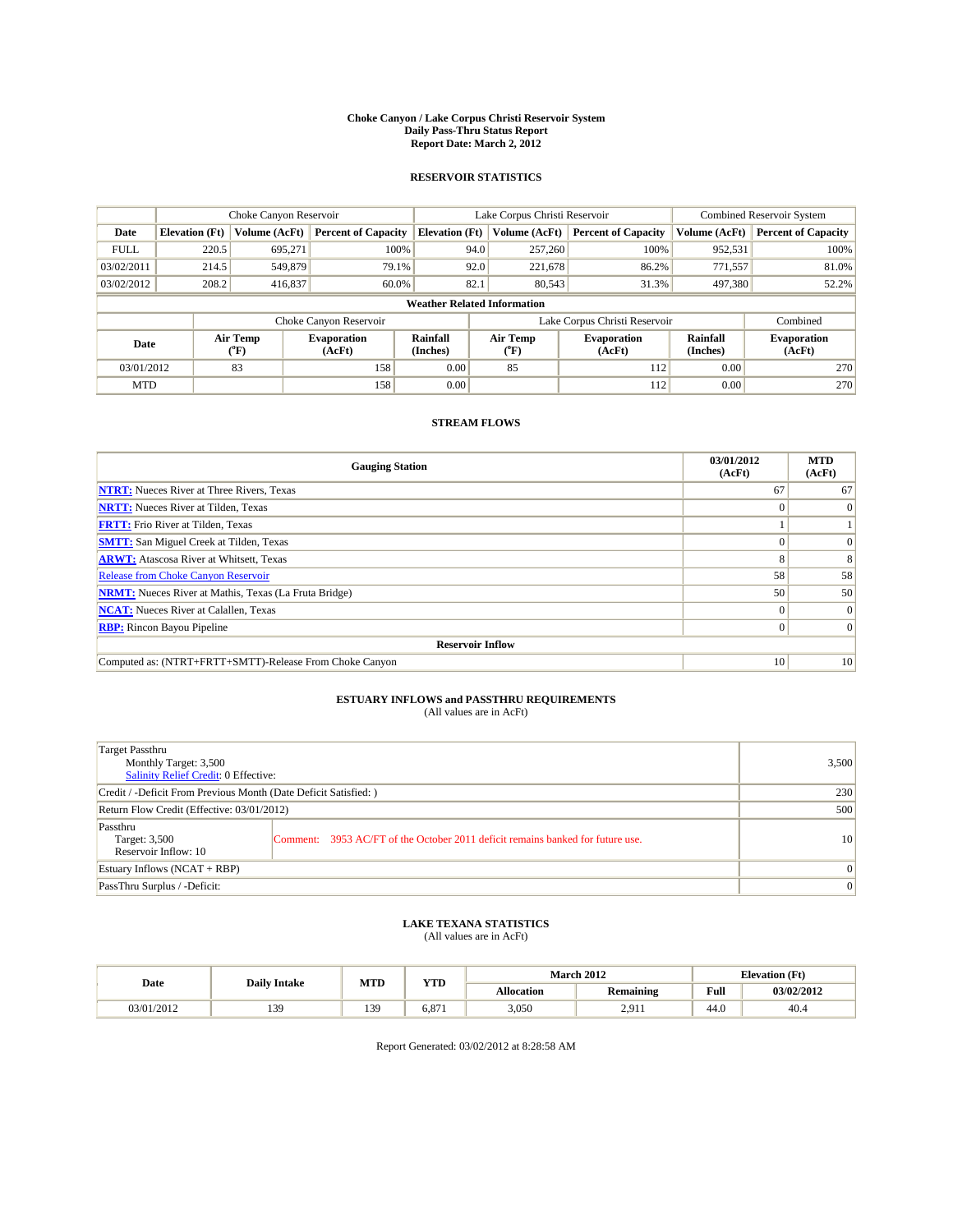#### **Choke Canyon / Lake Corpus Christi Reservoir System Daily Pass-Thru Status Report Report Date: March 3, 2012**

### **RESERVOIR STATISTICS**

|             | Choke Canyon Reservoir             |                  |                              |                             | Lake Corpus Christi Reservoir | <b>Combined Reservoir System</b> |                      |                              |  |  |
|-------------|------------------------------------|------------------|------------------------------|-----------------------------|-------------------------------|----------------------------------|----------------------|------------------------------|--|--|
| Date        | <b>Elevation</b> (Ft)              | Volume (AcFt)    | <b>Percent of Capacity</b>   | <b>Elevation</b> (Ft)       | Volume (AcFt)                 | <b>Percent of Capacity</b>       | Volume (AcFt)        | <b>Percent of Capacity</b>   |  |  |
| <b>FULL</b> | 220.5                              | 695,271          | 100%                         | 94.0                        | 257,260                       | 100%                             | 952,531              | 100%                         |  |  |
| 03/03/2011  | 214.6                              | 550,333          | 79.2%                        | 92.0                        | 221,328                       | 86.0%                            | 771.661              | 81.0%                        |  |  |
| 03/03/2012  | 208.1                              | 415,873          | 59.8%                        | 82.1                        | 80.239                        | 31.2%                            | 496,112              | 52.1%                        |  |  |
|             | <b>Weather Related Information</b> |                  |                              |                             |                               |                                  |                      |                              |  |  |
|             |                                    |                  | Choke Canyon Reservoir       |                             |                               | Lake Corpus Christi Reservoir    |                      | Combined                     |  |  |
| Date        |                                    | Air Temp<br>(°F) | <b>Evaporation</b><br>(AcFt) | <b>Rainfall</b><br>(Inches) | Air Temp<br>(°F)              | <b>Evaporation</b><br>(AcFt)     | Rainfall<br>(Inches) | <b>Evaporation</b><br>(AcFt) |  |  |
| 03/02/2012  |                                    | 78               | 180                          | 0.00                        | 80                            | 94                               | 0.00                 | 274                          |  |  |
| <b>MTD</b>  |                                    |                  | 338                          | 0.00                        |                               | 206                              | 0.00                 | 544                          |  |  |

## **STREAM FLOWS**

| <b>Gauging Station</b>                                       | 03/02/2012<br>(AcFt) | <b>MTD</b><br>(AcFt) |
|--------------------------------------------------------------|----------------------|----------------------|
| <b>NTRT:</b> Nueces River at Three Rivers, Texas             | 60                   | 127                  |
| <b>NRTT:</b> Nueces River at Tilden, Texas                   | $\Omega$             |                      |
| <b>FRTT:</b> Frio River at Tilden, Texas                     |                      |                      |
| <b>SMTT:</b> San Miguel Creek at Tilden, Texas               |                      | $\Omega$             |
| <b>ARWT:</b> Atascosa River at Whitsett, Texas               |                      | 14                   |
| Release from Choke Canyon Reservoir                          | 58                   | 115                  |
| <b>NRMT:</b> Nueces River at Mathis, Texas (La Fruta Bridge) | 64                   | 113                  |
| <b>NCAT:</b> Nueces River at Calallen, Texas                 | $\Omega$             | $\Omega$             |
| <b>RBP:</b> Rincon Bayou Pipeline                            | $\Omega$             | $\Omega$             |
| <b>Reservoir Inflow</b>                                      |                      |                      |
| Computed as: (NTRT+FRTT+SMTT)-Release From Choke Canyon      | 3                    | 13                   |

# **ESTUARY INFLOWS and PASSTHRU REQUIREMENTS**<br>(All values are in AcFt)

| Target Passthru<br>Monthly Target: 3,500<br>Salinity Relief Credit: 0 Effective: |                                                                                | 3,500        |
|----------------------------------------------------------------------------------|--------------------------------------------------------------------------------|--------------|
| Credit / -Deficit From Previous Month (Date Deficit Satisfied: )                 | 230                                                                            |              |
| Return Flow Credit (Effective: 03/01/2012)                                       | 500                                                                            |              |
| Passthru<br>Target: 3,500<br>Reservoir Inflow: 13                                | Comment: 3953 AC/FT of the October 2011 deficit remains banked for future use. | 13           |
| Estuary Inflows (NCAT + RBP)                                                     |                                                                                | $\mathbf{0}$ |
| PassThru Surplus / -Deficit:                                                     | $\mathbf{0}$                                                                   |              |

## **LAKE TEXANA STATISTICS** (All values are in AcFt)

|            | <b>Daily Intake</b> | <b>MTD</b> | <b>YTD</b> | <b>March 2012</b> |                   |      | <b>Elevation</b> (Ft) |
|------------|---------------------|------------|------------|-------------------|-------------------|------|-----------------------|
| Date       |                     |            |            | <b>Allocation</b> | <b>Remaining</b>  | Full | 03/03/2012            |
| 03/02/2012 | 39<br>1J.           | 278        | 7.009      | 3,050             | 2.777<br><u>.</u> | 44.0 | 40.3                  |

Report Generated: 03/03/2012 at 8:07:03 AM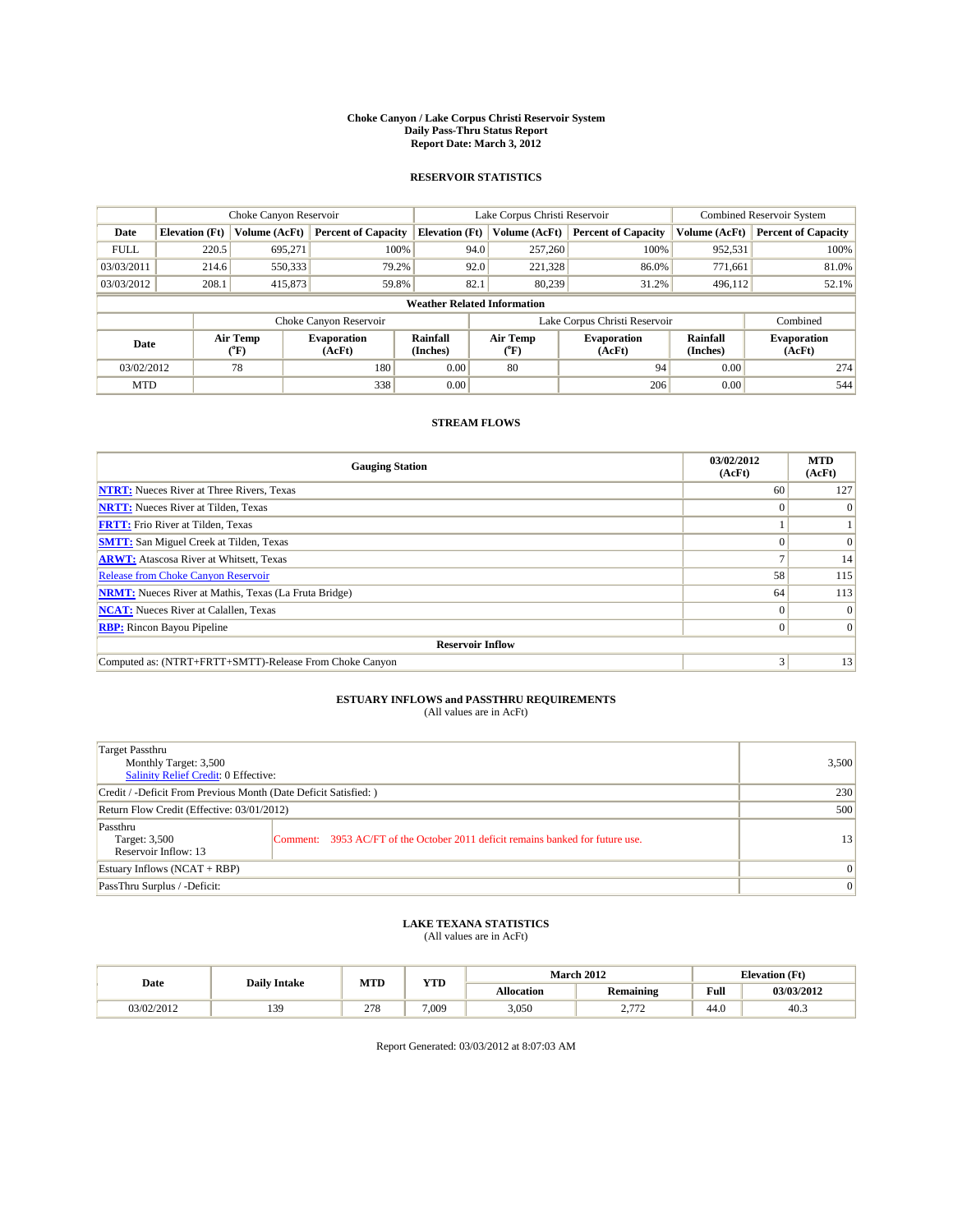#### **Choke Canyon / Lake Corpus Christi Reservoir System Daily Pass-Thru Status Report Report Date: March 4, 2012**

### **RESERVOIR STATISTICS**

|             | Choke Canyon Reservoir             |                  |                              |                             | Lake Corpus Christi Reservoir | <b>Combined Reservoir System</b> |                      |                              |  |
|-------------|------------------------------------|------------------|------------------------------|-----------------------------|-------------------------------|----------------------------------|----------------------|------------------------------|--|
| Date        | <b>Elevation</b> (Ft)              | Volume (AcFt)    | <b>Percent of Capacity</b>   | <b>Elevation</b> (Ft)       | Volume (AcFt)                 | <b>Percent of Capacity</b>       | Volume (AcFt)        | <b>Percent of Capacity</b>   |  |
| <b>FULL</b> | 220.5                              | 695,271          | 100%                         | 94.0                        | 257,260                       | 100%                             | 952,531              | 100%                         |  |
| 03/04/2011  | 214.5                              | 549,651          | 79.1%                        | 92.0                        | 220,803                       | 85.8%                            | 770.454              | 80.9%                        |  |
| 03/04/2012  | 208.1                              | 414,908          | 59.7%                        | 82.1                        | 80,340                        | 31.2%                            | 495,248              | 52.0%                        |  |
|             | <b>Weather Related Information</b> |                  |                              |                             |                               |                                  |                      |                              |  |
|             |                                    |                  | Choke Canyon Reservoir       |                             |                               | Lake Corpus Christi Reservoir    |                      | Combined                     |  |
| Date        |                                    | Air Temp<br>(°F) | <b>Evaporation</b><br>(AcFt) | <b>Rainfall</b><br>(Inches) | Air Temp<br>(°F)              | <b>Evaporation</b><br>(AcFt)     | Rainfall<br>(Inches) | <b>Evaporation</b><br>(AcFt) |  |
| 03/03/2012  |                                    | 68               | 326                          | 0.00                        | 68                            | 154                              | 0.00                 | 480                          |  |
| <b>MTD</b>  |                                    |                  | 664                          | 0.00                        |                               | 360                              | 0.00                 | 1,024                        |  |

## **STREAM FLOWS**

| <b>Gauging Station</b>                                       | 03/03/2012<br>(AcFt) | <b>MTD</b><br>(AcFt) |  |  |  |  |  |
|--------------------------------------------------------------|----------------------|----------------------|--|--|--|--|--|
| <b>NTRT:</b> Nueces River at Three Rivers, Texas             | 60 <sup>1</sup>      | 187                  |  |  |  |  |  |
| <b>NRTT:</b> Nueces River at Tilden, Texas                   |                      |                      |  |  |  |  |  |
| <b>FRTT:</b> Frio River at Tilden, Texas                     |                      |                      |  |  |  |  |  |
| <b>SMTT:</b> San Miguel Creek at Tilden, Texas               |                      | $\Omega$             |  |  |  |  |  |
| <b>ARWT:</b> Atascosa River at Whitsett, Texas               |                      | 21                   |  |  |  |  |  |
| <b>Release from Choke Canyon Reservoir</b>                   | 58                   | 173                  |  |  |  |  |  |
| <b>NRMT:</b> Nueces River at Mathis, Texas (La Fruta Bridge) | 77                   | 191                  |  |  |  |  |  |
| <b>NCAT:</b> Nueces River at Calallen, Texas                 | $\Omega$             | $\Omega$             |  |  |  |  |  |
| <b>RBP:</b> Rincon Bayou Pipeline                            | $\overline{0}$       | $\Omega$             |  |  |  |  |  |
| <b>Reservoir Inflow</b>                                      |                      |                      |  |  |  |  |  |
| Computed as: (NTRT+FRTT+SMTT)-Release From Choke Canyon      | ◠                    | 15                   |  |  |  |  |  |

# **ESTUARY INFLOWS and PASSTHRU REQUIREMENTS**<br>(All values are in AcFt)

| Target Passthru<br>Monthly Target: 3,500<br>Salinity Relief Credit: 0 Effective: |                                                                                | 3,500           |
|----------------------------------------------------------------------------------|--------------------------------------------------------------------------------|-----------------|
| Credit / -Deficit From Previous Month (Date Deficit Satisfied: )                 | 230                                                                            |                 |
| Return Flow Credit (Effective: 03/01/2012)                                       | 500                                                                            |                 |
| Passthru<br>Target: 3,500<br>Reservoir Inflow: 15                                | Comment: 3953 AC/FT of the October 2011 deficit remains banked for future use. | 15              |
| Estuary Inflows (NCAT + RBP)                                                     |                                                                                | $\vert 0 \vert$ |
| PassThru Surplus / -Deficit:                                                     | $\mathbf{0}$                                                                   |                 |

## **LAKE TEXANA STATISTICS** (All values are in AcFt)

|            | <b>Daily Intake</b> | <b>MTD</b> | <b>YTD</b> |                   | <b>March 2012</b> |      | <b>Elevation</b> (Ft) |
|------------|---------------------|------------|------------|-------------------|-------------------|------|-----------------------|
| Date       |                     |            |            | <b>Allocation</b> | <b>Remaining</b>  | Full | 03/04/2012            |
| 03/03/2012 | 39                  | 416        | .148       | 3,050             | 2.634             | 44.0 | 40.3                  |

Report Generated: 03/04/2012 at 8:28:46 AM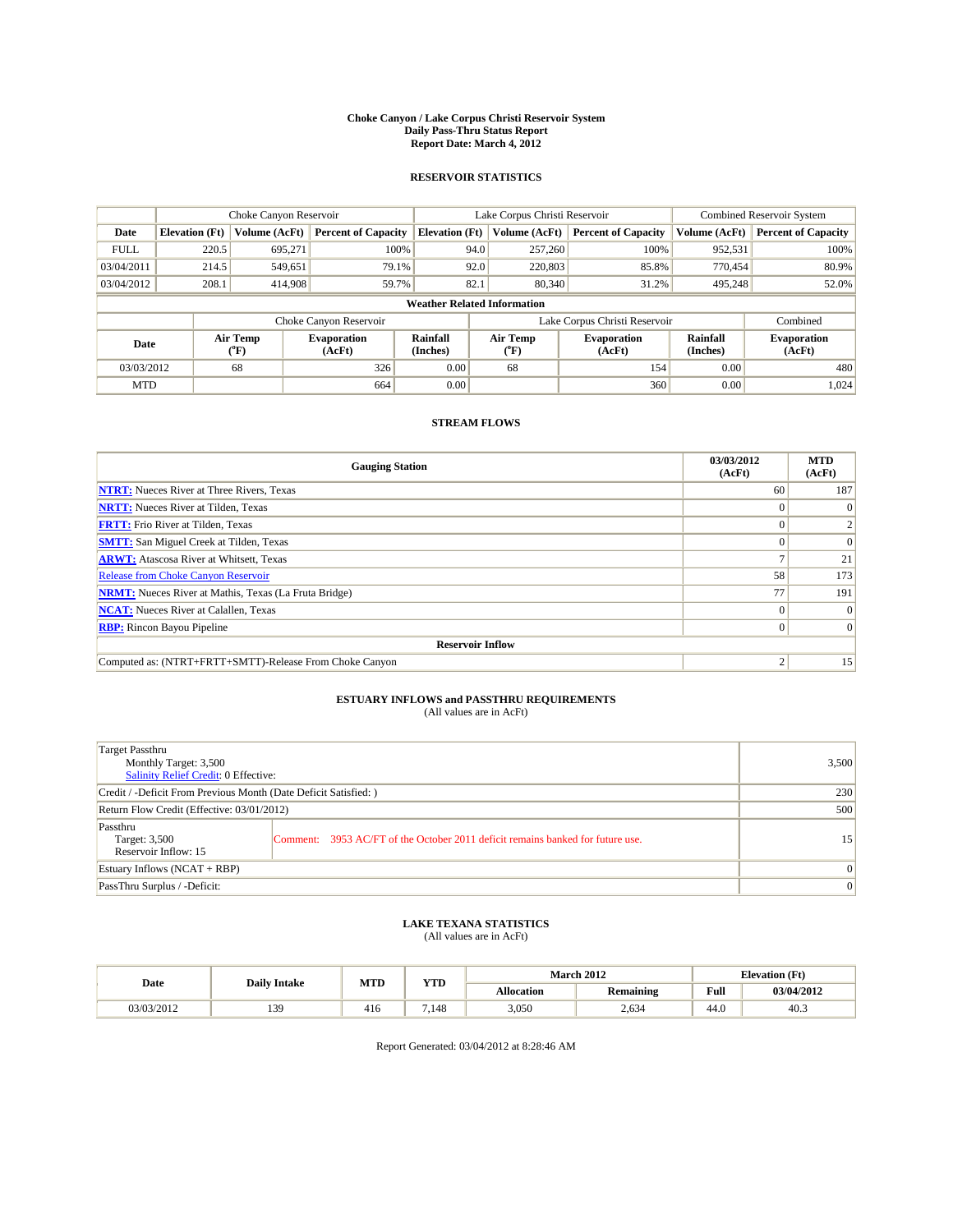#### **Choke Canyon / Lake Corpus Christi Reservoir System Daily Pass-Thru Status Report Report Date: March 5, 2012**

### **RESERVOIR STATISTICS**

|             | Choke Canyon Reservoir             |                  |                              |                             | Lake Corpus Christi Reservoir | <b>Combined Reservoir System</b> |                      |                              |  |
|-------------|------------------------------------|------------------|------------------------------|-----------------------------|-------------------------------|----------------------------------|----------------------|------------------------------|--|
| Date        | <b>Elevation</b> (Ft)              | Volume (AcFt)    | <b>Percent of Capacity</b>   | <b>Elevation</b> (Ft)       | Volume (AcFt)                 | <b>Percent of Capacity</b>       | Volume (AcFt)        | <b>Percent of Capacity</b>   |  |
| <b>FULL</b> | 220.5                              | 695,271          | 100%                         | 94.0                        | 257,260                       | 100%                             | 952,531              | 100%                         |  |
| 03/05/2011  | 214.4                              | 546,047          | 78.5%                        | 92.0                        | 221,153                       | 86.0%                            | 767,200              | 80.5%                        |  |
| 03/05/2012  | 208.1                              | 416,066          | 59.8%                        | 82.0                        | 79,834                        | 31.0%                            | 495,900              | 52.1%                        |  |
|             | <b>Weather Related Information</b> |                  |                              |                             |                               |                                  |                      |                              |  |
|             |                                    |                  | Choke Canyon Reservoir       |                             |                               | Lake Corpus Christi Reservoir    |                      | Combined                     |  |
| Date        |                                    | Air Temp<br>(°F) | <b>Evaporation</b><br>(AcFt) | <b>Rainfall</b><br>(Inches) | Air Temp<br>(°F)              | <b>Evaporation</b><br>(AcFt)     | Rainfall<br>(Inches) | <b>Evaporation</b><br>(AcFt) |  |
| 03/04/2012  |                                    | 77               | 304                          | 0.00                        | 75                            | 265                              | 0.00                 | 569                          |  |
| <b>MTD</b>  |                                    |                  | 968                          | 0.00                        |                               | 625                              | 0.00                 | 1,593                        |  |

## **STREAM FLOWS**

| <b>Gauging Station</b>                                       | 03/04/2012<br>(AcFt) | <b>MTD</b><br>(AcFt) |
|--------------------------------------------------------------|----------------------|----------------------|
| <b>NTRT:</b> Nueces River at Three Rivers, Texas             | 58                   | 244                  |
| <b>NRTT:</b> Nueces River at Tilden, Texas                   |                      |                      |
| <b>FRTT:</b> Frio River at Tilden, Texas                     |                      |                      |
| <b>SMTT:</b> San Miguel Creek at Tilden, Texas               |                      | $\Omega$             |
| <b>ARWT:</b> Atascosa River at Whitsett, Texas               | n                    | 27                   |
| Release from Choke Canyon Reservoir                          | 58                   | 230                  |
| <b>NRMT:</b> Nueces River at Mathis, Texas (La Fruta Bridge) | 77                   | 268                  |
| <b>NCAT:</b> Nueces River at Calallen, Texas                 | 0                    |                      |
| <b>RBP:</b> Rincon Bayou Pipeline                            | $\Omega$             | $\Omega$             |
| <b>Reservoir Inflow</b>                                      |                      |                      |
| Computed as: (NTRT+FRTT+SMTT)-Release From Choke Canyon      | $\Omega$             | 16                   |

# **ESTUARY INFLOWS and PASSTHRU REQUIREMENTS**<br>(All values are in AcFt)

| Target Passthru<br>Monthly Target: 3,500<br>Salinity Relief Credit: 0 Effective: |                                                                                | 3,500           |
|----------------------------------------------------------------------------------|--------------------------------------------------------------------------------|-----------------|
| Credit / -Deficit From Previous Month (Date Deficit Satisfied: )                 | 230                                                                            |                 |
| Return Flow Credit (Effective: 03/01/2012)                                       | 500                                                                            |                 |
| Passthru<br>Target: 3,500<br>Reservoir Inflow: 16                                | Comment: 3953 AC/FT of the October 2011 deficit remains banked for future use. | 16              |
| Estuary Inflows (NCAT + RBP)                                                     |                                                                                | $\vert 0 \vert$ |
| PassThru Surplus / -Deficit:                                                     | $\mathbf{0}$                                                                   |                 |

## **LAKE TEXANA STATISTICS** (All values are in AcFt)

|            | <b>Daily Intake</b> | <b>MTD</b> | <b>YTD</b>   |                   | <b>March 2012</b> |      | <b>Elevation</b> (Ft) |
|------------|---------------------|------------|--------------|-------------------|-------------------|------|-----------------------|
| Date       |                     |            |              | <b>Allocation</b> | <b>Remaining</b>  | Full | 03/05/2012            |
| 03/04/2012 | 138                 | ---<br>555 | 7.007<br>.28 | 3,050             | 2,495             | 44.0 | 40.3                  |

Report Generated: 03/05/2012 at 9:17:05 AM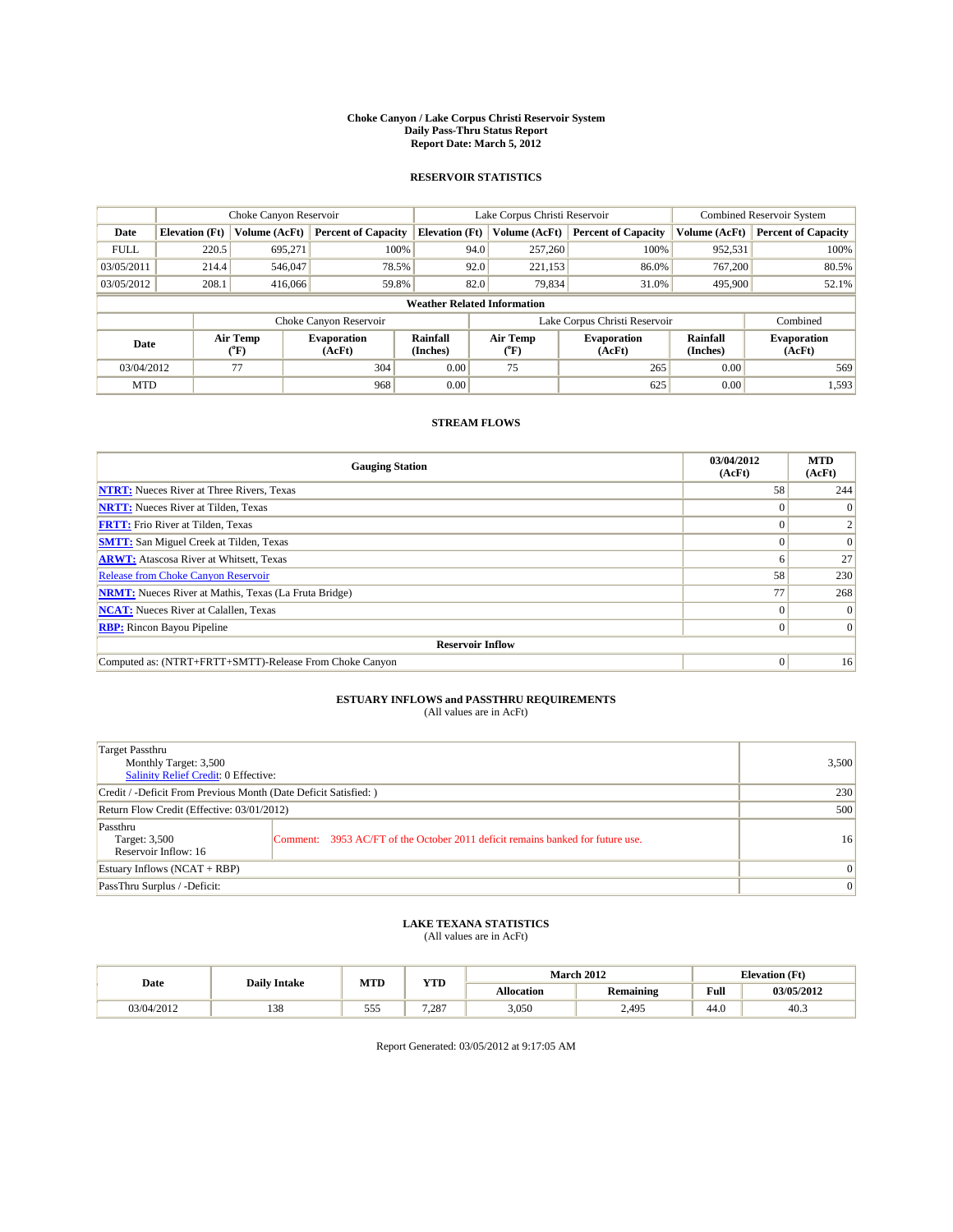#### **Choke Canyon / Lake Corpus Christi Reservoir System Daily Pass-Thru Status Report Report Date: March 6, 2012**

### **RESERVOIR STATISTICS**

|             | Choke Canyon Reservoir             |                  |                              |                             | Lake Corpus Christi Reservoir | <b>Combined Reservoir System</b> |                      |                              |  |
|-------------|------------------------------------|------------------|------------------------------|-----------------------------|-------------------------------|----------------------------------|----------------------|------------------------------|--|
| Date        | <b>Elevation</b> (Ft)              | Volume (AcFt)    | <b>Percent of Capacity</b>   | <b>Elevation</b> (Ft)       | Volume (AcFt)                 | <b>Percent of Capacity</b>       | Volume (AcFt)        | <b>Percent of Capacity</b>   |  |
| <b>FULL</b> | 220.5                              | 695,271          | 100%                         | 94.0                        | 257,260                       | 100%                             | 952,531              | 100%                         |  |
| 03/06/2011  | 214.5                              | 548,972          | 79.0%                        | 92.0                        | 220,629                       | 85.8%                            | 769,601              | 80.8%                        |  |
| 03/06/2012  | 208.0                              | 414,137          | 59.6%                        | 82.0                        | 78,928                        | 30.7%                            | 493,065              | 51.8%                        |  |
|             | <b>Weather Related Information</b> |                  |                              |                             |                               |                                  |                      |                              |  |
|             |                                    |                  | Choke Canyon Reservoir       |                             |                               | Lake Corpus Christi Reservoir    |                      | Combined                     |  |
| Date        |                                    | Air Temp<br>(°F) | <b>Evaporation</b><br>(AcFt) | <b>Rainfall</b><br>(Inches) | Air Temp<br>(°F)              | <b>Evaporation</b><br>(AcFt)     | Rainfall<br>(Inches) | <b>Evaporation</b><br>(AcFt) |  |
| 03/05/2012  |                                    | 79               | 336                          | 0.00                        | 76                            | 163                              | 0.00                 | 499                          |  |
| <b>MTD</b>  |                                    |                  | 1,304                        | 0.00                        |                               | 788                              | 0.00                 | 2.092                        |  |

## **STREAM FLOWS**

| <b>Gauging Station</b>                                       | 03/05/2012<br>(AcFt) | <b>MTD</b><br>(AcFt) |
|--------------------------------------------------------------|----------------------|----------------------|
| <b>NTRT:</b> Nueces River at Three Rivers, Texas             | 58                   | 302                  |
| <b>NRTT:</b> Nueces River at Tilden, Texas                   |                      |                      |
| <b>FRTT:</b> Frio River at Tilden, Texas                     |                      |                      |
| <b>SMTT:</b> San Miguel Creek at Tilden, Texas               |                      | $\Omega$             |
| <b>ARWT:</b> Atascosa River at Whitsett, Texas               | n                    | 33                   |
| Release from Choke Canyon Reservoir                          | 58                   | 288                  |
| <b>NRMT:</b> Nueces River at Mathis, Texas (La Fruta Bridge) | 153                  | 421                  |
| <b>NCAT:</b> Nueces River at Calallen, Texas                 | 0                    |                      |
| <b>RBP:</b> Rincon Bayou Pipeline                            | $\Omega$             | $\Omega$             |
| <b>Reservoir Inflow</b>                                      |                      |                      |
| Computed as: (NTRT+FRTT+SMTT)-Release From Choke Canyon      | $\Omega$             | 16                   |

# **ESTUARY INFLOWS and PASSTHRU REQUIREMENTS**<br>(All values are in AcFt)

| Target Passthru<br>Monthly Target: 3,500<br>Salinity Relief Credit: 0 Effective: |                                                                                | 3,500           |
|----------------------------------------------------------------------------------|--------------------------------------------------------------------------------|-----------------|
| Credit / -Deficit From Previous Month (Date Deficit Satisfied: )                 | 230                                                                            |                 |
| Return Flow Credit (Effective: 03/01/2012)                                       | 500                                                                            |                 |
| Passthru<br>Target: 3,500<br>Reservoir Inflow: 16                                | Comment: 3953 AC/FT of the October 2011 deficit remains banked for future use. | 16              |
| Estuary Inflows (NCAT + RBP)                                                     |                                                                                | $\vert 0 \vert$ |
| PassThru Surplus / -Deficit:                                                     | $\mathbf{0}$                                                                   |                 |

## **LAKE TEXANA STATISTICS** (All values are in AcFt)

|            | <b>Daily Intake</b> | MTD | <b>YTD</b>     | <b>March 2012</b><br><b>Elevation</b> (Ft) |                  |                                             |            |
|------------|---------------------|-----|----------------|--------------------------------------------|------------------|---------------------------------------------|------------|
| Date       |                     |     |                | <b>Allocation</b>                          | <b>Remaining</b> | Full<br>the contract of the contract of the | 03/06/2012 |
| 03/05/2012 | 138                 | 693 | 425<br>د 2+. ا | 3,050                                      | 2,357            | 44.0                                        | 40.2       |

Report Generated: 03/06/2012 at 8:40:20 AM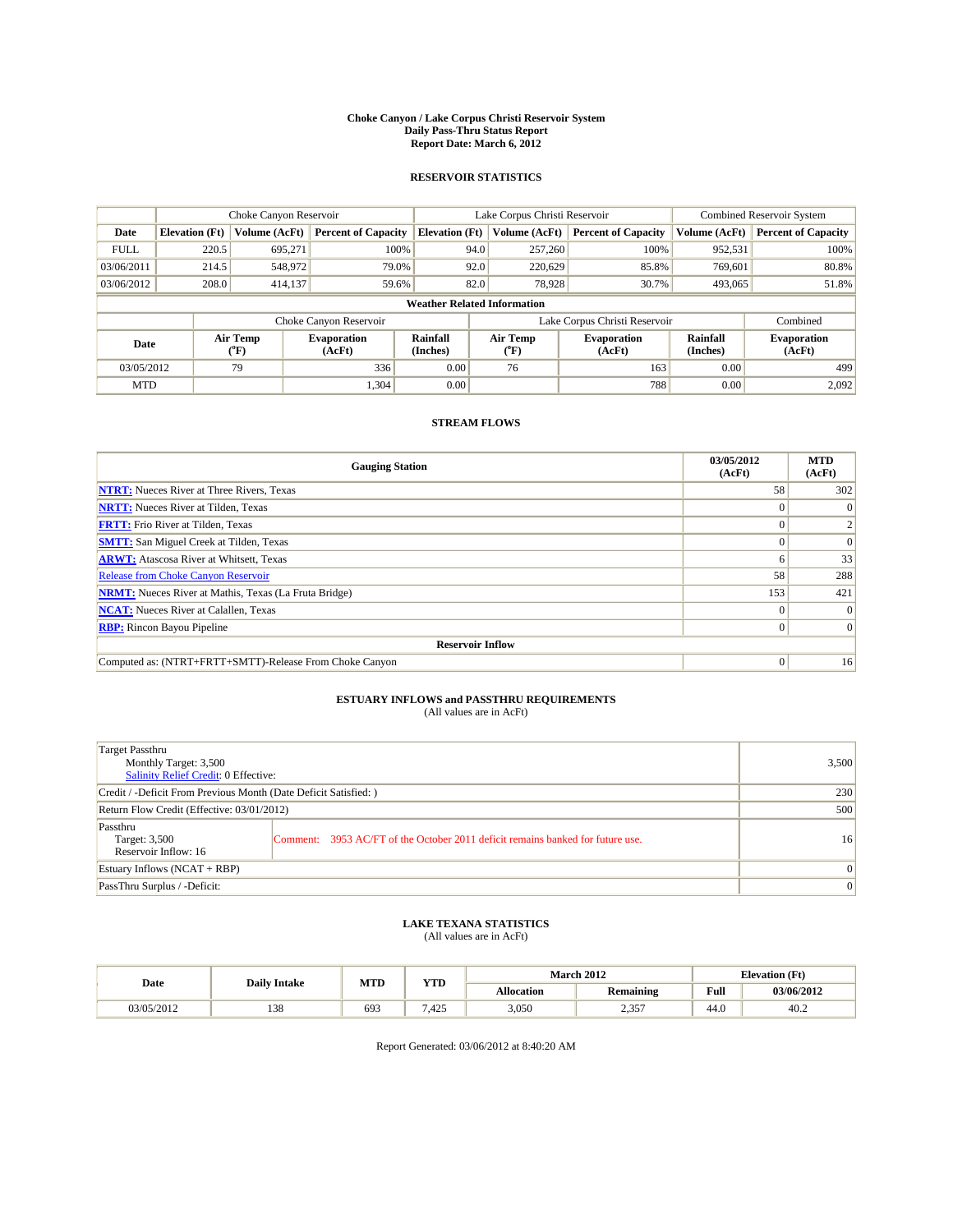#### **Choke Canyon / Lake Corpus Christi Reservoir System Daily Pass-Thru Status Report Report Date: March 7, 2012**

### **RESERVOIR STATISTICS**

|             | Choke Canyon Reservoir             |                  |                              |                             | Lake Corpus Christi Reservoir | <b>Combined Reservoir System</b> |                      |                              |  |  |
|-------------|------------------------------------|------------------|------------------------------|-----------------------------|-------------------------------|----------------------------------|----------------------|------------------------------|--|--|
| Date        | <b>Elevation</b> (Ft)              | Volume (AcFt)    | <b>Percent of Capacity</b>   | <b>Elevation</b> (Ft)       | Volume (AcFt)                 | <b>Percent of Capacity</b>       | Volume (AcFt)        | <b>Percent of Capacity</b>   |  |  |
| <b>FULL</b> | 220.5                              | 695,271          | 100%                         | 94.0                        | 257,260                       | 100%                             | 952,531              | 100%                         |  |  |
| 03/07/2011  | 214.5                              | 548,972          | 79.0%                        | 91.9                        | 220.104                       | 85.6%                            | 769,076              | 80.7%                        |  |  |
| 03/07/2012  | 208.0                              | 413,173          | 59.4%                        | 81.8                        | 77,732                        | 30.2%                            | 490,905              | 51.5%                        |  |  |
|             | <b>Weather Related Information</b> |                  |                              |                             |                               |                                  |                      |                              |  |  |
|             |                                    |                  | Choke Canyon Reservoir       |                             | Lake Corpus Christi Reservoir |                                  |                      | Combined                     |  |  |
| Date        |                                    | Air Temp<br>(°F) | <b>Evaporation</b><br>(AcFt) | <b>Rainfall</b><br>(Inches) | Air Temp<br>(°F)              | <b>Evaporation</b><br>(AcFt)     | Rainfall<br>(Inches) | <b>Evaporation</b><br>(AcFt) |  |  |
| 03/06/2012  |                                    | 78               | 280                          | 0.00                        | 74                            | 173                              | 0.00                 | 453                          |  |  |
| <b>MTD</b>  |                                    |                  | 1,584                        | 0.00                        |                               | 961                              | 0.00                 | 2,545                        |  |  |

## **STREAM FLOWS**

| <b>Gauging Station</b>                                       | 03/06/2012<br>(AcFt) | <b>MTD</b><br>(AcFt) |
|--------------------------------------------------------------|----------------------|----------------------|
| <b>NTRT:</b> Nueces River at Three Rivers, Texas             | 56                   | 357                  |
| <b>NRTT:</b> Nueces River at Tilden, Texas                   | $\Omega$             | $\theta$             |
| <b>FRTT:</b> Frio River at Tilden, Texas                     | $\Omega$             |                      |
| <b>SMTT:</b> San Miguel Creek at Tilden, Texas               | $\Omega$             | $\Omega$             |
| <b>ARWT:</b> Atascosa River at Whitsett, Texas               |                      | 38                   |
| Release from Choke Canyon Reservoir                          | 58                   | 345                  |
| <b>NRMT:</b> Nueces River at Mathis, Texas (La Fruta Bridge) | 226                  | 647                  |
| <b>NCAT:</b> Nueces River at Calallen, Texas                 | $\Omega$             | $\Omega$             |
| <b>RBP:</b> Rincon Bayou Pipeline                            | $\overline{0}$       | $\Omega$             |
| <b>Reservoir Inflow</b>                                      |                      |                      |
| Computed as: NRTT+FRTT+SMTT+ARWT                             | 6                    | 22                   |

# **ESTUARY INFLOWS and PASSTHRU REQUIREMENTS**<br>(All values are in AcFt)

| Target Passthru<br>Monthly Target: 3,500<br>Salinity Relief Credit: 0 Effective: |                                                                                | 3,500           |
|----------------------------------------------------------------------------------|--------------------------------------------------------------------------------|-----------------|
| Credit / -Deficit From Previous Month (Date Deficit Satisfied: )                 |                                                                                | 230             |
| Return Flow Credit (Effective: 03/01/2012)                                       | 500                                                                            |                 |
| Passthru<br>Target: 3,500<br>Reservoir Inflow: 22                                | Comment: 3953 AC/FT of the October 2011 deficit remains banked for future use. | 22              |
| Estuary Inflows $(NCAT + RBP)$                                                   |                                                                                | $\Omega$        |
| PassThru Surplus / -Deficit:                                                     |                                                                                | $\vert 0 \vert$ |

## **LAKE TEXANA STATISTICS** (All values are in AcFt)

|            | <b>Daily Intake</b> | <b>MTD</b>      | <b>YTD</b> |                   | <b>March 2012</b>   |      | <b>Elevation</b> (Ft) |
|------------|---------------------|-----------------|------------|-------------------|---------------------|------|-----------------------|
| Date       |                     |                 |            | <b>Allocation</b> | <b>Remaining</b>    | Full | 03/07/2012            |
| 03/06/2012 | 138                 | $\Omega$<br>891 | 7.563      | 3,050             | 2.210<br><u>.</u> . | 44.0 | 40.2                  |

Report Generated: 03/07/2012 at 8:23:14 AM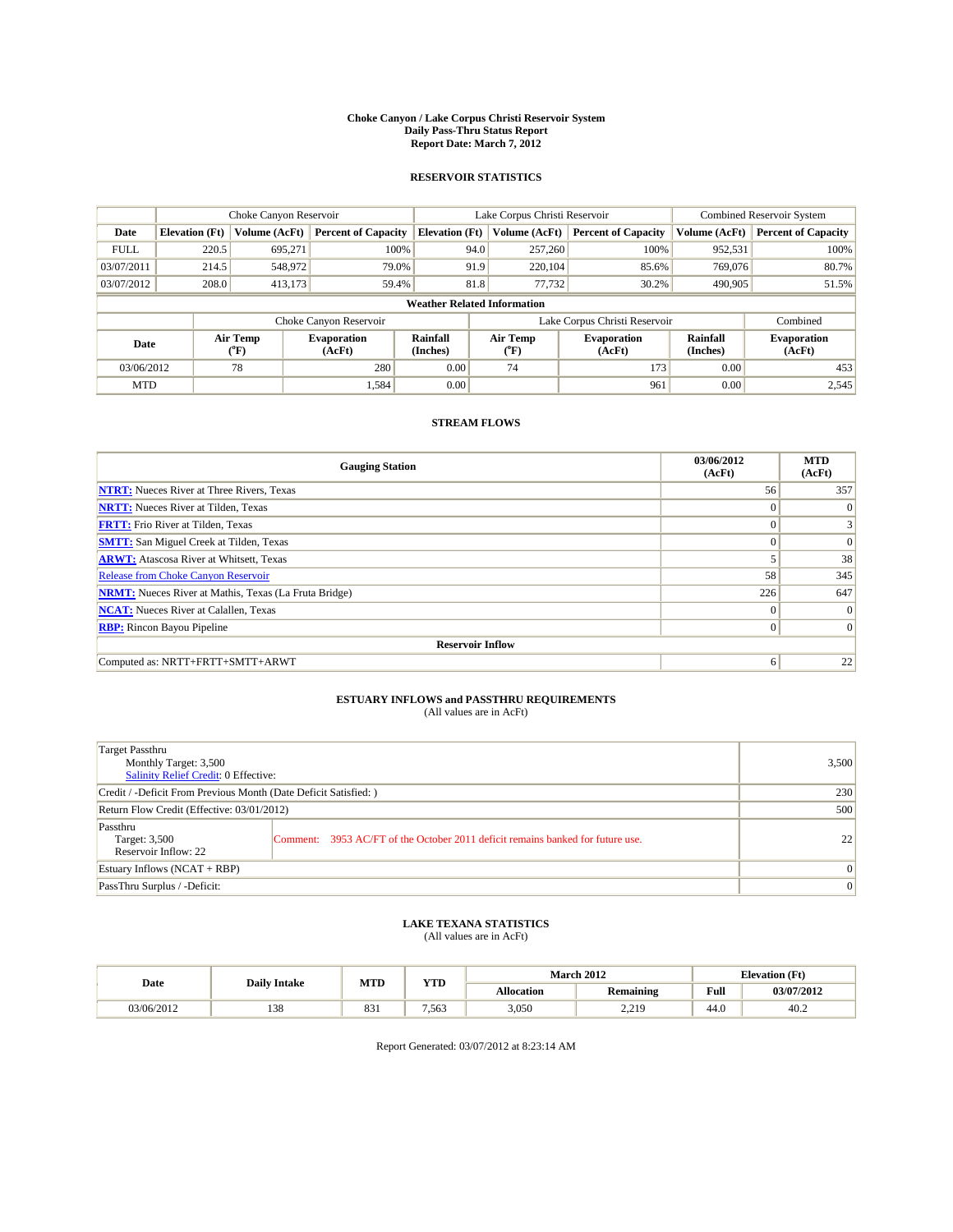#### **Choke Canyon / Lake Corpus Christi Reservoir System Daily Pass-Thru Status Report Report Date: March 8, 2012**

### **RESERVOIR STATISTICS**

|             | Choke Canyon Reservoir             |                  |                              |                             | Lake Corpus Christi Reservoir | <b>Combined Reservoir System</b> |                      |                              |  |  |
|-------------|------------------------------------|------------------|------------------------------|-----------------------------|-------------------------------|----------------------------------|----------------------|------------------------------|--|--|
| Date        | <b>Elevation</b> (Ft)              | Volume (AcFt)    | <b>Percent of Capacity</b>   | <b>Elevation</b> (Ft)       | Volume (AcFt)                 | <b>Percent of Capacity</b>       | Volume (AcFt)        | <b>Percent of Capacity</b>   |  |  |
| <b>FULL</b> | 220.5                              | 695,271          | 100%                         | 94.0                        | 257,260                       | 100%                             | 952,531              | 100%                         |  |  |
| 03/08/2011  | 214.4                              | 547,622          | 78.8%                        | 91.9                        | 219,406                       | 85.3%                            | 767,028              | 80.5%                        |  |  |
| 03/08/2012  | 208.0                              | 413,751          | 59.5%                        | 81.8                        | 77,534                        | 30.1%                            | 491,285              | 51.6%                        |  |  |
|             | <b>Weather Related Information</b> |                  |                              |                             |                               |                                  |                      |                              |  |  |
|             |                                    |                  | Choke Canyon Reservoir       |                             | Lake Corpus Christi Reservoir |                                  |                      | Combined                     |  |  |
| Date        |                                    | Air Temp<br>(°F) | <b>Evaporation</b><br>(AcFt) | <b>Rainfall</b><br>(Inches) | Air Temp<br>(°F)              | <b>Evaporation</b><br>(AcFt)     | Rainfall<br>(Inches) | <b>Evaporation</b><br>(AcFt) |  |  |
| 03/07/2012  |                                    | 79               | 168                          | 0.00                        | 79                            | 156                              | 0.00                 | 324                          |  |  |
| <b>MTD</b>  |                                    |                  | 1,752                        | 0.00                        |                               | 1,117                            | 0.00                 | 2,869                        |  |  |

## **STREAM FLOWS**

| <b>Gauging Station</b>                                       | 03/07/2012<br>(AcFt) | <b>MTD</b><br>(AcFt) |
|--------------------------------------------------------------|----------------------|----------------------|
| <b>NTRT:</b> Nueces River at Three Rivers, Texas             | 54                   | 411                  |
| <b>NRTT:</b> Nueces River at Tilden, Texas                   | $\Omega$             | $\Omega$             |
| <b>FRTT:</b> Frio River at Tilden, Texas                     | $\Omega$             |                      |
| <b>SMTT:</b> San Miguel Creek at Tilden, Texas               | $\Omega$             | $\Omega$             |
| <b>ARWT:</b> Atascosa River at Whitsett, Texas               | 6                    | 43                   |
| <b>Release from Choke Canyon Reservoir</b>                   | 58                   | 403                  |
| <b>NRMT:</b> Nueces River at Mathis, Texas (La Fruta Bridge) | 222                  | 869                  |
| <b>NCAT:</b> Nueces River at Calallen, Texas                 | $\Omega$             | $\Omega$             |
| <b>RBP:</b> Rincon Bayou Pipeline                            | 52                   | 52                   |
| <b>Reservoir Inflow</b>                                      |                      |                      |
| Computed as: NRTT+FRTT+SMTT+ARWT                             | 6                    | 28                   |

# **ESTUARY INFLOWS and PASSTHRU REQUIREMENTS**<br>(All values are in AcFt)

| <b>Target Passthru</b><br>Monthly Target: 3,500<br>Salinity Relief Credit: 0 Effective: |                                                                                                            | 3,500           |
|-----------------------------------------------------------------------------------------|------------------------------------------------------------------------------------------------------------|-----------------|
| Credit / -Deficit From Previous Month (Date Deficit Satisfied: )                        |                                                                                                            | 230             |
| Return Flow Credit (Effective: 03/01/2012)                                              |                                                                                                            | 500             |
| Passthru<br>Target: 3,500<br>Reservoir Inflow: 28                                       | Comment: 1300 AF of the October 2011 deficit is being delivered. 2653 AF remain banked for future<br>luse. | 28 <sup>1</sup> |
| Estuary Inflows $(NCAT + RBP)$                                                          |                                                                                                            | 52              |
| PassThru Surplus / -Deficit:                                                            |                                                                                                            | 0               |

## **LAKE TEXANA STATISTICS** (All values are in AcFt)

|            | <b>Daily Intake</b> | MTD | VTD<br>1 I.D      |                   | <b>March 2012</b> | <b>Elevation</b> (Ft)                   |            |
|------------|---------------------|-----|-------------------|-------------------|-------------------|-----------------------------------------|------------|
| Date       |                     |     |                   | <b>Allocation</b> | <b>Remaining</b>  | Full<br>the contract of the contract of | 03/08/2012 |
| 03/07/2012 | 138                 | 970 | 7.70 <sub>1</sub> | 3,050             | 2,080             | $\sim$<br>44.U                          | 40.1       |

Report Generated: 03/08/2012 at 10:04:46 AM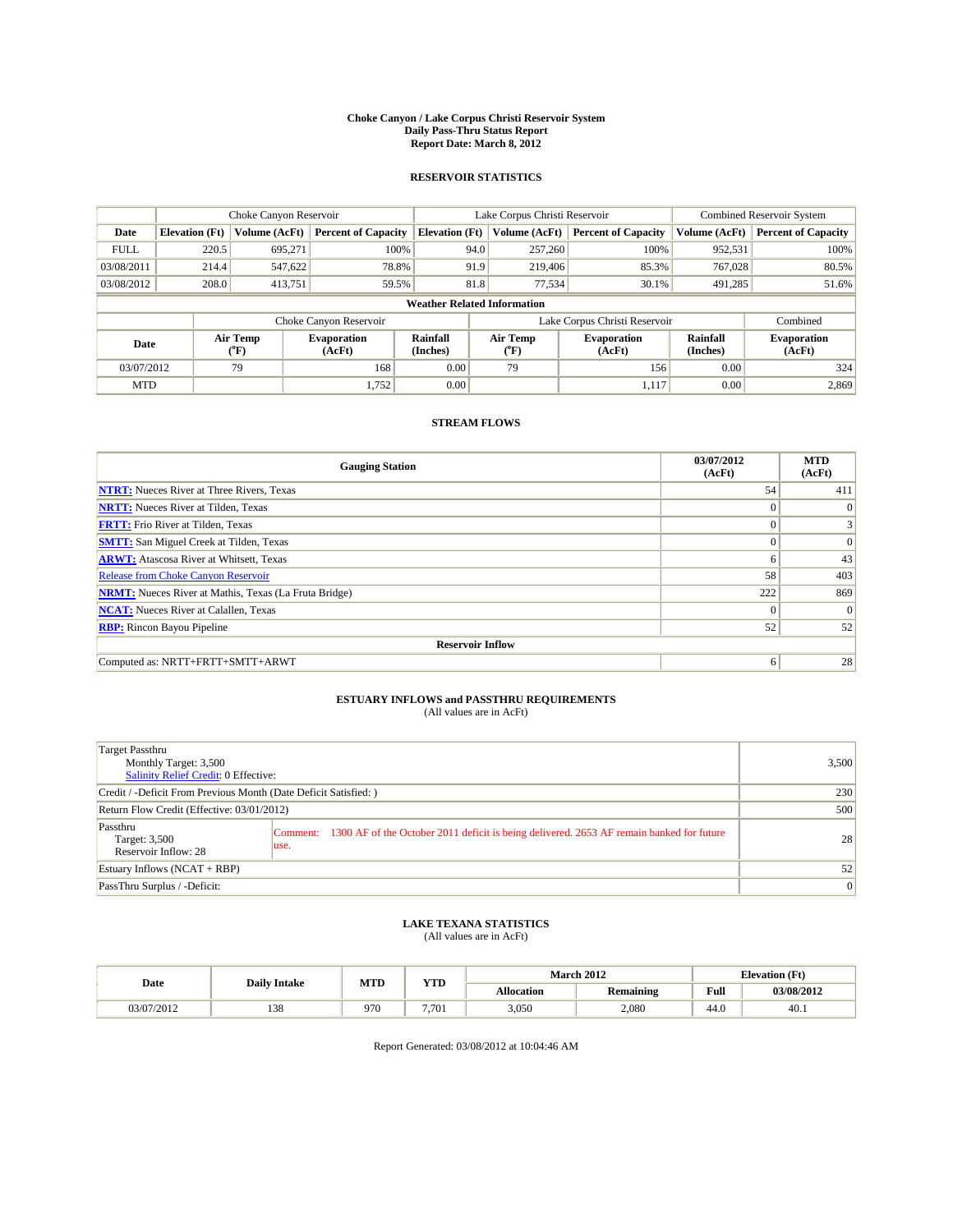#### **Choke Canyon / Lake Corpus Christi Reservoir System Daily Pass-Thru Status Report Report Date: March 9, 2012**

### **RESERVOIR STATISTICS**

|             | Choke Canyon Reservoir             |                  |                              |                             | Lake Corpus Christi Reservoir | <b>Combined Reservoir System</b> |                      |                              |  |  |
|-------------|------------------------------------|------------------|------------------------------|-----------------------------|-------------------------------|----------------------------------|----------------------|------------------------------|--|--|
| Date        | <b>Elevation</b> (Ft)              | Volume (AcFt)    | <b>Percent of Capacity</b>   | <b>Elevation</b> (Ft)       | Volume (AcFt)                 | <b>Percent of Capacity</b>       | Volume (AcFt)        | <b>Percent of Capacity</b>   |  |  |
| <b>FULL</b> | 220.5                              | 695,271          | 100%                         | 94.0                        | 257,260                       | 100%                             | 952,531              | 100%                         |  |  |
| 03/09/2011  | 214.4                              | 546,047          | 78.5%                        | 92.0                        | 220,629                       | 85.8%                            | 766,676              | 80.5%                        |  |  |
| 03/09/2012  | 208.0                              | 413,558          | 59.5%                        | 81.8                        | 77.435                        | 30.1%                            | 490,993              | 51.5%                        |  |  |
|             | <b>Weather Related Information</b> |                  |                              |                             |                               |                                  |                      |                              |  |  |
|             |                                    |                  | Choke Canyon Reservoir       |                             | Lake Corpus Christi Reservoir |                                  |                      | Combined                     |  |  |
| Date        |                                    | Air Temp<br>(°F) | <b>Evaporation</b><br>(AcFt) | <b>Rainfall</b><br>(Inches) | Air Temp<br>(°F)              | <b>Evaporation</b><br>(AcFt)     | Rainfall<br>(Inches) | <b>Evaporation</b><br>(AcFt) |  |  |
| 03/08/2012  |                                    | 83               | 269                          | 0.15                        | 81                            | 115                              | 0.04                 | 384                          |  |  |
| <b>MTD</b>  |                                    |                  | 2,021                        | 0.15                        |                               | 1,232                            | 0.04                 | 3,253                        |  |  |

## **STREAM FLOWS**

| <b>Gauging Station</b>                                       | 03/08/2012<br>(AcFt) | <b>MTD</b><br>(AcFt) |
|--------------------------------------------------------------|----------------------|----------------------|
| <b>NTRT:</b> Nueces River at Three Rivers, Texas             | 54                   | 464                  |
| <b>NRTT:</b> Nueces River at Tilden, Texas                   | $\Omega$             | $\Omega$             |
| <b>FRTT:</b> Frio River at Tilden, Texas                     | $\Omega$             | $\overline{3}$       |
| <b>SMTT:</b> San Miguel Creek at Tilden, Texas               | $\theta$             | $\vert 0 \vert$      |
| <b>ARWT:</b> Atascosa River at Whitsett, Texas               | 6                    | 49                   |
| <b>Release from Choke Canyon Reservoir</b>                   | 58                   | 461                  |
| <b>NRMT:</b> Nueces River at Mathis, Texas (La Fruta Bridge) | 224                  | 1,094                |
| <b>NCAT:</b> Nueces River at Calallen, Texas                 | $\Omega$             | $\Omega$             |
| <b>RBP:</b> Rincon Bayou Pipeline                            | 109                  | 161                  |
| <b>Reservoir Inflow</b>                                      |                      |                      |
| Computed as: NRTT+FRTT+SMTT+ARWT                             | 6                    | 34                   |

# **ESTUARY INFLOWS and PASSTHRU REQUIREMENTS**<br>(All values are in AcFt)

| <b>Target Passthru</b><br>Monthly Target: 3,500<br>Salinity Relief Credit: 0 Effective: |                                                                                                           | 3,500 |
|-----------------------------------------------------------------------------------------|-----------------------------------------------------------------------------------------------------------|-------|
| Credit / -Deficit From Previous Month (Date Deficit Satisfied: )                        | 230                                                                                                       |       |
| Return Flow Credit (Effective: 03/01/2012)                                              | 500                                                                                                       |       |
| Passthru<br>Target: 3,500<br>Reservoir Inflow: 34                                       | Comment: 1300 AF of the October 2011 deficit is being delivered. 2653 AF remain banked for future<br>use. | 34    |
| Estuary Inflows (NCAT + RBP)                                                            | 161                                                                                                       |       |
| PassThru Surplus / -Deficit:                                                            |                                                                                                           | 0     |

## **LAKE TEXANA STATISTICS** (All values are in AcFt)

|            | <b>Daily Intake</b> | <b>MTD</b> | <b>XZOD</b><br>. |                   | <b>March 2012</b> |      | <b>Elevation</b> (Ft) |
|------------|---------------------|------------|------------------|-------------------|-------------------|------|-----------------------|
| Date       |                     |            |                  | <b>Allocation</b> | <b>Remaining</b>  | Full | 03/09/2012            |
| 03/08/2012 | 120                 | .108       | 7.839            | 3.050             | 1.942             | 44.0 | 40.2                  |

Report Generated: 03/09/2012 at 9:10:23 AM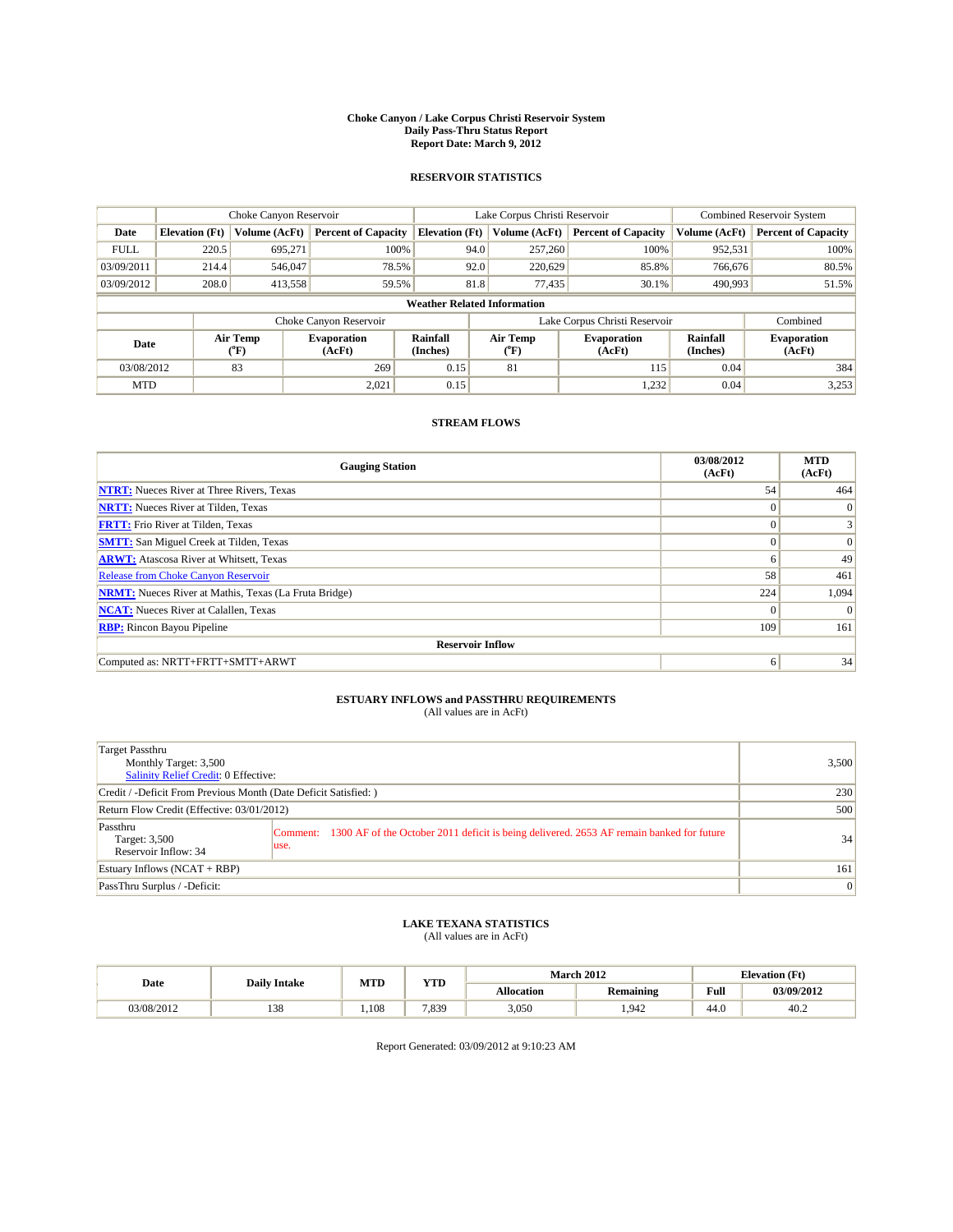#### **Choke Canyon / Lake Corpus Christi Reservoir System Daily Pass-Thru Status Report Report Date: March 10, 2012**

### **RESERVOIR STATISTICS**

|                                                          | Choke Canyon Reservoir |               |                            |                                    | Lake Corpus Christi Reservoir | <b>Combined Reservoir System</b> |                              |                            |
|----------------------------------------------------------|------------------------|---------------|----------------------------|------------------------------------|-------------------------------|----------------------------------|------------------------------|----------------------------|
| Date                                                     | <b>Elevation</b> (Ft)  | Volume (AcFt) | <b>Percent of Capacity</b> | <b>Elevation</b> (Ft)              | Volume (AcFt)                 | <b>Percent of Capacity</b>       | Volume (AcFt)                | <b>Percent of Capacity</b> |
| <b>FULL</b>                                              | 220.5                  | 695.271       | 100%                       | 94.0                               | 257,260                       | 100%                             | 952,531                      | 100%                       |
| 03/10/2011                                               | 214.4                  | 546,497       | 78.6%                      | 91.9                               | 219,580                       | 85.4%                            | 766,077                      | 80.4%                      |
| 03/10/2012                                               | 208.0                  | 413,558       | 59.5%                      | 81.8                               | 77,732                        | 30.2%                            | 491,290                      | 51.6%                      |
|                                                          |                        |               |                            | <b>Weather Related Information</b> |                               |                                  |                              |                            |
|                                                          |                        |               | Choke Canyon Reservoir     |                                    |                               | Lake Corpus Christi Reservoir    |                              | Combined                   |
| Air Temp<br><b>Evaporation</b><br>Date<br>(AcFt)<br>(°F) |                        |               | Rainfall<br>(Inches)       | Air Temp<br>("F)                   | <b>Evaporation</b><br>(AcFt)  | Rainfall<br>(Inches)             | <b>Evaporation</b><br>(AcFt) |                            |
| 03/09/2012                                               |                        | 47            | 22                         | 0.22                               | 49                            | 64                               | 0.21                         | 86                         |
| <b>MTD</b>                                               |                        |               | 2.043                      | 0.37                               |                               | 1,296                            | 0.25                         | 3,339                      |

## **STREAM FLOWS**

| <b>Gauging Station</b>                                       | 03/09/2012<br>(AcFt) | <b>MTD</b><br>(AcFt) |  |  |  |  |  |
|--------------------------------------------------------------|----------------------|----------------------|--|--|--|--|--|
| <b>NTRT:</b> Nueces River at Three Rivers, Texas             | 58                   | 522                  |  |  |  |  |  |
| <b>NRTT:</b> Nueces River at Tilden, Texas                   |                      | $\Omega$             |  |  |  |  |  |
| <b>FRTT:</b> Frio River at Tilden, Texas                     |                      |                      |  |  |  |  |  |
| <b>SMTT:</b> San Miguel Creek at Tilden, Texas               |                      | $\Omega$             |  |  |  |  |  |
| <b>ARWT:</b> Atascosa River at Whitsett, Texas               | o                    | 55                   |  |  |  |  |  |
| <b>Release from Choke Canyon Reservoir</b>                   | 58                   | 518                  |  |  |  |  |  |
| <b>NRMT:</b> Nueces River at Mathis, Texas (La Fruta Bridge) | 236                  | 1,330                |  |  |  |  |  |
| <b>NCAT:</b> Nueces River at Calallen, Texas                 | $^{\circ}$           |                      |  |  |  |  |  |
| <b>RBP:</b> Rincon Bayou Pipeline                            | 111                  | 272                  |  |  |  |  |  |
| <b>Reservoir Inflow</b>                                      |                      |                      |  |  |  |  |  |
| Computed as: (NTRT+FRTT+SMTT)-Release From Choke Canyon      | $\Omega$             | 34                   |  |  |  |  |  |

## **ESTUARY INFLOWS and PASSTHRU REQUIREMENTS**

| (All values are in AcFt) |  |
|--------------------------|--|
|--------------------------|--|

| Target Passthru<br>Monthly Target: 3,500<br>Salinity Relief Credit: 0 Effective: |                                                                                                           | 3,500 |
|----------------------------------------------------------------------------------|-----------------------------------------------------------------------------------------------------------|-------|
| Credit / -Deficit From Previous Month (Date Deficit Satisfied: )                 |                                                                                                           | 230   |
| Return Flow Credit (Effective: 03/01/2012)                                       |                                                                                                           | 500   |
| Passthru<br>Target: 3,500<br>Reservoir Inflow: 34                                | Comment: 1300 AF of the October 2011 deficit is being delivered. 2653 AF remain banked for future<br>use. | 34    |
| Estuary Inflows (NCAT + RBP)                                                     |                                                                                                           | 272   |
| PassThru Surplus / -Deficit:                                                     |                                                                                                           | 0     |

## **LAKE TEXANA STATISTICS** (All values are in AcFt)

|            | <b>Daily Intake</b> | MTD  | VTD<br>1 I.D |                   | <b>March 2012</b> | <b>Elevation</b> (Ft)                   |            |
|------------|---------------------|------|--------------|-------------------|-------------------|-----------------------------------------|------------|
| Date       |                     |      |              | <b>Allocation</b> | <b>Remaining</b>  | Full<br>the contract of the contract of | 03/10/2012 |
| 03/09/2012 | $\sim$<br>136       | .244 | 7.976        | 3,050             | .806              | 44.0                                    | 40.2       |

Report Generated: 03/11/2012 at 8:21:35 AM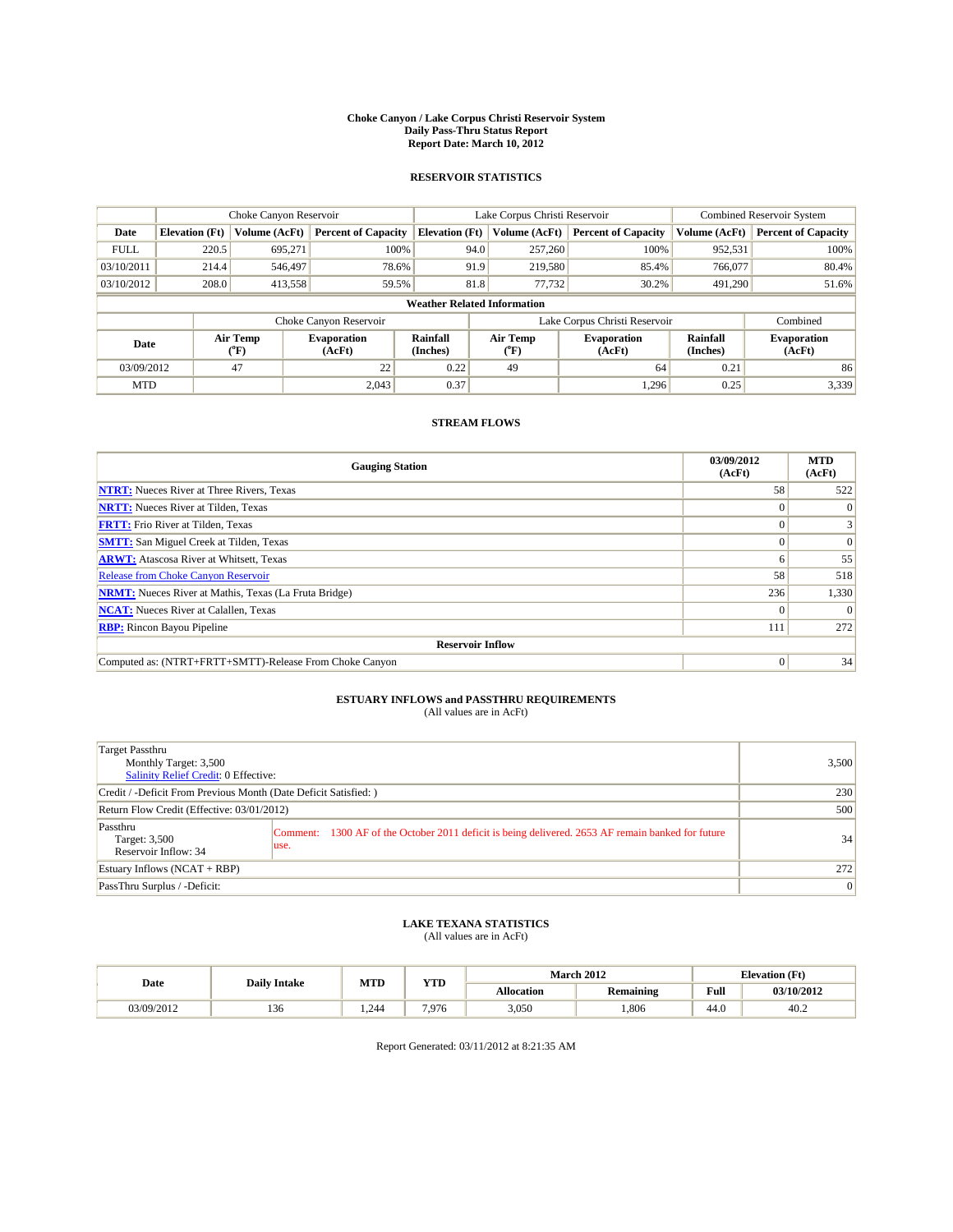#### **Choke Canyon / Lake Corpus Christi Reservoir System Daily Pass-Thru Status Report Report Date: March 11, 2012**

### **RESERVOIR STATISTICS**

|             | Choke Canyon Reservoir                                                                                                                                                      |               |                            |                                    | Lake Corpus Christi Reservoir | <b>Combined Reservoir System</b> |               |                            |
|-------------|-----------------------------------------------------------------------------------------------------------------------------------------------------------------------------|---------------|----------------------------|------------------------------------|-------------------------------|----------------------------------|---------------|----------------------------|
| Date        | <b>Elevation</b> (Ft)                                                                                                                                                       | Volume (AcFt) | <b>Percent of Capacity</b> | <b>Elevation</b> (Ft)              | Volume (AcFt)                 | <b>Percent of Capacity</b>       | Volume (AcFt) | <b>Percent of Capacity</b> |
| <b>FULL</b> | 220.5                                                                                                                                                                       | 695,271       | 100%                       | 94.0                               | 257,260                       | 100%                             | 952,531       | 100%                       |
| 03/11/2011  | 214.4                                                                                                                                                                       | 547,397       | 78.7%                      | 91.9                               | 218,882                       | 85.1%                            | 766,279       | 80.4%                      |
| 03/11/2012  | 208.0                                                                                                                                                                       | 413,944       | 59.5%                      | 81.8                               | 77,435                        | 30.1%                            | 491,379       | 51.6%                      |
|             |                                                                                                                                                                             |               |                            | <b>Weather Related Information</b> |                               |                                  |               |                            |
|             |                                                                                                                                                                             |               | Choke Canyon Reservoir     |                                    |                               | Lake Corpus Christi Reservoir    |               | Combined                   |
|             | Air Temp<br>Rainfall<br>Air Temp<br><b>Evaporation</b><br><b>Evaporation</b><br>Date<br>(Inches)<br>(AcFt)<br>$({}^{\mathrm{o}}\mathrm{F})$<br>(AcFt)<br>$({}^o\mathrm{F})$ |               | Rainfall<br>(Inches)       | <b>Evaporation</b><br>(AcFt)       |                               |                                  |               |                            |
| 03/10/2012  |                                                                                                                                                                             | 53            | 11                         | 0.13                               | 54                            | $\Omega$                         | 0.14          | 11                         |
| <b>MTD</b>  |                                                                                                                                                                             |               | 2.054                      | 0.50                               |                               | 1.296                            | 0.39          | 3,350                      |

## **STREAM FLOWS**

| <b>Gauging Station</b>                                       | 03/10/2012<br>(AcFt) | <b>MTD</b><br>(AcFt) |  |  |  |  |
|--------------------------------------------------------------|----------------------|----------------------|--|--|--|--|
| <b>NTRT:</b> Nueces River at Three Rivers, Texas             | 58                   | 580                  |  |  |  |  |
| <b>NRTT:</b> Nueces River at Tilden, Texas                   |                      | $\Omega$             |  |  |  |  |
| <b>FRTT:</b> Frio River at Tilden, Texas                     |                      |                      |  |  |  |  |
| <b>SMTT:</b> San Miguel Creek at Tilden, Texas               |                      | $\Omega$             |  |  |  |  |
| <b>ARWT:</b> Atascosa River at Whitsett, Texas               | <sub>0</sub>         | 61                   |  |  |  |  |
| <b>Release from Choke Canyon Reservoir</b>                   | 58                   | 576                  |  |  |  |  |
| <b>NRMT:</b> Nueces River at Mathis, Texas (La Fruta Bridge) | 236                  | 1,566                |  |  |  |  |
| <b>NCAT:</b> Nueces River at Calallen, Texas                 | $\Omega$             | $\Omega$             |  |  |  |  |
| <b>RBP:</b> Rincon Bayou Pipeline                            | 113                  | 385                  |  |  |  |  |
| <b>Reservoir Inflow</b>                                      |                      |                      |  |  |  |  |
| Computed as: (NTRT+FRTT+SMTT)-Release From Choke Canyon      | $\Omega$             | 34                   |  |  |  |  |

# **ESTUARY INFLOWS and PASSTHRU REQUIREMENTS**<br>(All values are in AcFt)

| Target Passthru<br>Monthly Target: 3,500<br>Salinity Relief Credit: 0 Effective: |                                                                                                           | 3,500          |
|----------------------------------------------------------------------------------|-----------------------------------------------------------------------------------------------------------|----------------|
| Credit / -Deficit From Previous Month (Date Deficit Satisfied: )                 |                                                                                                           | 230            |
| Return Flow Credit (Effective: 03/01/2012)                                       |                                                                                                           | 500            |
| Passthru<br>Target: 3,500<br>Reservoir Inflow: 34                                | Comment: 1300 AF of the October 2011 deficit is being delivered. 2653 AF remain banked for future<br>use. | 34             |
| Estuary Inflows (NCAT + RBP)                                                     |                                                                                                           | 385            |
| PassThru Surplus / -Deficit:                                                     |                                                                                                           | $\overline{0}$ |

## **LAKE TEXANA STATISTICS** (All values are in AcFt)

|            | <b>Daily Intake</b> | <b>MTD</b> | <b>YTD</b>  | <b>March 2012</b> |                  | <b>Elevation</b> (Ft) |            |
|------------|---------------------|------------|-------------|-------------------|------------------|-----------------------|------------|
| Date       |                     |            |             | <b>Allocation</b> | <b>Remaining</b> | Full                  | 03/11/2012 |
| 03/10/2012 | 138                 | 1.382      | o.<br>3.114 | 3,050             | . 668            | 44.U                  | 40.2       |

Report Generated: 03/11/2012 at 8:27:11 AM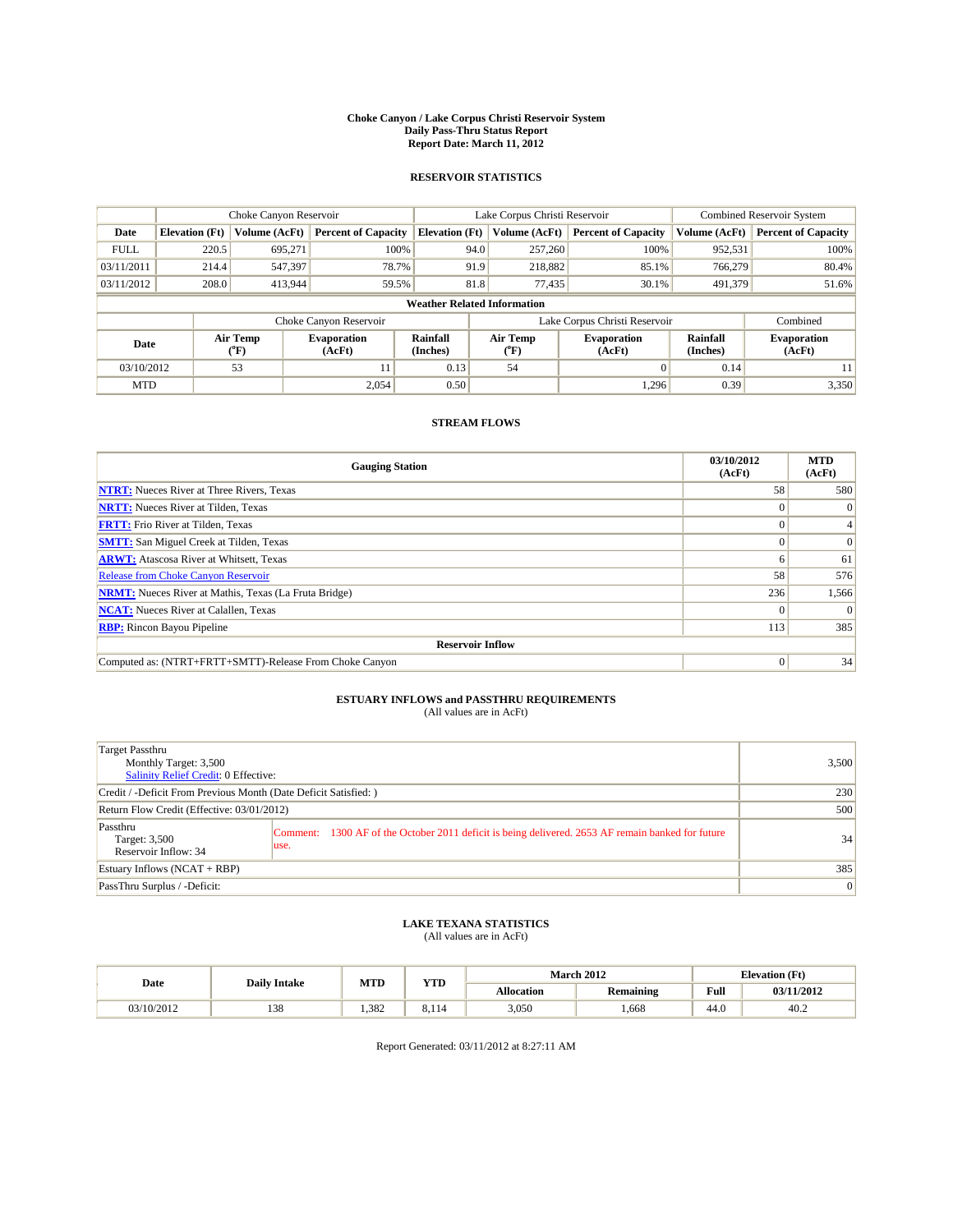#### **Choke Canyon / Lake Corpus Christi Reservoir System Daily Pass-Thru Status Report Report Date: March 12, 2012**

### **RESERVOIR STATISTICS**

|             |                                                                                                                                             | Choke Canyon Reservoir |                            |                                    | Lake Corpus Christi Reservoir | <b>Combined Reservoir System</b> |               |                            |
|-------------|---------------------------------------------------------------------------------------------------------------------------------------------|------------------------|----------------------------|------------------------------------|-------------------------------|----------------------------------|---------------|----------------------------|
| Date        | <b>Elevation</b> (Ft)                                                                                                                       | Volume (AcFt)          | <b>Percent of Capacity</b> | <b>Elevation</b> (Ft)              | Volume (AcFt)                 | <b>Percent of Capacity</b>       | Volume (AcFt) | <b>Percent of Capacity</b> |
| <b>FULL</b> | 220.5                                                                                                                                       | 695,271                | 100%                       | 94.0                               | 257,260                       | 100%                             | 952,531       | 100%                       |
| 03/12/2011  | 214.4                                                                                                                                       | 546,497                | 78.6%                      | 91.8                               | 217,662                       | 84.6%                            | 764,159       | 80.2%                      |
| 03/12/2012  | 208.1                                                                                                                                       | 415,101                | 59.7%                      | 81.9                               | 78,030                        | 30.3%                            | 493,131       | 51.8%                      |
|             |                                                                                                                                             |                        |                            | <b>Weather Related Information</b> |                               |                                  |               |                            |
|             |                                                                                                                                             |                        | Choke Canyon Reservoir     |                                    |                               | Lake Corpus Christi Reservoir    |               | Combined                   |
|             | Air Temp<br>Air Temp<br><b>Rainfall</b><br><b>Evaporation</b><br><b>Evaporation</b><br>Date<br>(Inches)<br>(AcFt)<br>(°F)<br>(AcFt)<br>(°F) |                        |                            | <b>Rainfall</b><br>(Inches)        | <b>Evaporation</b><br>(AcFt)  |                                  |               |                            |
| 03/11/2012  |                                                                                                                                             | 72                     | 168                        | 0.02                               | 57                            | <b>110</b>                       | 0.02          | 278                        |
| <b>MTD</b>  |                                                                                                                                             |                        | 2,222                      | 0.52                               |                               | 1.406                            | 0.41          | 3,628                      |

## **STREAM FLOWS**

| <b>Gauging Station</b>                                       | 03/11/2012<br>(AcFt) | <b>MTD</b><br>(AcFt) |  |  |  |  |
|--------------------------------------------------------------|----------------------|----------------------|--|--|--|--|
| <b>NTRT:</b> Nueces River at Three Rivers, Texas             | 60                   | 639                  |  |  |  |  |
| <b>NRTT:</b> Nueces River at Tilden, Texas                   |                      | $\Omega$             |  |  |  |  |
| <b>FRTT:</b> Frio River at Tilden, Texas                     |                      |                      |  |  |  |  |
| <b>SMTT:</b> San Miguel Creek at Tilden, Texas               |                      | $\Omega$             |  |  |  |  |
| <b>ARWT:</b> Atascosa River at Whitsett, Texas               | n                    | 67                   |  |  |  |  |
| Release from Choke Canyon Reservoir                          | 58                   | 633                  |  |  |  |  |
| <b>NRMT:</b> Nueces River at Mathis, Texas (La Fruta Bridge) | 236                  | 1,802                |  |  |  |  |
| <b>NCAT:</b> Nueces River at Calallen, Texas                 | $\Omega$             |                      |  |  |  |  |
| <b>RBP:</b> Rincon Bayou Pipeline                            | 111                  | 496                  |  |  |  |  |
| <b>Reservoir Inflow</b>                                      |                      |                      |  |  |  |  |
| Computed as: (NTRT+FRTT+SMTT)-Release From Choke Canyon      |                      | 37                   |  |  |  |  |

# **ESTUARY INFLOWS and PASSTHRU REQUIREMENTS**<br>(All values are in AcFt)

| Target Passthru<br>Monthly Target: 3,500<br>Salinity Relief Credit: 0 Effective: |                                                                                                            | 3,500           |
|----------------------------------------------------------------------------------|------------------------------------------------------------------------------------------------------------|-----------------|
| Credit / -Deficit From Previous Month (Date Deficit Satisfied: )                 |                                                                                                            | 230             |
| Return Flow Credit (Effective: 03/01/2012)                                       |                                                                                                            | 500             |
| Passthru<br>Target: 3,500<br>Reservoir Inflow: 37                                | Comment: 1300 AF of the October 2011 deficit is being delivered. 2653 AF remain banked for future<br>luse. | 37              |
| Estuary Inflows $(NCAT + RBP)$                                                   |                                                                                                            | 496             |
| PassThru Surplus / -Deficit:                                                     |                                                                                                            | $\vert 0 \vert$ |

## **LAKE TEXANA STATISTICS** (All values are in AcFt)

| Date       | <b>Daily Intake</b> | <b>MTD</b> |                     |                   | <b>March 2012</b> | <b>Elevation</b> (Ft) |            |  |
|------------|---------------------|------------|---------------------|-------------------|-------------------|-----------------------|------------|--|
|            |                     |            | <b>YTD</b>          | <b>Allocation</b> | <b>Remaining</b>  | Full                  | 03/12/2012 |  |
| 03/11/2012 | 138                 | 1.520      | $\Omega$<br><u></u> | 3,050             | 1,530             | 44.0                  | 40.9       |  |

Report Generated: 03/12/2012 at 9:22:39 AM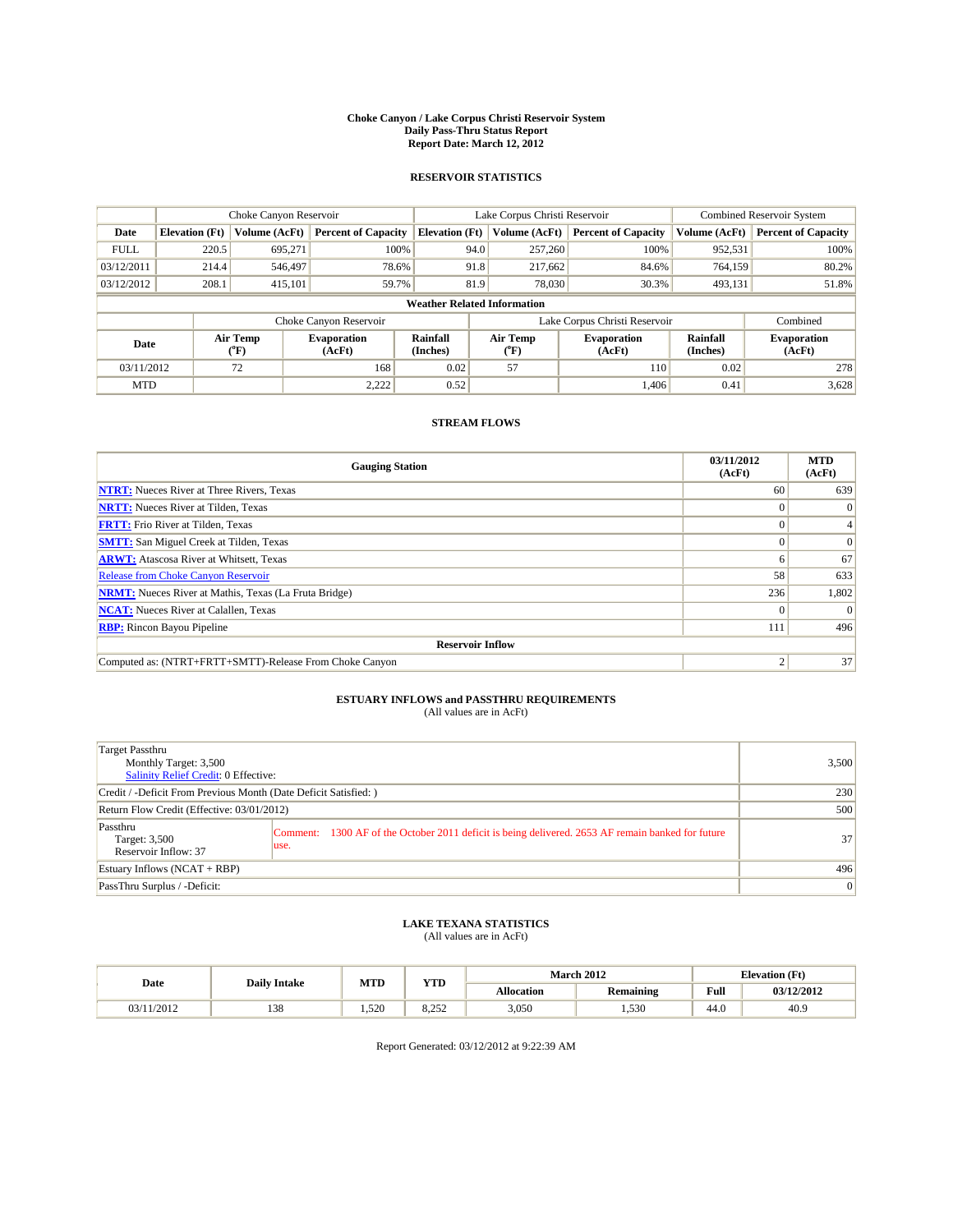#### **Choke Canyon / Lake Corpus Christi Reservoir System Daily Pass-Thru Status Report Report Date: March 13, 2012**

### **RESERVOIR STATISTICS**

|             | Choke Canyon Reservoir             |                                                                                                                                                                                      |                            |                       | Lake Corpus Christi Reservoir | <b>Combined Reservoir System</b> |               |                            |  |  |
|-------------|------------------------------------|--------------------------------------------------------------------------------------------------------------------------------------------------------------------------------------|----------------------------|-----------------------|-------------------------------|----------------------------------|---------------|----------------------------|--|--|
| Date        | <b>Elevation</b> (Ft)              | Volume (AcFt)                                                                                                                                                                        | <b>Percent of Capacity</b> | <b>Elevation</b> (Ft) | Volume (AcFt)                 | <b>Percent of Capacity</b>       | Volume (AcFt) | <b>Percent of Capacity</b> |  |  |
| <b>FULL</b> | 220.5                              | 695,271                                                                                                                                                                              | 100%                       | 94.0                  | 257,260                       | 100%                             | 952,531       | 100%                       |  |  |
| 03/13/2011  | 214.3                              | 545,597                                                                                                                                                                              | 78.5%                      | 91.8                  | 218,011                       | 84.7%                            | 763,608       | 80.2%                      |  |  |
| 03/13/2012  | 208.0                              | 414,137                                                                                                                                                                              | 59.6%                      | 81.8                  | 77,831                        | 30.3%                            | 491,968       | 51.6%                      |  |  |
|             | <b>Weather Related Information</b> |                                                                                                                                                                                      |                            |                       |                               |                                  |               |                            |  |  |
|             |                                    |                                                                                                                                                                                      | Choke Canyon Reservoir     |                       | Lake Corpus Christi Reservoir |                                  |               | Combined                   |  |  |
| Date        |                                    | Air Temp<br>Air Temp<br><b>Rainfall</b><br>Rainfall<br><b>Evaporation</b><br><b>Evaporation</b><br>(Inches)<br>(AcFt)<br>(Inches)<br>$({}^{\mathrm{o}}\mathrm{F})$<br>(AcFt)<br>(°F) |                            |                       | <b>Evaporation</b><br>(AcFt)  |                                  |               |                            |  |  |
| 03/12/2012  |                                    | 77                                                                                                                                                                                   | 135                        | 0.00                  | 75                            | 35                               | 0.00          | 170                        |  |  |
| <b>MTD</b>  |                                    |                                                                                                                                                                                      | 2,357                      | 0.52                  |                               | 1,441                            | 0.41          | 3.798                      |  |  |

## **STREAM FLOWS**

| <b>Gauging Station</b>                                       | 03/12/2012<br>(AcFt) | <b>MTD</b><br>(AcFt) |
|--------------------------------------------------------------|----------------------|----------------------|
| <b>NTRT:</b> Nueces River at Three Rivers, Texas             | 60                   | 699                  |
| <b>NRTT:</b> Nueces River at Tilden, Texas                   |                      | $\Omega$             |
| <b>FRTT:</b> Frio River at Tilden, Texas                     |                      |                      |
| <b>SMTT:</b> San Miguel Creek at Tilden, Texas               |                      | $\Omega$             |
| <b>ARWT:</b> Atascosa River at Whitsett, Texas               |                      | 74                   |
| Release from Choke Canyon Reservoir                          | 58                   | 691                  |
| <b>NRMT:</b> Nueces River at Mathis, Texas (La Fruta Bridge) | 236                  | 2,039                |
| <b>NCAT:</b> Nueces River at Calallen, Texas                 |                      |                      |
| <b>RBP:</b> Rincon Bayou Pipeline                            | 113                  | 609                  |
| <b>Reservoir Inflow</b>                                      |                      |                      |
| Computed as: (NTRT+FRTT+SMTT)-Release From Choke Canyon      | c                    | 39                   |

# **ESTUARY INFLOWS and PASSTHRU REQUIREMENTS**<br>(All values are in AcFt)

| Target Passthru<br>Monthly Target: 3,500<br>Salinity Relief Credit: 0 Effective: |                                                                                                            | 3,500           |
|----------------------------------------------------------------------------------|------------------------------------------------------------------------------------------------------------|-----------------|
| Credit / -Deficit From Previous Month (Date Deficit Satisfied: )                 | 230                                                                                                        |                 |
| Return Flow Credit (Effective: 03/01/2012)                                       | 500                                                                                                        |                 |
| Passthru<br>Target: 3,500<br>Reservoir Inflow: 39                                | Comment: 1300 AF of the October 2011 deficit is being delivered. 2653 AF remain banked for future<br>luse. | 39              |
| Estuary Inflows $(NCAT + RBP)$                                                   |                                                                                                            | 614             |
| PassThru Surplus / -Deficit:                                                     |                                                                                                            | $\vert 0 \vert$ |

## **LAKE TEXANA STATISTICS** (All values are in AcFt)

|            |                     | <b>MTD</b> | <b>YTD</b> |                   | <b>March 2012</b> |      | <b>Elevation</b> (Ft) |
|------------|---------------------|------------|------------|-------------------|-------------------|------|-----------------------|
| Date       | <b>Daily Intake</b> |            |            | <b>Allocation</b> | <b>Remaining</b>  | Full | 03/13/2012            |
| 03/12/2012 | 138                 | 1.658      | 8.390      | 3,050             | 1.392             | 44.U | 41.٥                  |

Report Generated: 03/13/2012 at 8:30:42 AM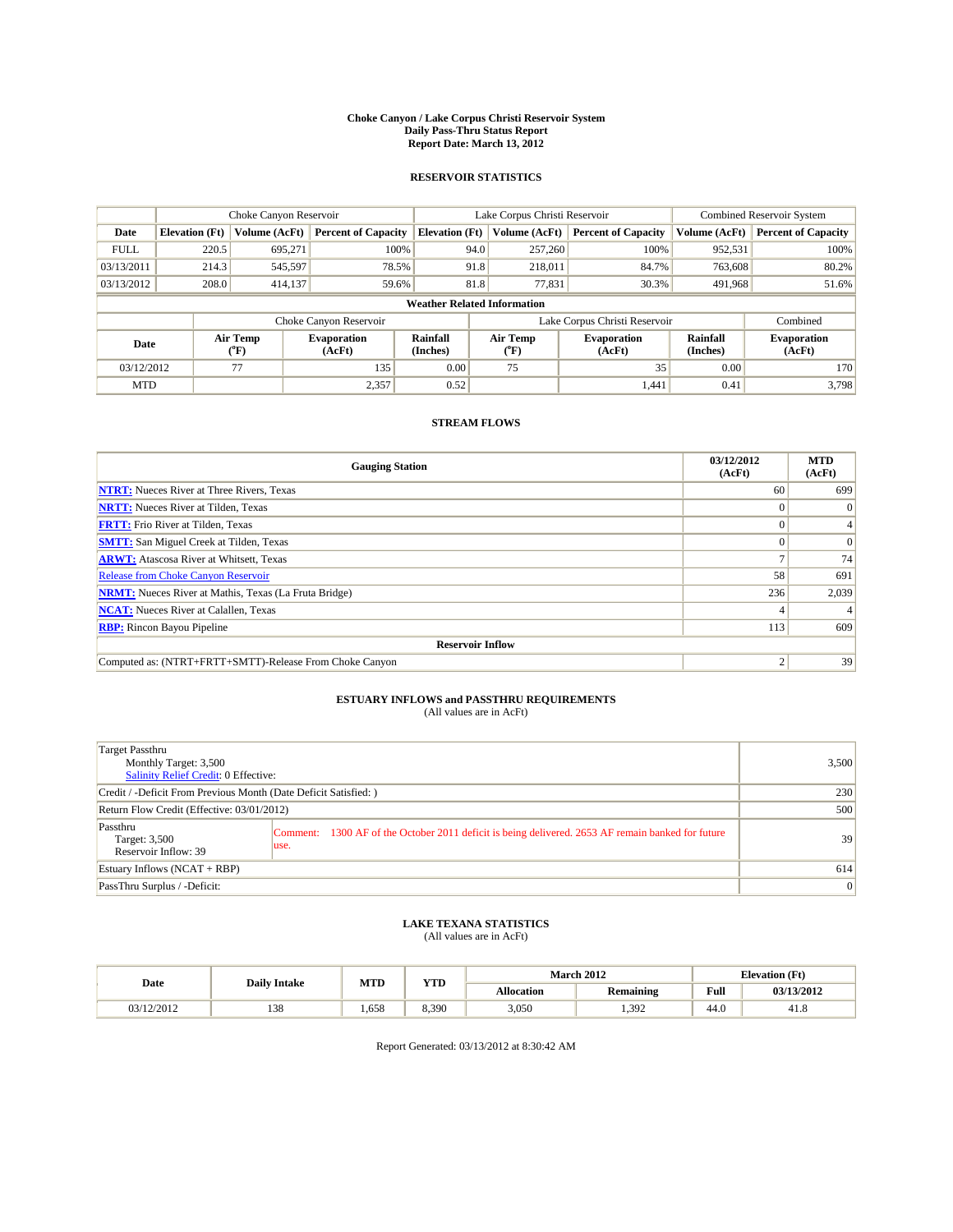#### **Choke Canyon / Lake Corpus Christi Reservoir System Daily Pass-Thru Status Report Report Date: March 14, 2012**

### **RESERVOIR STATISTICS**

|             |                                                                                                                                             | Choke Canyon Reservoir |                             |                                    | Lake Corpus Christi Reservoir | <b>Combined Reservoir System</b> |               |                            |
|-------------|---------------------------------------------------------------------------------------------------------------------------------------------|------------------------|-----------------------------|------------------------------------|-------------------------------|----------------------------------|---------------|----------------------------|
| Date        | <b>Elevation</b> (Ft)                                                                                                                       | Volume (AcFt)          | <b>Percent of Capacity</b>  | <b>Elevation</b> (Ft)              | Volume (AcFt)                 | <b>Percent of Capacity</b>       | Volume (AcFt) | <b>Percent of Capacity</b> |
| <b>FULL</b> | 220.5                                                                                                                                       | 695,271                | 100%                        | 94.0                               | 257,260                       | 100%                             | 952,531       | 100%                       |
| 03/14/2011  | 214.4                                                                                                                                       | 546,272                | 78.6%                       | 91.8                               | 218,011                       | 84.7%                            | 764,283       | 80.2%                      |
| 03/14/2012  | 208.0                                                                                                                                       | 413,173                | 59.4%                       | 81.8                               | 77.238                        | 30.0%                            | 490,411       | 51.5%                      |
|             |                                                                                                                                             |                        |                             | <b>Weather Related Information</b> |                               |                                  |               |                            |
|             |                                                                                                                                             |                        | Choke Canyon Reservoir      |                                    | Lake Corpus Christi Reservoir |                                  |               | Combined                   |
|             | Air Temp<br>Air Temp<br><b>Rainfall</b><br><b>Evaporation</b><br><b>Evaporation</b><br>Date<br>(Inches)<br>(AcFt)<br>(°F)<br>(AcFt)<br>(°F) |                        | <b>Rainfall</b><br>(Inches) | <b>Evaporation</b><br>(AcFt)       |                               |                                  |               |                            |
| 03/13/2012  |                                                                                                                                             | 84                     | 269                         | 0.00                               | 82                            | 132                              | 0.00          | 401                        |
| <b>MTD</b>  |                                                                                                                                             |                        | 2.626                       | 0.52                               |                               | 1,573                            | 0.41          | 4.199                      |

## **STREAM FLOWS**

| <b>Gauging Station</b>                                       | 03/13/2012<br>(AcFt) | <b>MTD</b><br>(AcFt) |
|--------------------------------------------------------------|----------------------|----------------------|
| <b>NTRT:</b> Nueces River at Three Rivers, Texas             | 60                   | 758                  |
| <b>NRTT:</b> Nueces River at Tilden, Texas                   |                      | $\Omega$             |
| <b>FRTT:</b> Frio River at Tilden, Texas                     |                      |                      |
| <b>SMTT:</b> San Miguel Creek at Tilden, Texas               |                      | $\Omega$             |
| <b>ARWT:</b> Atascosa River at Whitsett, Texas               |                      | 81                   |
| Release from Choke Canyon Reservoir                          | 58                   | 748                  |
| <b>NRMT:</b> Nueces River at Mathis, Texas (La Fruta Bridge) | 230                  | 2,269                |
| <b>NCAT:</b> Nueces River at Calallen, Texas                 |                      |                      |
| <b>RBP:</b> Rincon Bayou Pipeline                            | 113                  | 723                  |
| <b>Reservoir Inflow</b>                                      |                      |                      |
| Computed as: (NTRT+FRTT+SMTT)-Release From Choke Canyon      |                      | 41                   |

# **ESTUARY INFLOWS and PASSTHRU REQUIREMENTS**<br>(All values are in AcFt)

| Target Passthru<br>Monthly Target: 3,500<br>Salinity Relief Credit: 0 Effective: | 3,500                                                                                                     |              |  |
|----------------------------------------------------------------------------------|-----------------------------------------------------------------------------------------------------------|--------------|--|
| Credit / -Deficit From Previous Month (Date Deficit Satisfied: )                 | 230                                                                                                       |              |  |
| Return Flow Credit (Effective: 03/01/2012)                                       |                                                                                                           |              |  |
| Passthru<br>Target: 3,500<br>Reservoir Inflow: 41                                | Comment: 1300 AF of the October 2011 deficit is being delivered. 2653 AF remain banked for future<br>use. | 41           |  |
| Estuary Inflows (NCAT + RBP)                                                     | 727                                                                                                       |              |  |
| PassThru Surplus / -Deficit:                                                     |                                                                                                           | $\mathbf{0}$ |  |

## **LAKE TEXANA STATISTICS** (All values are in AcFt)

|            | <b>Daily Intake</b> | MTD | <b>YTD</b> |                   | <b>March 2012</b> | <b>Elevation</b> (Ft)                   |            |
|------------|---------------------|-----|------------|-------------------|-------------------|-----------------------------------------|------------|
| Date       |                     |     |            | <b>Allocation</b> | Remaining         | Full<br>the contract of the contract of | 03/14/2012 |
| 03/13/2012 | 138                 | 797 | 8.528      | 3,050             | 252<br>ل رے د     | 44.0                                    | 42.5       |

Report Generated: 03/14/2012 at 9:18:11 AM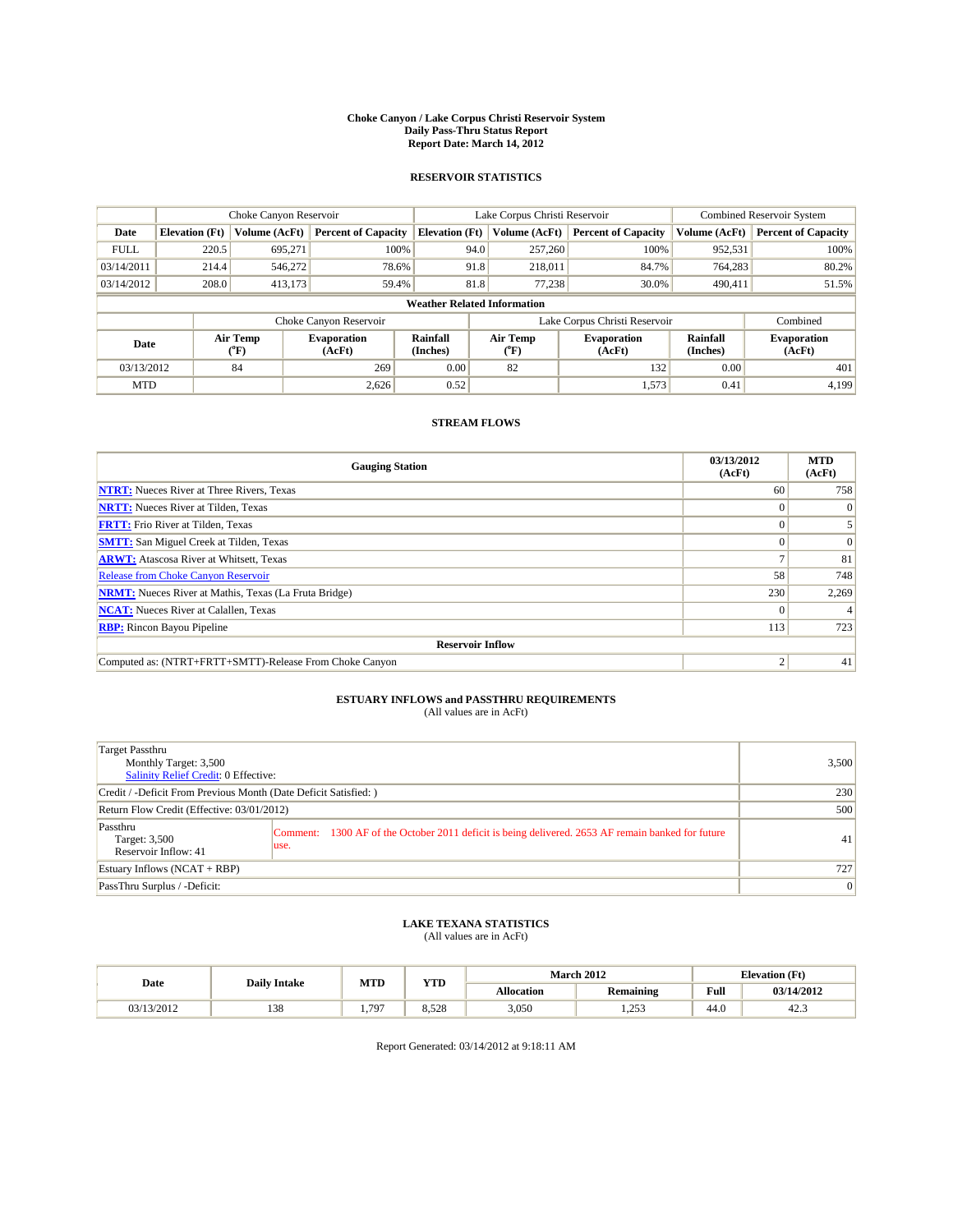#### **Choke Canyon / Lake Corpus Christi Reservoir System Daily Pass-Thru Status Report Report Date: March 15, 2012**

### **RESERVOIR STATISTICS**

|             | Choke Canyon Reservoir                                                                                                                                                           |               |                            |                       | Lake Corpus Christi Reservoir |               |                            |               | <b>Combined Reservoir System</b> |  |
|-------------|----------------------------------------------------------------------------------------------------------------------------------------------------------------------------------|---------------|----------------------------|-----------------------|-------------------------------|---------------|----------------------------|---------------|----------------------------------|--|
| Date        | <b>Elevation</b> (Ft)                                                                                                                                                            | Volume (AcFt) | <b>Percent of Capacity</b> | <b>Elevation</b> (Ft) |                               | Volume (AcFt) | <b>Percent of Capacity</b> | Volume (AcFt) | <b>Percent of Capacity</b>       |  |
| <b>FULL</b> | 220.5                                                                                                                                                                            | 695,271       | 100%                       |                       | 94.0                          | 257,260       | 100%                       | 952,531       | 100%                             |  |
| 03/15/2011  | 214.4                                                                                                                                                                            | 546,272       | 78.6%                      |                       | 91.8                          | 218,185       | 84.8%                      | 764,457       | 80.3%                            |  |
| 03/15/2012  | 208.0                                                                                                                                                                            | 413,173       | 59.4%                      |                       | 81.7                          | 76,843        | 29.9%                      | 490,016       | 51.4%                            |  |
|             | <b>Weather Related Information</b>                                                                                                                                               |               |                            |                       |                               |               |                            |               |                                  |  |
|             |                                                                                                                                                                                  |               | Choke Canyon Reservoir     |                       | Lake Corpus Christi Reservoir |               |                            | Combined      |                                  |  |
|             | Air Temp<br>Air Temp<br><b>Rainfall</b><br><b>Evaporation</b><br><b>Evaporation</b><br>Date<br>(Inches)<br>(AcFt)<br>(AcFt)<br>$({}^o\mathrm{F})$<br>$(^{\mathrm{o}}\mathrm{F})$ |               |                            | Rainfall<br>(Inches)  | <b>Evaporation</b><br>(AcFt)  |               |                            |               |                                  |  |
| 03/14/2012  |                                                                                                                                                                                  | 84            | 258                        | 0.00                  |                               | 83            | 172                        | 0.00          | 430                              |  |
| <b>MTD</b>  |                                                                                                                                                                                  |               | 2,884                      | 0.52                  |                               |               | 1.745                      | 0.41          | 4,629                            |  |

## **STREAM FLOWS**

| <b>Gauging Station</b>                                       | 03/14/2012<br>(AcFt) | <b>MTD</b><br>(AcFt) |
|--------------------------------------------------------------|----------------------|----------------------|
| <b>NTRT:</b> Nueces River at Three Rivers, Texas             | 60                   | 818                  |
| <b>NRTT:</b> Nueces River at Tilden, Texas                   |                      | $\Omega$             |
| <b>FRTT:</b> Frio River at Tilden, Texas                     |                      |                      |
| <b>SMTT:</b> San Miguel Creek at Tilden, Texas               |                      | $\Omega$             |
| <b>ARWT:</b> Atascosa River at Whitsett, Texas               |                      | 87                   |
| Release from Choke Canyon Reservoir                          | 58                   | 806                  |
| <b>NRMT:</b> Nueces River at Mathis, Texas (La Fruta Bridge) | 226                  | 2,495                |
| <b>NCAT:</b> Nueces River at Calallen, Texas                 |                      |                      |
| <b>RBP:</b> Rincon Bayou Pipeline                            | 109                  | 832                  |
| <b>Reservoir Inflow</b>                                      |                      |                      |
| Computed as: (NTRT+FRTT+SMTT)-Release From Choke Canyon      |                      | 44                   |

## **ESTUARY INFLOWS and PASSTHRU REQUIREMENTS**<br>(All values are in AcFt)

| Target Passthru<br>Monthly Target: 3,500<br>Salinity Relief Credit: 0 Effective: |                                                                                                            | 3,500           |
|----------------------------------------------------------------------------------|------------------------------------------------------------------------------------------------------------|-----------------|
| Credit / -Deficit From Previous Month (Date Deficit Satisfied: )                 | 230                                                                                                        |                 |
| Return Flow Credit (Effective: 03/01/2012)                                       | 500                                                                                                        |                 |
| Passthru<br>Target: 3,500<br>Reservoir Inflow: 44                                | Comment: 1300 AF of the October 2011 deficit is being delivered. 2653 AF remain banked for future<br>luse. | 44              |
| Estuary Inflows $(NCAT + RBP)$                                                   | 836                                                                                                        |                 |
| PassThru Surplus / -Deficit:                                                     |                                                                                                            | $\vert 0 \vert$ |

# **LAKE TEXANA STATISTICS** (All values are in AcFt)

|            |    |       | <b>YTD</b><br><b>MTD</b><br><b>Daily Intake</b> |                   |                  | <b>March 2012</b> | <b>Elevation</b> (Ft) |  |
|------------|----|-------|-------------------------------------------------|-------------------|------------------|-------------------|-----------------------|--|
| Date       |    |       |                                                 | <b>Allocation</b> | <b>Remaining</b> | Full              | 03/15/2012            |  |
| 03/14/2012 | 30 | 1.936 | 8.668                                           | 3,050             | .114             | 44.0              | 42.5                  |  |

Report Generated: 03/15/2012 at 8:49:56 AM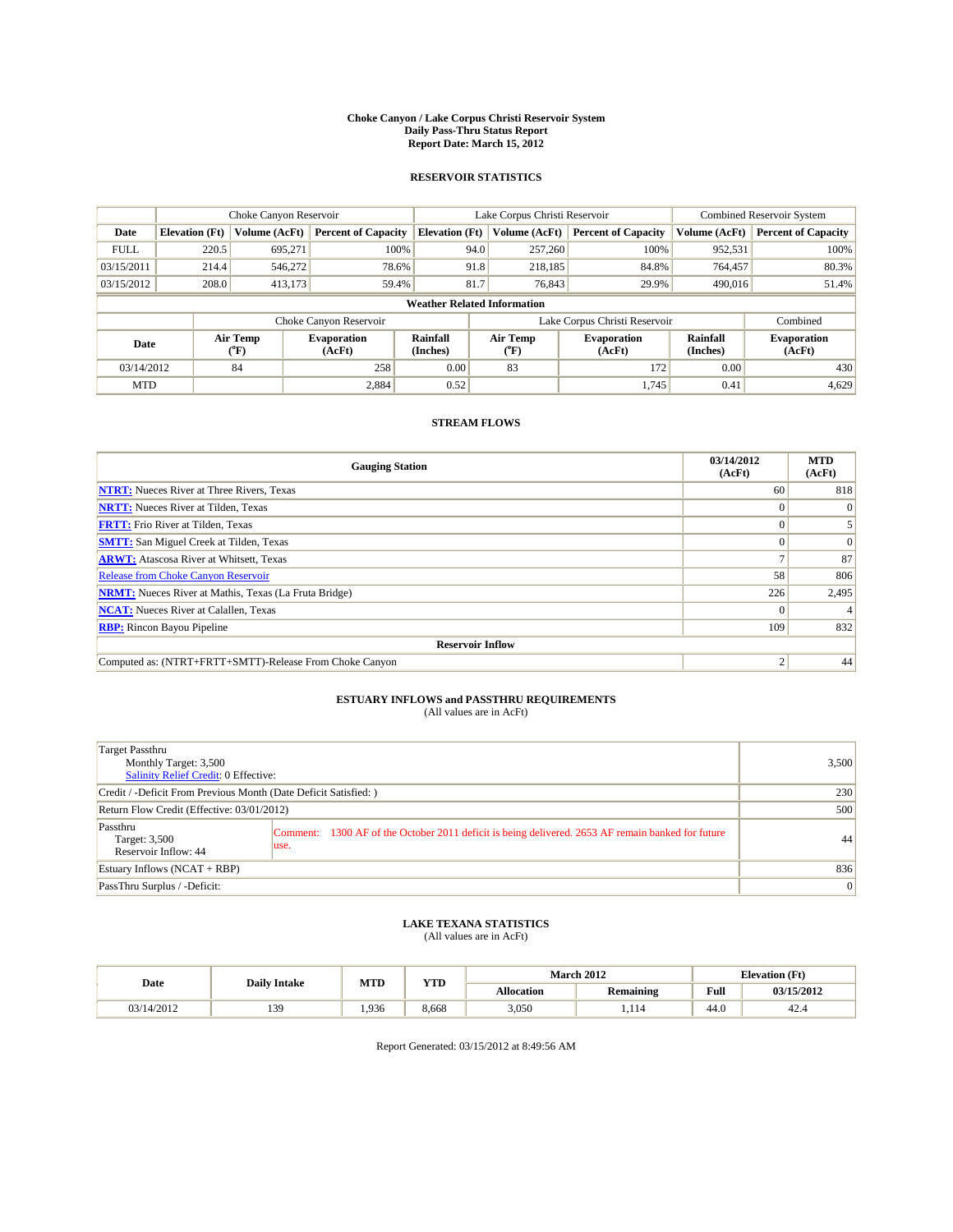#### **Choke Canyon / Lake Corpus Christi Reservoir System Daily Pass-Thru Status Report Report Date: March 16, 2012**

### **RESERVOIR STATISTICS**

|             | Choke Canyon Reservoir |                  |                              |                             | Lake Corpus Christi Reservoir      | <b>Combined Reservoir System</b> |                             |                              |
|-------------|------------------------|------------------|------------------------------|-----------------------------|------------------------------------|----------------------------------|-----------------------------|------------------------------|
| Date        | <b>Elevation</b> (Ft)  | Volume (AcFt)    | <b>Percent of Capacity</b>   | <b>Elevation</b> (Ft)       | Volume (AcFt)                      | <b>Percent of Capacity</b>       | Volume (AcFt)               | <b>Percent of Capacity</b>   |
| <b>FULL</b> | 220.5                  | 695,271          | 100%                         |                             | 94.0<br>257,260                    | 100%                             | 952,531                     | 100%                         |
| 03/16/2011  | 214.3                  | 545,597          | 78.5%                        |                             | 91.8<br>217,488                    | 84.5%                            | 763,085                     | 80.1%                        |
| 03/16/2012  | 208.0                  | 413,173          | 59.4%                        |                             | 81.8<br>76,942                     | 29.9%                            | 490,115                     | 51.5%                        |
|             |                        |                  |                              |                             | <b>Weather Related Information</b> |                                  |                             |                              |
|             |                        |                  | Choke Canyon Reservoir       |                             | Lake Corpus Christi Reservoir      |                                  |                             | Combined                     |
| Date        |                        | Air Temp<br>(°F) | <b>Evaporation</b><br>(AcFt) | <b>Rainfall</b><br>(Inches) | Air Temp<br>(°F)                   | <b>Evaporation</b><br>(AcFt)     | <b>Rainfall</b><br>(Inches) | <b>Evaporation</b><br>(AcFt) |
| 03/15/2012  |                        | 83               | 269                          | 0.00                        | 82                                 | 126                              | 0.00                        | 395                          |
| <b>MTD</b>  |                        |                  | 3,153                        | 0.52                        |                                    | 1,871                            | 0.41                        | 5,024                        |

## **STREAM FLOWS**

| <b>Gauging Station</b>                                       | 03/15/2012<br>(AcFt) | <b>MTD</b><br>(AcFt) |
|--------------------------------------------------------------|----------------------|----------------------|
| <b>NTRT:</b> Nueces River at Three Rivers, Texas             | 58                   | 875                  |
| <b>NRTT:</b> Nueces River at Tilden, Texas                   | $\Omega$             | $\Omega$             |
| <b>FRTT:</b> Frio River at Tilden, Texas                     |                      | 6                    |
| <b>SMTT:</b> San Miguel Creek at Tilden, Texas               |                      | $\Omega$             |
| <b>ARWT:</b> Atascosa River at Whitsett, Texas               |                      | 94                   |
| <b>Release from Choke Canyon Reservoir</b>                   | 58                   | 863                  |
| <b>NRMT:</b> Nueces River at Mathis, Texas (La Fruta Bridge) | 236                  | 2,731                |
| <b>NCAT:</b> Nueces River at Calallen, Texas                 | $\Omega$             |                      |
| <b>RBP:</b> Rincon Bayou Pipeline                            | 111                  | 943                  |
| <b>Reservoir Inflow</b>                                      |                      |                      |
| Computed as: (NTRT+FRTT+SMTT)-Release From Choke Canyon      | $\Omega$             | 44                   |

# **ESTUARY INFLOWS and PASSTHRU REQUIREMENTS**<br>(All values are in AcFt)

| Target Passthru<br>Monthly Target: 3,500<br>Salinity Relief Credit: 0 Effective: |                                                                                                           | 3,500          |
|----------------------------------------------------------------------------------|-----------------------------------------------------------------------------------------------------------|----------------|
| Credit / -Deficit From Previous Month (Date Deficit Satisfied: )                 | 230                                                                                                       |                |
| Return Flow Credit (Effective: 03/01/2012)                                       | 500                                                                                                       |                |
| Passthru<br>Target: 3,500<br>Reservoir Inflow: 44                                | Comment: 1300 AF of the October 2011 deficit is being delivered. 2653 AF remain banked for future<br>use. | 44             |
| Estuary Inflows (NCAT + RBP)                                                     | 947                                                                                                       |                |
| PassThru Surplus / -Deficit:                                                     |                                                                                                           | $\overline{0}$ |

## **LAKE TEXANA STATISTICS** (All values are in AcFt)

|            | <b>Daily Intake</b> |       | VTD   |                   | <b>March 2012</b> | <b>Elevation</b> (Ft) |            |  |
|------------|---------------------|-------|-------|-------------------|-------------------|-----------------------|------------|--|
| Date       |                     | MTD   | 1 I.D | <b>Allocation</b> | <b>Remaining</b>  | Full<br>_____         | 03/16/2012 |  |
| 03/15/2012 | 139                 | 2.075 | 8.806 | 3.050             | Q74               | $\sim$<br>44.0        | 42.4       |  |

Report Generated: 03/16/2012 at 9:01:36 AM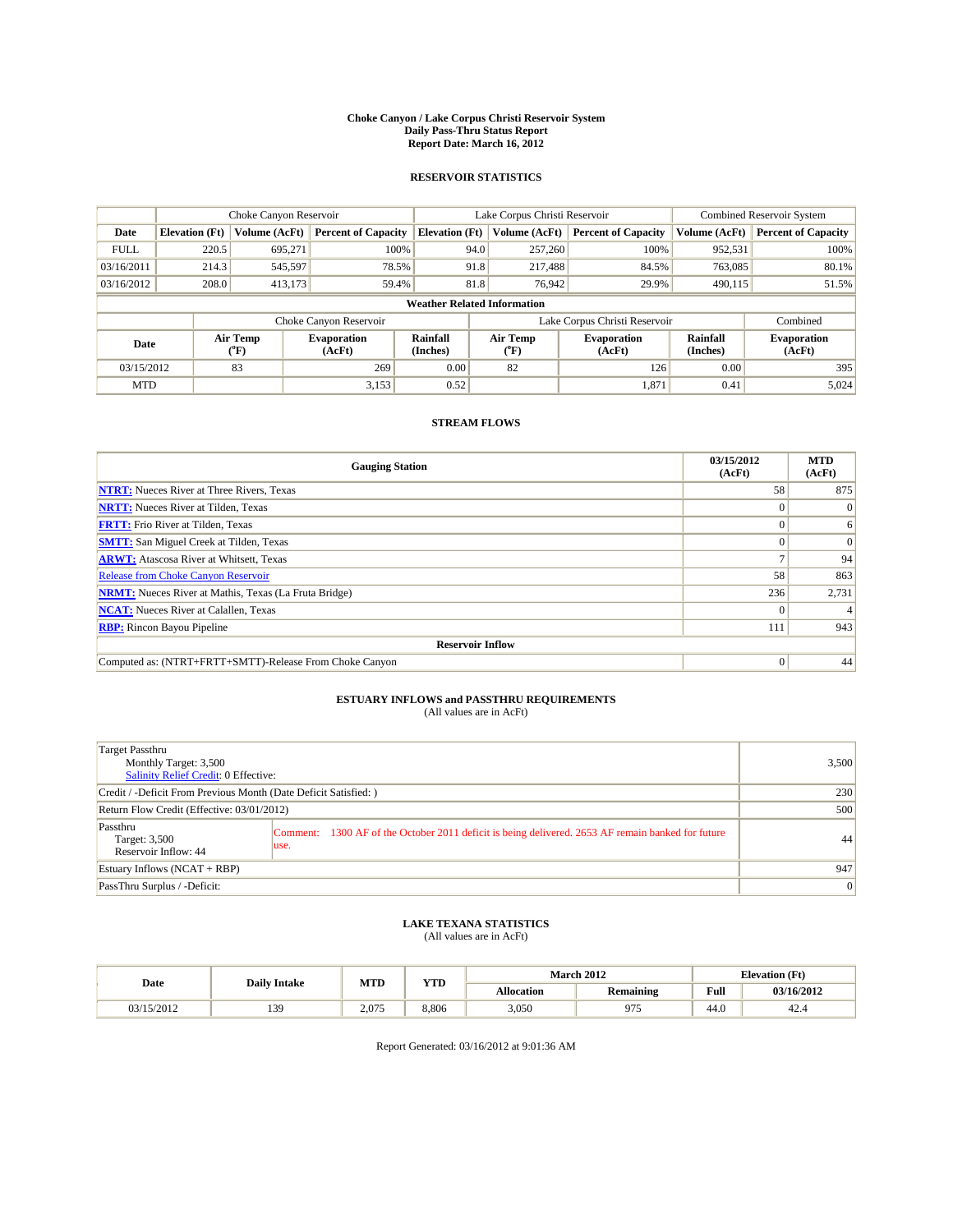#### **Choke Canyon / Lake Corpus Christi Reservoir System Daily Pass-Thru Status Report Report Date: March 17, 2012**

### **RESERVOIR STATISTICS**

|             | Choke Canyon Reservoir |                                           |                              |                                    | Lake Corpus Christi Reservoir  | <b>Combined Reservoir System</b> |                      |                              |
|-------------|------------------------|-------------------------------------------|------------------------------|------------------------------------|--------------------------------|----------------------------------|----------------------|------------------------------|
| Date        | <b>Elevation</b> (Ft)  | Volume (AcFt)                             | <b>Percent of Capacity</b>   | <b>Elevation</b> (Ft)              | Volume (AcFt)                  | <b>Percent of Capacity</b>       | Volume (AcFt)        | <b>Percent of Capacity</b>   |
| <b>FULL</b> | 220.5                  | 695,271                                   | 100%                         | 94.0                               | 257,260                        | 100%                             | 952,531              | 100%                         |
| 03/17/2011  | 214.2                  | 543,347                                   | 78.1%                        | 91.7                               | 216,618                        | 84.2%                            | 759,965              | 79.8%                        |
| 03/17/2012  | 208.0                  | 412,787                                   | 59.4%                        | 81.7                               | 75,962                         | 29.5%                            | 488,749              | 51.3%                        |
|             |                        |                                           |                              | <b>Weather Related Information</b> |                                |                                  |                      |                              |
|             |                        |                                           | Choke Canyon Reservoir       |                                    | Lake Corpus Christi Reservoir  |                                  |                      | Combined                     |
| Date        |                        | Air Temp<br>$({}^{\mathrm{o}}\mathrm{F})$ | <b>Evaporation</b><br>(AcFt) | <b>Rainfall</b><br>(Inches)        | Air Temp<br>$({}^o\mathrm{F})$ | <b>Evaporation</b><br>(AcFt)     | Rainfall<br>(Inches) | <b>Evaporation</b><br>(AcFt) |
| 03/16/2012  |                        | 81                                        | 213                          | 0.00                               | 80                             | 102                              | 0.00                 | 315                          |
| <b>MTD</b>  |                        |                                           | 3,366                        | 0.52                               |                                | 1,973                            | 0.41                 | 5,339                        |

## **STREAM FLOWS**

| <b>Gauging Station</b>                                       | 03/16/2012<br>(AcFt) | <b>MTD</b><br>(AcFt) |
|--------------------------------------------------------------|----------------------|----------------------|
| <b>NTRT:</b> Nueces River at Three Rivers, Texas             | 58                   | 933                  |
| <b>NRTT:</b> Nueces River at Tilden, Texas                   | $\Omega$             | $\Omega$             |
| <b>FRTT:</b> Frio River at Tilden, Texas                     |                      | 6                    |
| <b>SMTT:</b> San Miguel Creek at Tilden, Texas               |                      | $\Omega$             |
| <b>ARWT:</b> Atascosa River at Whitsett, Texas               | 9                    | 104                  |
| <b>Release from Choke Canyon Reservoir</b>                   | 58                   | 921                  |
| <b>NRMT:</b> Nueces River at Mathis, Texas (La Fruta Bridge) | 256                  | 2,987                |
| <b>NCAT:</b> Nueces River at Calallen, Texas                 | $\Omega$             |                      |
| <b>RBP:</b> Rincon Bayou Pipeline                            | 111                  | 1,054                |
| <b>Reservoir Inflow</b>                                      |                      |                      |
| Computed as: (NTRT+FRTT+SMTT)-Release From Choke Canyon      | $\Omega$             | 45                   |

# **ESTUARY INFLOWS and PASSTHRU REQUIREMENTS**<br>(All values are in AcFt)

| Target Passthru<br>Monthly Target: 3,500<br>Salinity Relief Credit: 0 Effective: |                                                                                                           | 3,500          |
|----------------------------------------------------------------------------------|-----------------------------------------------------------------------------------------------------------|----------------|
| Credit / -Deficit From Previous Month (Date Deficit Satisfied: )                 | 230                                                                                                       |                |
| Return Flow Credit (Effective: 03/01/2012)                                       | 500                                                                                                       |                |
| Passthru<br>Target: 3,500<br>Reservoir Inflow: 45                                | Comment: 1300 AF of the October 2011 deficit is being delivered. 2653 AF remain banked for future<br>use. | 45             |
| Estuary Inflows (NCAT + RBP)                                                     | 1,058                                                                                                     |                |
| PassThru Surplus / -Deficit:                                                     |                                                                                                           | $\overline{0}$ |

## **LAKE TEXANA STATISTICS** (All values are in AcFt)

|            | <b>Daily Intake</b> | <b>WITH</b><br><b>MTD</b> |       | <b>March 2012</b><br><b>Elevation</b> (Ft) |           |      |            |
|------------|---------------------|---------------------------|-------|--------------------------------------------|-----------|------|------------|
| Date       |                     |                           | .     | <b>Allocation</b>                          | Remaining | Full | 03/17/2012 |
| 03/16/2012 | 139                 | 2.012<br>ر د د سه         | 8.945 | 3.050                                      | 027<br>83 | 44.0 | 42.4       |

Report Generated: 03/21/2012 at 9:46:07 AM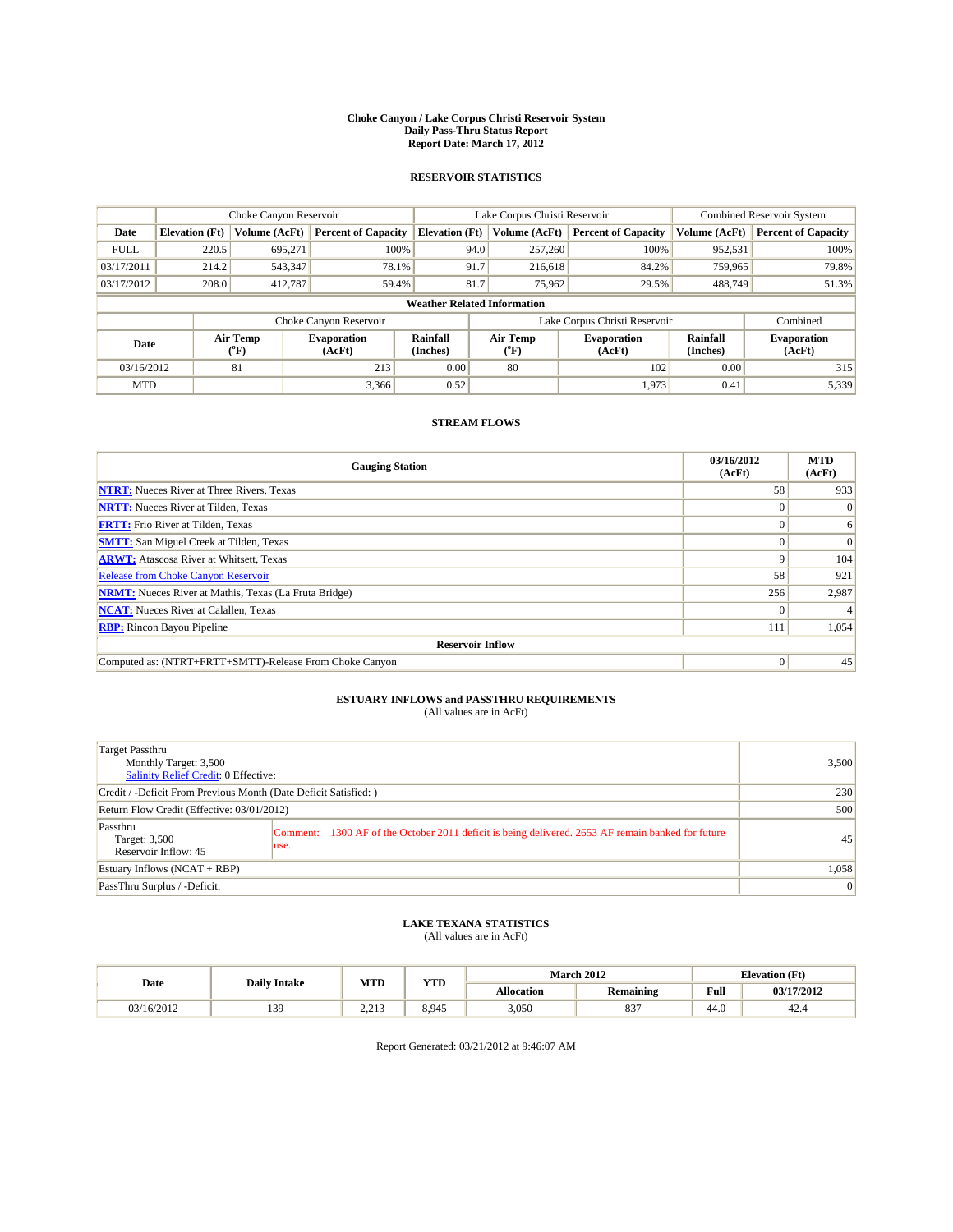#### **Choke Canyon / Lake Corpus Christi Reservoir System Daily Pass-Thru Status Report Report Date: March 18, 2012**

### **RESERVOIR STATISTICS**

|             | Choke Canyon Reservoir |                  |                              |                                    | Lake Corpus Christi Reservoir |                  |                              |                             | <b>Combined Reservoir System</b> |  |
|-------------|------------------------|------------------|------------------------------|------------------------------------|-------------------------------|------------------|------------------------------|-----------------------------|----------------------------------|--|
| Date        | <b>Elevation</b> (Ft)  | Volume (AcFt)    | <b>Percent of Capacity</b>   | <b>Elevation</b> (Ft)              |                               | Volume (AcFt)    | <b>Percent of Capacity</b>   | Volume (AcFt)               | <b>Percent of Capacity</b>       |  |
| <b>FULL</b> | 220.5                  | 695,271          | 100%                         |                                    | 94.0                          | 257,260          | 100%                         | 952,531                     | 100%                             |  |
| 03/18/2011  | 214.3                  | 543,797          | 78.2%                        |                                    | 91.7                          | 216,097          | 84.0%                        | 759,894                     | 79.8%                            |  |
| 03/18/2012  | 207.9                  | 412,594          | 59.3%                        |                                    | 81.6                          | 75,573           | 29.4%                        | 488,167                     | 51.2%                            |  |
|             |                        |                  |                              | <b>Weather Related Information</b> |                               |                  |                              |                             |                                  |  |
|             |                        |                  | Choke Canyon Reservoir       |                                    | Lake Corpus Christi Reservoir |                  |                              | Combined                    |                                  |  |
| Date        |                        | Air Temp<br>(°F) | <b>Evaporation</b><br>(AcFt) | <b>Rainfall</b><br>(Inches)        |                               | Air Temp<br>(°F) | <b>Evaporation</b><br>(AcFt) | <b>Rainfall</b><br>(Inches) | <b>Evaporation</b><br>(AcFt)     |  |
| 03/17/2012  |                        | 83               | 269                          | 0.00                               |                               | 82               | 175                          | 0.00                        | 444                              |  |
| <b>MTD</b>  |                        |                  | 3,635                        | 0.52                               |                               |                  | 2.148                        | 0.41                        | 5,783                            |  |

## **STREAM FLOWS**

| <b>Gauging Station</b>                                       | 03/17/2012<br>(AcFt) | <b>MTD</b><br>(AcFt) |
|--------------------------------------------------------------|----------------------|----------------------|
| <b>NTRT:</b> Nueces River at Three Rivers, Texas             | 58                   | 991                  |
| <b>NRTT:</b> Nueces River at Tilden, Texas                   | $\Omega$             | $\Omega$             |
| <b>FRTT:</b> Frio River at Tilden, Texas                     |                      | 6                    |
| <b>SMTT:</b> San Miguel Creek at Tilden, Texas               |                      | $\Omega$             |
| <b>ARWT:</b> Atascosa River at Whitsett, Texas               | 8                    | 111                  |
| <b>Release from Choke Canyon Reservoir</b>                   | 58                   | 979                  |
| <b>NRMT:</b> Nueces River at Mathis, Texas (La Fruta Bridge) | 240                  | 3,228                |
| <b>NCAT:</b> Nueces River at Calallen, Texas                 | $\Omega$             |                      |
| <b>RBP:</b> Rincon Bayou Pipeline                            | 111                  | 1,165                |
| <b>Reservoir Inflow</b>                                      |                      |                      |
| Computed as: (NTRT+FRTT+SMTT)-Release From Choke Canyon      | $\Omega$             | 45                   |

# **ESTUARY INFLOWS and PASSTHRU REQUIREMENTS**<br>(All values are in AcFt)

| Target Passthru<br>Monthly Target: 3,500<br>Salinity Relief Credit: 0 Effective: |                                                                                                           | 3,500          |
|----------------------------------------------------------------------------------|-----------------------------------------------------------------------------------------------------------|----------------|
| Credit / -Deficit From Previous Month (Date Deficit Satisfied: )                 | 230                                                                                                       |                |
| Return Flow Credit (Effective: 03/01/2012)                                       | 500                                                                                                       |                |
| Passthru<br>Target: 3,500<br>Reservoir Inflow: 45                                | Comment: 1300 AF of the October 2011 deficit is being delivered. 2653 AF remain banked for future<br>use. | 45             |
| Estuary Inflows (NCAT + RBP)                                                     | 1,169                                                                                                     |                |
| PassThru Surplus / -Deficit:                                                     |                                                                                                           | $\overline{0}$ |

## **LAKE TEXANA STATISTICS** (All values are in AcFt)

|            |                     | MTD                      | VTT   |                   | <b>March 2012</b> | <b>Elevation</b> (Ft) |            |
|------------|---------------------|--------------------------|-------|-------------------|-------------------|-----------------------|------------|
| Date       | <b>Daily Intake</b> |                          | 1 I.D | <b>Allocation</b> | <b>Remaining</b>  | Full<br>_____         | 03/18/2012 |
| 03/17/2012 | 139                 | $2.35^{\circ}$<br>ے رہے۔ | 9.084 | 3.050             | 698               | $\sim$<br>44.U        | 42.4       |

Report Generated: 03/21/2012 at 9:47:41 AM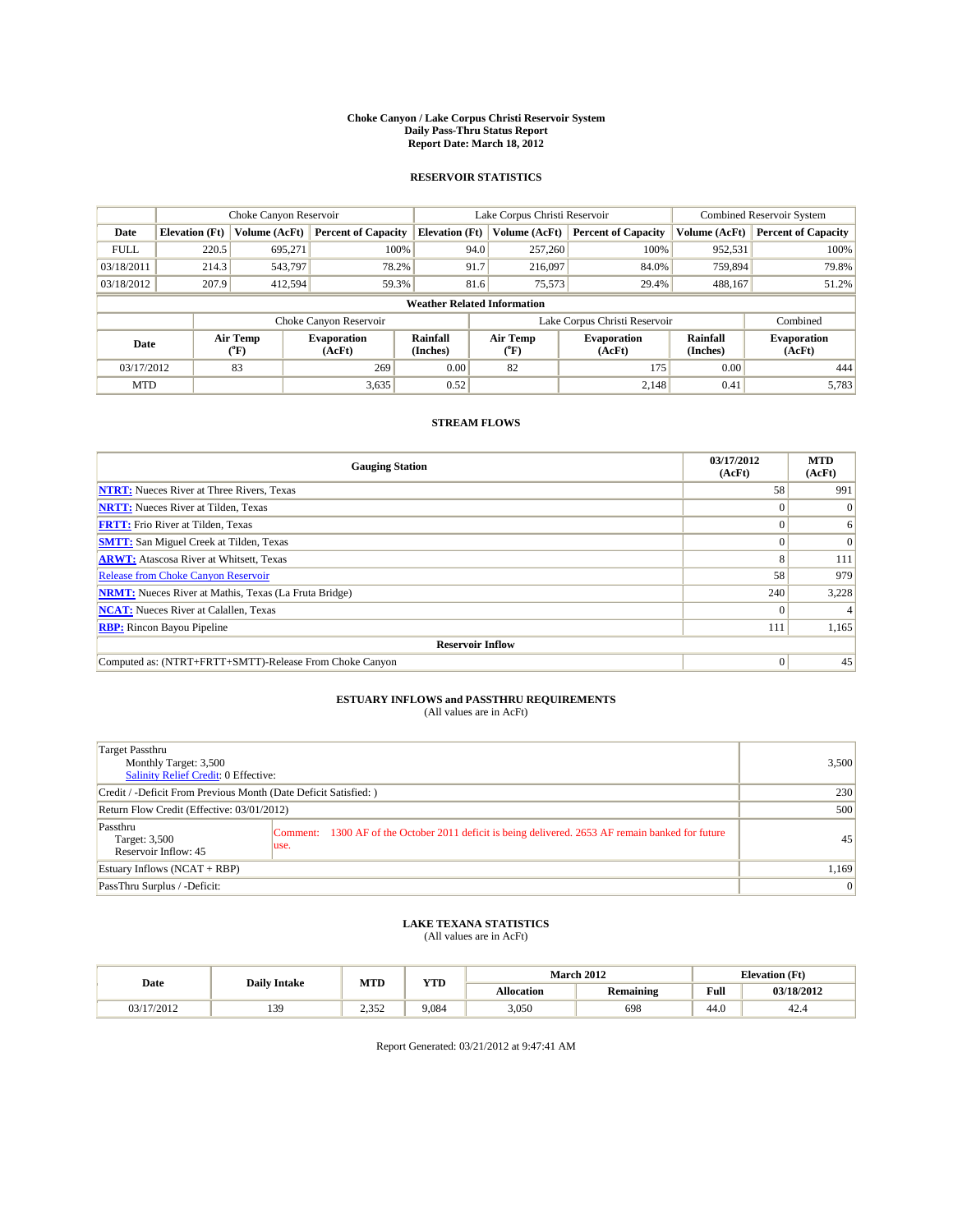#### **Choke Canyon / Lake Corpus Christi Reservoir System Daily Pass-Thru Status Report Report Date: March 19, 2012**

### **RESERVOIR STATISTICS**

|             | Choke Canyon Reservoir |                  |                              |                                    | Lake Corpus Christi Reservoir | <b>Combined Reservoir System</b>                     |               |                              |
|-------------|------------------------|------------------|------------------------------|------------------------------------|-------------------------------|------------------------------------------------------|---------------|------------------------------|
| Date        | <b>Elevation</b> (Ft)  | Volume (AcFt)    | <b>Percent of Capacity</b>   | <b>Elevation</b> (Ft)              | Volume (AcFt)                 | <b>Percent of Capacity</b>                           | Volume (AcFt) | <b>Percent of Capacity</b>   |
| <b>FULL</b> | 220.5                  | 695,271          | 100%                         | 94.0                               | 257,260                       | 100%                                                 | 952,531       | 100%                         |
| 03/19/2011  | 214.2                  | 542,672          | 78.1%                        | 91.7                               | 216,097                       | 84.0%                                                | 758,769       | 79.7%                        |
| 03/19/2012  | 208.0                  | 412,787          | 59.4%                        | 81.6                               | 74,992                        | 29.2%                                                | 487,779       | 51.2%                        |
|             |                        |                  |                              | <b>Weather Related Information</b> |                               |                                                      |               |                              |
|             |                        |                  | Choke Canyon Reservoir       |                                    | Lake Corpus Christi Reservoir |                                                      |               | Combined                     |
| Date        |                        | Air Temp<br>(°F) | <b>Evaporation</b><br>(AcFt) | <b>Rainfall</b><br>(Inches)        | Air Temp<br>(°F)              | Rainfall<br><b>Evaporation</b><br>(Inches)<br>(AcFt) |               | <b>Evaporation</b><br>(AcFt) |
| 03/18/2012  |                        | 81               | 235                          | 0.01                               | 81                            | 73                                                   | 0.00          | 308                          |
| <b>MTD</b>  |                        |                  | 3.870                        | 0.53                               |                               | 2,221                                                | 0.41          | 6,091                        |

## **STREAM FLOWS**

| <b>Gauging Station</b>                                       | 03/18/2012<br>(AcFt) | <b>MTD</b><br>(AcFt) |
|--------------------------------------------------------------|----------------------|----------------------|
| <b>NTRT:</b> Nueces River at Three Rivers, Texas             | 52                   | 1,042                |
| <b>NRTT:</b> Nueces River at Tilden, Texas                   | $\Omega$             | $\Omega$             |
| <b>FRTT:</b> Frio River at Tilden, Texas                     | $\Omega$             |                      |
| <b>SMTT:</b> San Miguel Creek at Tilden, Texas               | $\Omega$             | $\Omega$             |
| <b>ARWT:</b> Atascosa River at Whitsett, Texas               | 6                    | 118                  |
| <b>Release from Choke Canyon Reservoir</b>                   | 58                   | 1,036                |
| <b>NRMT:</b> Nueces River at Mathis, Texas (La Fruta Bridge) | 193                  | 3,420                |
| <b>NCAT:</b> Nueces River at Calallen, Texas                 | $\Omega$             |                      |
| <b>RBP:</b> Rincon Bayou Pipeline                            | 111                  | 1,276                |
| <b>Reservoir Inflow</b>                                      |                      |                      |
| Computed as: NRTT+FRTT+SMTT+ARWT                             | 6                    | 51                   |

# **ESTUARY INFLOWS and PASSTHRU REQUIREMENTS**<br>(All values are in AcFt)

| Target Passthru<br>Monthly Target: 3,500<br><b>Salinity Relief Credit: 0 Effective:</b> |                                                                                                            | 3,500 |
|-----------------------------------------------------------------------------------------|------------------------------------------------------------------------------------------------------------|-------|
| Credit / -Deficit From Previous Month (Date Deficit Satisfied: )                        |                                                                                                            | 230   |
| Return Flow Credit (Effective: 03/01/2012)                                              |                                                                                                            | 500   |
| Passthru<br>Target: 3,500<br>Reservoir Inflow: 51                                       | Comment: 1300 AF of the October 2011 deficit is being delivered. 2653 AF remain banked for future<br>luse. | 51    |
| Estuary Inflows $(NCAT + RBP)$                                                          |                                                                                                            | 1,281 |
| PassThru Surplus / -Deficit:                                                            |                                                                                                            | 0     |

## **LAKE TEXANA STATISTICS** (All values are in AcFt)

|            | <b>Daily Intake</b> |            | <b>XZOD</b> | <b>March 2012</b><br><b>Elevation</b> (Ft) |                  |      |            |
|------------|---------------------|------------|-------------|--------------------------------------------|------------------|------|------------|
| Date       |                     | <b>MTD</b> | .           | <b>Allocation</b>                          | <b>Remaining</b> | Full | 03/19/2012 |
| 03/18/2012 | 34                  | 2.490      | $\sim$<br>. | 3.050                                      | 560              | 44.0 | 42.4       |

Report Generated: 03/21/2012 at 9:48:49 AM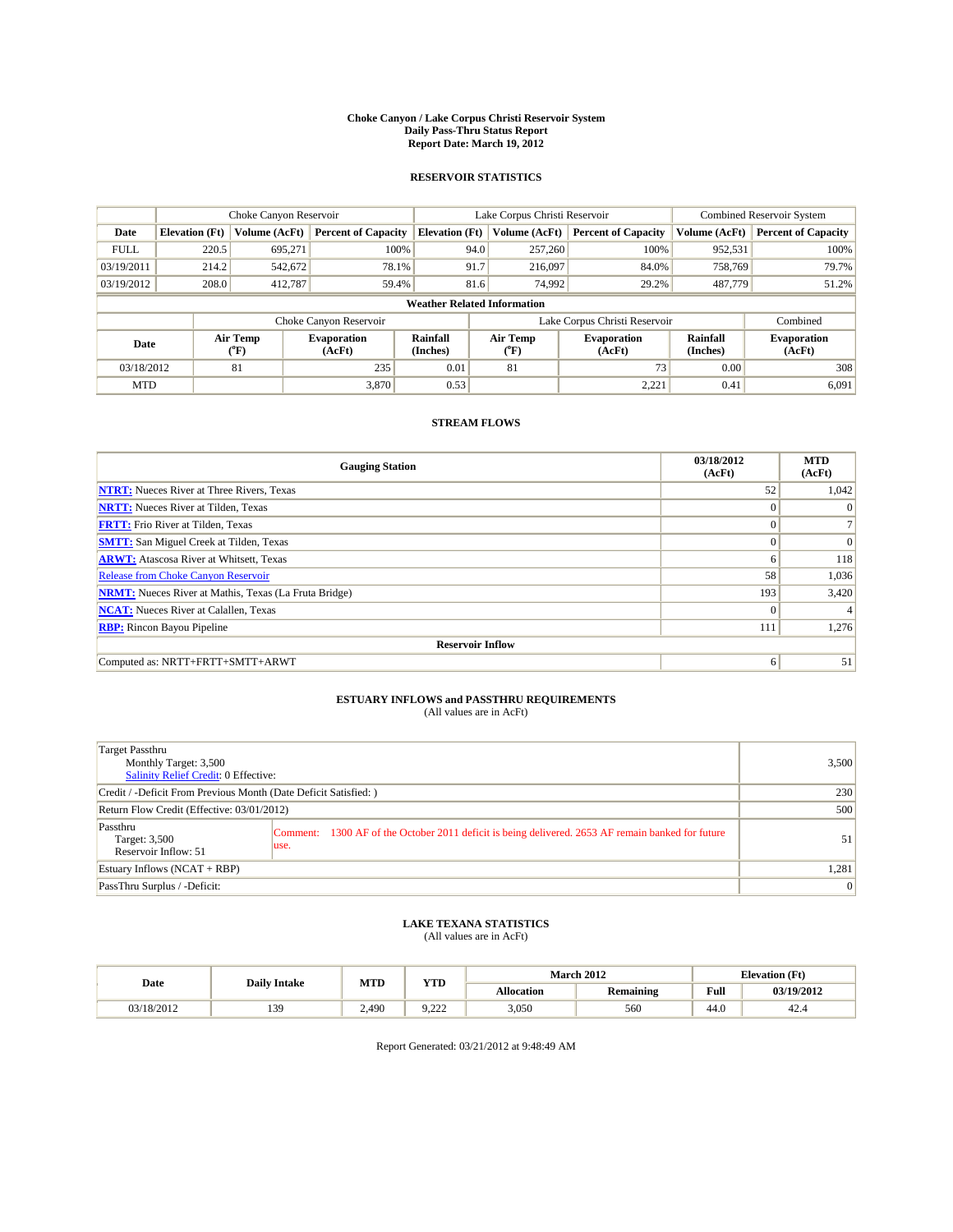#### **Choke Canyon / Lake Corpus Christi Reservoir System Daily Pass-Thru Status Report Report Date: March 20, 2012**

### **RESERVOIR STATISTICS**

|             | Choke Canyon Reservoir |                  |                              |                                    | Lake Corpus Christi Reservoir           | <b>Combined Reservoir System</b>                            |               |                              |
|-------------|------------------------|------------------|------------------------------|------------------------------------|-----------------------------------------|-------------------------------------------------------------|---------------|------------------------------|
| Date        | <b>Elevation</b> (Ft)  | Volume (AcFt)    | <b>Percent of Capacity</b>   | <b>Elevation</b> (Ft)              | Volume (AcFt)                           | <b>Percent of Capacity</b>                                  | Volume (AcFt) | <b>Percent of Capacity</b>   |
| <b>FULL</b> | 220.5                  | 695,271          | 100%                         | 94.0                               | 257,260                                 | 100%                                                        | 952,531       | 100%                         |
| 03/20/2011  | 214.2                  | 543,122          | 78.1%                        | 91.7                               | 215,575                                 | 83.8%                                                       | 758,697       | 79.7%                        |
| 03/20/2012  | 208.1                  | 415,873          | 59.8%                        | 81.9                               | 77,931                                  | 30.3%                                                       | 493,804       | 51.8%                        |
|             |                        |                  |                              | <b>Weather Related Information</b> |                                         |                                                             |               |                              |
|             |                        |                  | Choke Canyon Reservoir       |                                    | Lake Corpus Christi Reservoir           |                                                             |               | Combined                     |
| Date        |                        | Air Temp<br>(°F) | <b>Evaporation</b><br>(AcFt) | <b>Rainfall</b><br>(Inches)        | Air Temp<br>$(^{\mathrm{o}}\mathrm{F})$ | <b>Rainfall</b><br><b>Evaporation</b><br>(Inches)<br>(AcFt) |               | <b>Evaporation</b><br>(AcFt) |
| 03/19/2012  |                        | 85               | 349                          | 1.25                               | 83                                      | 266                                                         | 1.04          | 615                          |
| <b>MTD</b>  |                        |                  | 4.219                        | 1.78                               |                                         | 2,487                                                       | 1.45          | 6.706                        |

## **STREAM FLOWS**

| <b>Gauging Station</b>                                       | 03/19/2012<br>(AcFt) | <b>MTD</b><br>(AcFt) |
|--------------------------------------------------------------|----------------------|----------------------|
| <b>NTRT:</b> Nueces River at Three Rivers, Texas             | 54                   | 1,096                |
| <b>NRTT:</b> Nueces River at Tilden, Texas                   | $\mathbf{0}$         | $\Omega$             |
| <b>FRTT:</b> Frio River at Tilden, Texas                     | $\Omega$             |                      |
| <b>SMTT:</b> San Miguel Creek at Tilden, Texas               | $\Omega$             | $\Omega$             |
| <b>ARWT:</b> Atascosa River at Whitsett, Texas               | $\Omega$             | 118                  |
| <b>Release from Choke Canyon Reservoir</b>                   | 58                   | 1,094                |
| <b>NRMT:</b> Nueces River at Mathis, Texas (La Fruta Bridge) | 175                  | 3,595                |
| <b>NCAT:</b> Nueces River at Calallen, Texas                 | $\Omega$             |                      |
| <b>RBP:</b> Rincon Bayou Pipeline                            | 34                   | 1,310                |
| <b>Reservoir Inflow</b>                                      |                      |                      |
| Computed as: NRTT+FRTT+SMTT+ARWT                             | $\mathbf{0}$         | 52                   |

# **ESTUARY INFLOWS and PASSTHRU REQUIREMENTS**<br>(All values are in AcFt)

| Target Passthru<br>Monthly Target: 3,500<br>Salinity Relief Credit: 0 Effective: |                                                                                                                                      | 3.500          |
|----------------------------------------------------------------------------------|--------------------------------------------------------------------------------------------------------------------------------------|----------------|
| Credit / -Deficit From Previous Month (Date Deficit Satisfied: )                 | 230                                                                                                                                  |                |
| Return Flow Credit (Effective: 03/01/2012)                                       | 500                                                                                                                                  |                |
| Passthru<br>Target: 3,500<br>Reservoir Inflow: 52                                | Comment: 1310 AF of the October 2011 banked passthru requirement were delivered March 2012.<br>2643 AF remain banked for future use. | 52             |
| Estuary Inflows $(NCAT + RBP)$                                                   |                                                                                                                                      | 1,314          |
| PassThru Surplus / -Deficit:                                                     |                                                                                                                                      | $\overline{0}$ |

## **LAKE TEXANA STATISTICS** (All values are in AcFt)

|            | <b>Daily Intake</b> | <b>MTD</b> | <b>YTD</b> |                   | <b>March 2012</b> | <b>Elevation</b> (Ft) |            |
|------------|---------------------|------------|------------|-------------------|-------------------|-----------------------|------------|
| Date       |                     |            |            | <b>Allocation</b> | <b>Remaining</b>  | Full                  | 03/20/2012 |
| 03/19/2012 | 30                  | 2.629      | 9.361      | 3,050             | 441               | 44.0                  | 42.5       |

Report Generated: 03/21/2012 at 9:50:46 AM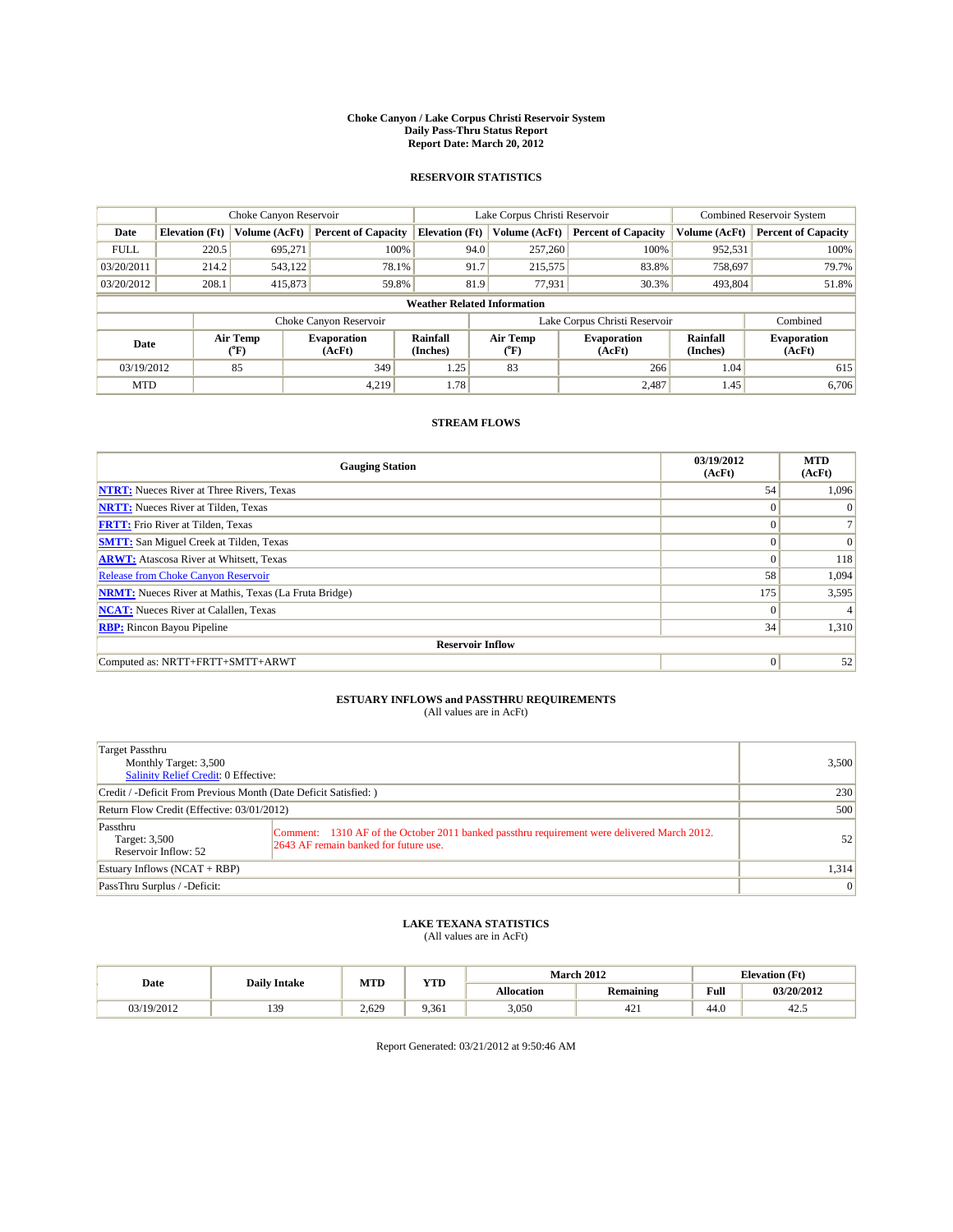#### **Choke Canyon / Lake Corpus Christi Reservoir System Daily Pass-Thru Status Report Report Date: March 21, 2012**

### **RESERVOIR STATISTICS**

|             |                       | Choke Canyon Reservoir |                              |                                    | Lake Corpus Christi Reservoir | <b>Combined Reservoir System</b>                            |               |                              |
|-------------|-----------------------|------------------------|------------------------------|------------------------------------|-------------------------------|-------------------------------------------------------------|---------------|------------------------------|
| Date        | <b>Elevation</b> (Ft) | Volume (AcFt)          | <b>Percent of Capacity</b>   | <b>Elevation</b> (Ft)              | Volume (AcFt)                 | <b>Percent of Capacity</b>                                  | Volume (AcFt) | <b>Percent of Capacity</b>   |
| <b>FULL</b> | 220.5                 | 695,271                | 100%                         | 94.0                               | 257,260                       | 100%                                                        | 952,531       | 100%                         |
| 03/21/2011  | 214.2                 | 542,447                | 78.0%                        | 91.6                               | 215.228                       | 83.7%                                                       | 757,675       | 79.5%                        |
| 03/21/2012  | 208.1                 | 415,101                | 59.7%                        | 81.8                               | 77,534                        | 30.1%                                                       | 492,635       | 51.7%                        |
|             |                       |                        |                              | <b>Weather Related Information</b> |                               |                                                             |               |                              |
|             |                       |                        | Choke Canyon Reservoir       |                                    | Lake Corpus Christi Reservoir |                                                             |               | Combined                     |
| Date        |                       | Air Temp<br>(°F)       | <b>Evaporation</b><br>(AcFt) | <b>Rainfall</b><br>(Inches)        | Air Temp<br>(°F)              | <b>Rainfall</b><br><b>Evaporation</b><br>(Inches)<br>(AcFt) |               | <b>Evaporation</b><br>(AcFt) |
| 03/20/2012  |                       | 69                     | 258                          | 0.00                               | 71                            | 161                                                         | 0.00          | 419                          |
| <b>MTD</b>  |                       |                        | 4.477                        | 1.78                               |                               | 2,648                                                       | 1.45          | 7,125                        |

## **STREAM FLOWS**

| <b>Gauging Station</b>                                       | 03/20/2012<br>(AcFt) | <b>MTD</b><br>(AcFt) |  |  |  |  |  |
|--------------------------------------------------------------|----------------------|----------------------|--|--|--|--|--|
| <b>NTRT:</b> Nueces River at Three Rivers, Texas             | 66                   | 1,161                |  |  |  |  |  |
| <b>NRTT:</b> Nueces River at Tilden, Texas                   |                      |                      |  |  |  |  |  |
| <b>FRTT:</b> Frio River at Tilden, Texas                     |                      | 9                    |  |  |  |  |  |
| <b>SMTT:</b> San Miguel Creek at Tilden, Texas               | 75                   | 75                   |  |  |  |  |  |
| <b>ARWT:</b> Atascosa River at Whitsett, Texas               | 12                   | 129                  |  |  |  |  |  |
| <b>Release from Choke Canyon Reservoir</b>                   | 58                   | 1,151                |  |  |  |  |  |
| <b>NRMT:</b> Nueces River at Mathis, Texas (La Fruta Bridge) | 155                  | 3,750                |  |  |  |  |  |
| <b>NCAT:</b> Nueces River at Calallen, Texas                 | 13                   | 17                   |  |  |  |  |  |
| <b>RBP:</b> Rincon Bayou Pipeline                            | $\vert 0 \vert$      | 1,310                |  |  |  |  |  |
| <b>Reservoir Inflow</b>                                      |                      |                      |  |  |  |  |  |
| Computed as: (NTRT+FRTT+SMTT)-Release From Choke Canyon      | 86                   | 137                  |  |  |  |  |  |

# **ESTUARY INFLOWS and PASSTHRU REQUIREMENTS**<br>(All values are in AcFt)

| Target Passthru<br>Monthly Target: 3,500<br>Salinity Relief Credit: 0 Effective: |                                                                                                                                      | 3,500    |
|----------------------------------------------------------------------------------|--------------------------------------------------------------------------------------------------------------------------------------|----------|
| Credit / -Deficit From Previous Month (Date Deficit Satisfied: )                 |                                                                                                                                      | 230      |
| Return Flow Credit (Effective: 03/01/2012)                                       |                                                                                                                                      | 500      |
| Passthru<br>Target: 3,500<br>Reservoir Inflow: 137                               | Comment: 1310 AF of the October 2011 banked passthru requirement were delivered March 2012.<br>2643 AF remain banked for future use. | 137      |
| Estuary Inflows (NCAT + RBP)                                                     |                                                                                                                                      | 1,327    |
| PassThru Surplus / -Deficit:                                                     |                                                                                                                                      | $\Omega$ |

## **LAKE TEXANA STATISTICS** (All values are in AcFt)

|            | <b>Daily Intake</b> | <b>MTD</b> | <b>YTD</b> |                   | <b>March 2012</b> |      | <b>Elevation</b> (Ft) |
|------------|---------------------|------------|------------|-------------------|-------------------|------|-----------------------|
| Date       |                     |            |            | <b>Allocation</b> | <b>Remaining</b>  | Full | 03/21/2012            |
| 03/20/2012 | 20                  | 2.768      | 9.499      | 3,050             | 282               | 44.0 | 43.1                  |

Report Generated: 03/21/2012 at 9:51:46 AM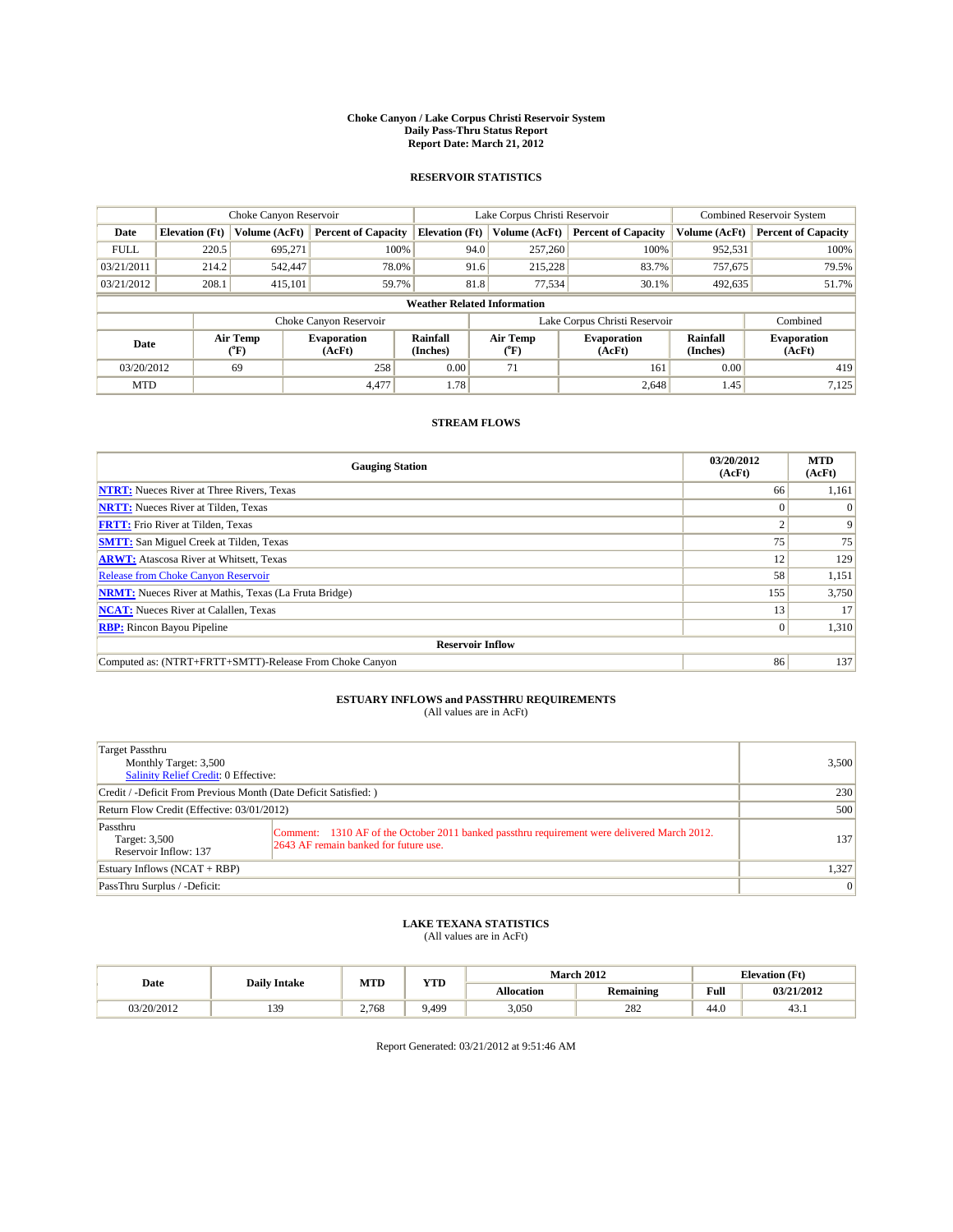#### **Choke Canyon / Lake Corpus Christi Reservoir System Daily Pass-Thru Status Report Report Date: March 22, 2012**

### **RESERVOIR STATISTICS**

|             | Choke Canyon Reservoir |                  |                              |                                    | Lake Corpus Christi Reservoir                    | <b>Combined Reservoir System</b> |                      |                              |
|-------------|------------------------|------------------|------------------------------|------------------------------------|--------------------------------------------------|----------------------------------|----------------------|------------------------------|
| Date        | <b>Elevation</b> (Ft)  | Volume (AcFt)    | <b>Percent of Capacity</b>   | <b>Elevation</b> (Ft)              | Volume (AcFt)                                    | <b>Percent of Capacity</b>       | Volume (AcFt)        | <b>Percent of Capacity</b>   |
| <b>FULL</b> | 220.5                  | 695,271          | 100%                         | 94.0                               | 257,260                                          | 100%                             | 952,531              | 100%                         |
| 03/22/2011  | 214.1                  | 541,097          | 77.8%                        | 91.6                               | 214,187                                          | 83.3%                            | 755.284              | 79.3%                        |
| 03/22/2012  | 208.1                  | 415,101          | 59.7%                        | 81.8                               | 76,942                                           | 29.9%                            | 492,043              | 51.7%                        |
|             |                        |                  |                              | <b>Weather Related Information</b> |                                                  |                                  |                      |                              |
|             |                        |                  | Choke Canyon Reservoir       |                                    | Lake Corpus Christi Reservoir                    |                                  |                      | Combined                     |
| Date        |                        | Air Temp<br>(°F) | <b>Evaporation</b><br>(AcFt) | Rainfall<br>(Inches)               | Air Temp<br><b>Evaporation</b><br>(AcFt)<br>("F) |                                  | Rainfall<br>(Inches) | <b>Evaporation</b><br>(AcFt) |
| 03/21/2012  |                        | 75               | 270                          | 0.00                               | 77                                               | 178                              | 0.00                 | 448                          |
| <b>MTD</b>  |                        |                  | 4.747                        | 1.78                               |                                                  | 2,826                            | 1.45                 | 7,573                        |

## **STREAM FLOWS**

| <b>Gauging Station</b>                                       | 03/21/2012<br>(AcFt) | <b>MTD</b><br>(AcFt) |
|--------------------------------------------------------------|----------------------|----------------------|
| <b>NTRT:</b> Nueces River at Three Rivers, Texas             | 91                   | 1,253                |
| <b>NRTT:</b> Nueces River at Tilden, Texas                   |                      | $\Omega$             |
| <b>FRTT:</b> Frio River at Tilden, Texas                     | σ                    | 11                   |
| <b>SMTT:</b> San Miguel Creek at Tilden, Texas               | 147                  | 222                  |
| <b>ARWT:</b> Atascosa River at Whitsett, Texas               | 449                  | 578                  |
| Release from Choke Canyon Reservoir                          | 58                   | 1,209                |
| <b>NRMT:</b> Nueces River at Mathis, Texas (La Fruta Bridge) | 123                  | 3,873                |
| <b>NCAT:</b> Nueces River at Calallen, Texas                 | 26                   | 42                   |
| <b>RBP:</b> Rincon Bayou Pipeline                            | $\mathbf{0}$         | 1,310                |
| <b>Reservoir Inflow</b>                                      |                      |                      |
| Computed as: (NTRT+FRTT+SMTT)-Release From Choke Canyon      | 183                  | 320                  |

## **ESTUARY INFLOWS and PASSTHRU REQUIREMENTS**

|  | (All values are in AcFt) |  |
|--|--------------------------|--|
|--|--------------------------|--|

| Target Passthru<br>Monthly Target: 3,500<br><b>Salinity Relief Credit: 0 Effective:</b> |                                                                                                                                      |                 |  |  |  |
|-----------------------------------------------------------------------------------------|--------------------------------------------------------------------------------------------------------------------------------------|-----------------|--|--|--|
| Credit / -Deficit From Previous Month (Date Deficit Satisfied: )                        |                                                                                                                                      |                 |  |  |  |
| Return Flow Credit (Effective: 03/01/2012)                                              |                                                                                                                                      |                 |  |  |  |
| Passthru<br>Target: 3,500<br>Reservoir Inflow: 320                                      | Comment: 1310 AF of the October 2011 banked passthru requirement were delivered March 2012.<br>2643 AF remain banked for future use. | 320             |  |  |  |
| Estuary Inflows $(NCAT + RBP)$                                                          | 1,353                                                                                                                                |                 |  |  |  |
| PassThru Surplus / -Deficit:                                                            |                                                                                                                                      | $\vert 0 \vert$ |  |  |  |

## **LAKE TEXANA STATISTICS** (All values are in AcFt)

|            | <b>Daily Intake</b> | <b>MTD</b> | <b>XZOD</b> |                   | <b>March 2012</b> |      | <b>Elevation</b> (Ft) |
|------------|---------------------|------------|-------------|-------------------|-------------------|------|-----------------------|
| Date       |                     |            | .           | <b>Allocation</b> | Remaining         | Full | 03/22/2012            |
| 03/21/2012 | 34                  | 2.907      | 9.638       | 3.050             | 142               | 44.0 | -44.1                 |

Report Generated: 03/22/2012 at 11:27:39 AM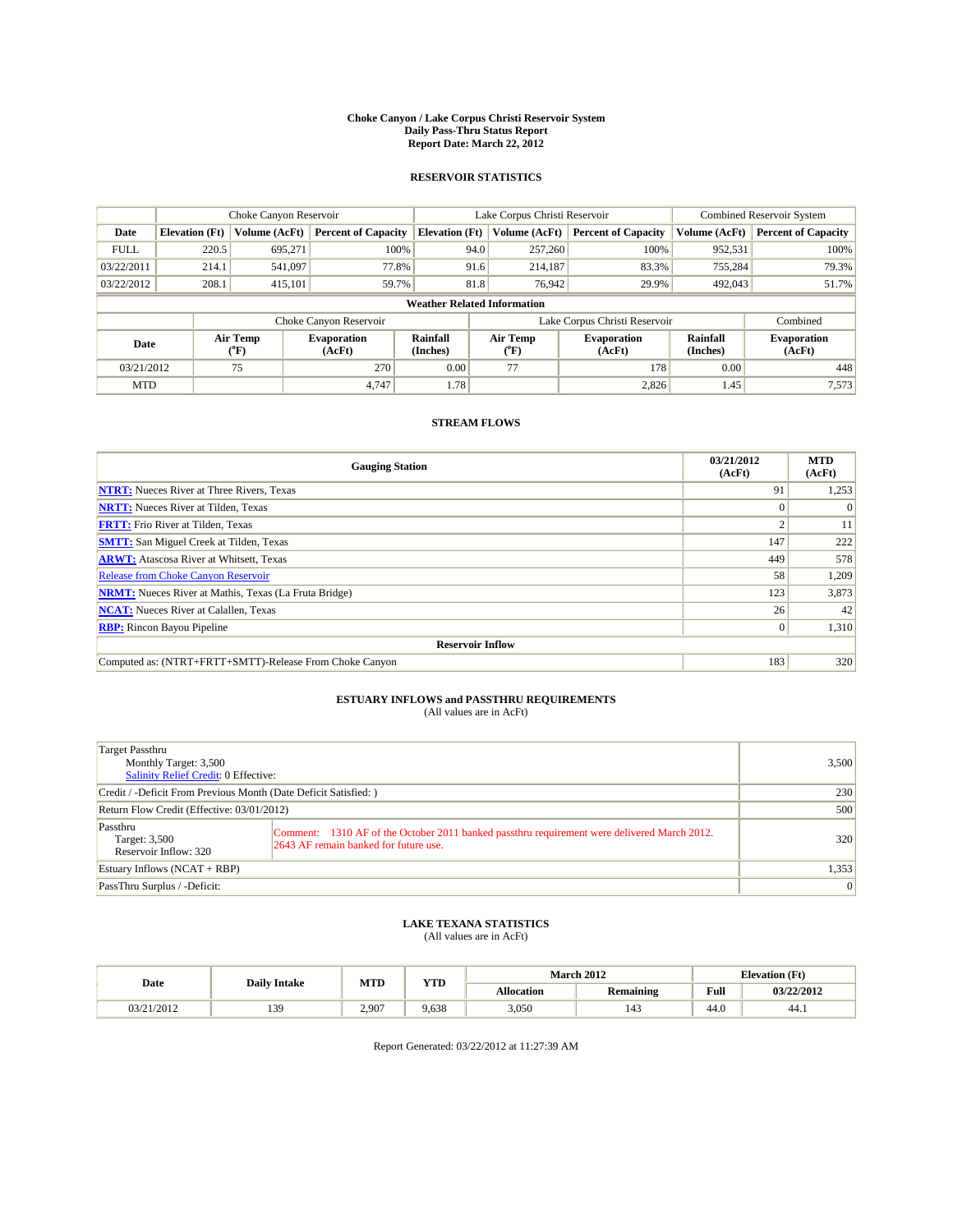#### **Choke Canyon / Lake Corpus Christi Reservoir System Daily Pass-Thru Status Report Report Date: March 23, 2012**

### **RESERVOIR STATISTICS**

|             | Choke Canyon Reservoir |                                           |                              |                                    | Lake Corpus Christi Reservoir                                  | <b>Combined Reservoir System</b> |                      |                              |
|-------------|------------------------|-------------------------------------------|------------------------------|------------------------------------|----------------------------------------------------------------|----------------------------------|----------------------|------------------------------|
| Date        | <b>Elevation</b> (Ft)  | Volume (AcFt)                             | <b>Percent of Capacity</b>   | <b>Elevation</b> (Ft)              | Volume (AcFt)                                                  | <b>Percent of Capacity</b>       | Volume (AcFt)        | <b>Percent of Capacity</b>   |
| <b>FULL</b> | 220.5                  | 695,271                                   | 100%                         | 94.0                               | 257,260                                                        | 100%                             | 952,531              | 100%                         |
| 03/23/2011  | 214.2                  | 543,347                                   | 78.1%                        |                                    | 91.6<br>214.187                                                | 83.3%                            | 757,534              | 79.5%                        |
| 03/23/2012  | 208.1                  | 415,101                                   | 59.7%                        |                                    | 81.8<br>77,139                                                 | 30.0%                            | 492,240              | 51.7%                        |
|             |                        |                                           |                              | <b>Weather Related Information</b> |                                                                |                                  |                      |                              |
|             |                        |                                           | Choke Canyon Reservoir       |                                    | Lake Corpus Christi Reservoir                                  |                                  |                      | Combined                     |
| Date        |                        | Air Temp<br>$({}^{\mathrm{o}}\mathrm{F})$ | <b>Evaporation</b><br>(AcFt) | Rainfall<br>(Inches)               | Air Temp<br><b>Evaporation</b><br>(AcFt)<br>$({}^o\mathrm{F})$ |                                  | Rainfall<br>(Inches) | <b>Evaporation</b><br>(AcFt) |
| 03/22/2012  |                        | 86                                        | 348                          | 0.00                               | 86                                                             | 172                              | 0.00                 | 520                          |
| <b>MTD</b>  |                        |                                           | 5,095                        | 1.78                               |                                                                | 2.998                            | 1.45                 | 8,093                        |

## **STREAM FLOWS**

| <b>Gauging Station</b>                                       | 03/22/2012<br>(AcFt) | <b>MTD</b><br>(AcFt) |
|--------------------------------------------------------------|----------------------|----------------------|
| <b>NTRT:</b> Nueces River at Three Rivers, Texas             | 596                  | 1,848                |
| <b>NRTT:</b> Nueces River at Tilden, Texas                   | $\Omega$             |                      |
| <b>FRTT:</b> Frio River at Tilden, Texas                     |                      | 13                   |
| <b>SMTT:</b> San Miguel Creek at Tilden, Texas               | 58                   | 280                  |
| <b>ARWT:</b> Atascosa River at Whitsett, Texas               | 605                  | 1,183                |
| <b>Release from Choke Canyon Reservoir</b>                   | 58                   | 1,266                |
| <b>NRMT:</b> Nueces River at Mathis, Texas (La Fruta Bridge) | 123                  | 3,996                |
| <b>NCAT:</b> Nueces River at Calallen, Texas                 | 10 <sup>1</sup>      | 52                   |
| <b>RBP:</b> Rincon Bayou Pipeline                            | $\vert 0 \vert$      | 1,310                |
| <b>Reservoir Inflow</b>                                      |                      |                      |
| Computed as: (NTRT+FRTT+SMTT)-Release From Choke Canyon      | 597                  | 917                  |

## **ESTUARY INFLOWS and PASSTHRU REQUIREMENTS**

|  | (All values are in AcFt) |  |
|--|--------------------------|--|
|--|--------------------------|--|

| Target Passthru<br>Monthly Target: 3,500<br>Salinity Relief Credit: 0 Effective: |                                                                                                                                      |       |  |  |
|----------------------------------------------------------------------------------|--------------------------------------------------------------------------------------------------------------------------------------|-------|--|--|
| Credit / -Deficit From Previous Month (Date Deficit Satisfied: )                 | 230                                                                                                                                  |       |  |  |
| Return Flow Credit (Effective: 03/01/2012)                                       | 500                                                                                                                                  |       |  |  |
| Passthru<br>Target: 3,500<br>Reservoir Inflow: 917                               | Comment: 1310 AF of the October 2011 banked passthru requirement were delivered March 2012.<br>2643 AF remain banked for future use. | 917   |  |  |
| Estuary Inflows (NCAT + RBP)                                                     | 1,363                                                                                                                                |       |  |  |
| PassThru Surplus / -Deficit:                                                     |                                                                                                                                      | 1,175 |  |  |

## **LAKE TEXANA STATISTICS** (All values are in AcFt)

|            | <b>Daily Intake</b> | <b>TIMP</b><br>MTD |         |            | <b>March 2012</b> |                    | <b>Elevation (Ft)</b> |
|------------|---------------------|--------------------|---------|------------|-------------------|--------------------|-----------------------|
| Date       |                     |                    | 1 I D   | Allocation | <b>Remaining</b>  | <b>Full</b>        | 03/23/2012            |
| 03/22/2012 | 120                 | 3.045              | $- - -$ | 3,050      |                   | $\sqrt{2}$<br>44.O | 44.4                  |

Report Generated: 03/23/2012 at 9:32:28 AM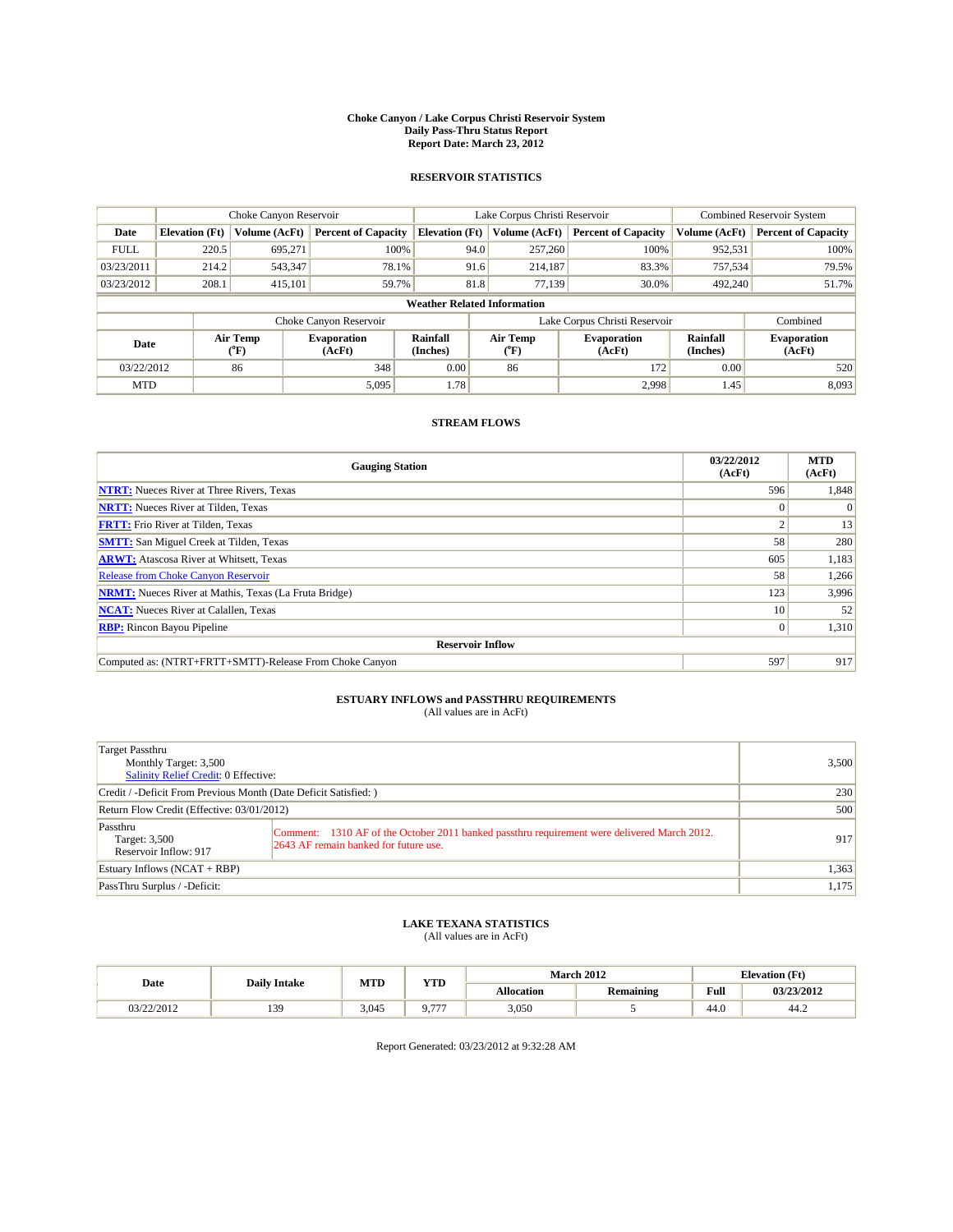#### **Choke Canyon / Lake Corpus Christi Reservoir System Daily Pass-Thru Status Report Report Date: March 24, 2012**

### **RESERVOIR STATISTICS**

|             | Choke Canyon Reservoir                                                                                                                                                       |               |                            |                                    | Lake Corpus Christi Reservoir | Combined Reservoir System  |               |                            |
|-------------|------------------------------------------------------------------------------------------------------------------------------------------------------------------------------|---------------|----------------------------|------------------------------------|-------------------------------|----------------------------|---------------|----------------------------|
| Date        | <b>Elevation</b> (Ft)                                                                                                                                                        | Volume (AcFt) | <b>Percent of Capacity</b> | <b>Elevation</b> (Ft)              | Volume (AcFt)                 | <b>Percent of Capacity</b> | Volume (AcFt) | <b>Percent of Capacity</b> |
| <b>FULL</b> | 220.5                                                                                                                                                                        | 695,271       | 100%                       | 94.0                               | 257,260                       | 100%                       | 952,531       | 100%                       |
| 03/24/2011  | 214.2                                                                                                                                                                        | 542,897       | 78.1%                      | 91.6                               | 214,534                       | 83.4%                      | 757.431       | 79.5%                      |
| 03/24/2012  | 208.0                                                                                                                                                                        | 414,137       | 59.6%                      | 81.8                               | 77,139                        | 30.0%                      | 491,276       | 51.6%                      |
|             |                                                                                                                                                                              |               |                            | <b>Weather Related Information</b> |                               |                            |               |                            |
|             |                                                                                                                                                                              |               | Choke Canyon Reservoir     |                                    | Lake Corpus Christi Reservoir |                            |               | Combined                   |
| Date        | Air Temp<br>Air Temp<br>Rainfall<br><b>Evaporation</b><br><b>Evaporation</b><br>(Inches)<br>(AcFt)<br>(AcFt)<br>$({}^{\mathrm{o}}\mathrm{F})$<br>$(^{\mathrm{o}}\mathrm{F})$ |               | Rainfall<br>(Inches)       | <b>Evaporation</b><br>(AcFt)       |                               |                            |               |                            |
| 03/23/2012  |                                                                                                                                                                              | 84            | 280                        | 0.00                               | 83                            | 161                        | 0.00          | 441                        |
| <b>MTD</b>  |                                                                                                                                                                              |               | 5,375                      | 1.78                               |                               | 3.159                      | 1.45          | 8,534                      |

## **STREAM FLOWS**

| <b>Gauging Station</b>                                       | 03/23/2012<br>(AcFt) | <b>MTD</b><br>(AcFt) |  |  |  |  |  |
|--------------------------------------------------------------|----------------------|----------------------|--|--|--|--|--|
| <b>NTRT:</b> Nueces River at Three Rivers, Texas             | 447                  | 2,295                |  |  |  |  |  |
| <b>NRTT:</b> Nueces River at Tilden, Texas                   | $\Omega$             |                      |  |  |  |  |  |
| <b>FRTT:</b> Frio River at Tilden, Texas                     |                      | 14                   |  |  |  |  |  |
| <b>SMTT:</b> San Miguel Creek at Tilden, Texas               | 34                   | 314                  |  |  |  |  |  |
| <b>ARWT:</b> Atascosa River at Whitsett, Texas               | 147                  | 1,330                |  |  |  |  |  |
| <b>Release from Choke Canyon Reservoir</b>                   | 58                   | 1,324                |  |  |  |  |  |
| <b>NRMT:</b> Nueces River at Mathis, Texas (La Fruta Bridge) | 121                  | 4,117                |  |  |  |  |  |
| <b>NCAT:</b> Nueces River at Calallen, Texas                 |                      | 54                   |  |  |  |  |  |
| <b>RBP:</b> Rincon Bayou Pipeline                            | $\overline{0}$       | 1,310                |  |  |  |  |  |
| <b>Reservoir Inflow</b>                                      |                      |                      |  |  |  |  |  |
| Computed as: (NTRT+FRTT+SMTT)-Release From Choke Canyon      | 424                  | 1,341                |  |  |  |  |  |

# **ESTUARY INFLOWS and PASSTHRU REQUIREMENTS**<br>(All values are in AcFt)

| Target Passthru<br>Monthly Target: 3,500<br>Salinity Relief Credit: 0 Effective: |                                                                                                                                      | 3,500 |
|----------------------------------------------------------------------------------|--------------------------------------------------------------------------------------------------------------------------------------|-------|
| Credit / -Deficit From Previous Month (Date Deficit Satisfied: )                 | 230                                                                                                                                  |       |
| Return Flow Credit (Effective: 03/01/2012)                                       | 500                                                                                                                                  |       |
| Passthru<br>Target: 3,500<br>Reservoir Inflow: 1,341                             | Comment: 1310 AF of the October 2011 banked passthru requirement were delivered March 2012.<br>2643 AF remain banked for future use. | 1,341 |
| Estuary Inflows (NCAT + RBP)                                                     |                                                                                                                                      | 1,365 |
| PassThru Surplus / -Deficit:                                                     |                                                                                                                                      | 753   |

## **LAKE TEXANA STATISTICS** (All values are in AcFt)

|            | MTD<br><b>Daily Intake</b> |       | <b>YTD</b> |                   | <b>March 2012</b> | <b>Elevation</b> (Ft)                   |            |
|------------|----------------------------|-------|------------|-------------------|-------------------|-----------------------------------------|------------|
| Date       |                            |       |            | <b>Allocation</b> | Remaining         | Full<br>the contract of the contract of | 03/24/2012 |
| 03/23/2012 | 30<br>.                    | 3.184 | 9.916      | 3,050             | 134<br>- 1        | 44.0                                    | 44.2       |

Report Generated: 03/24/2012 at 8:51:08 AM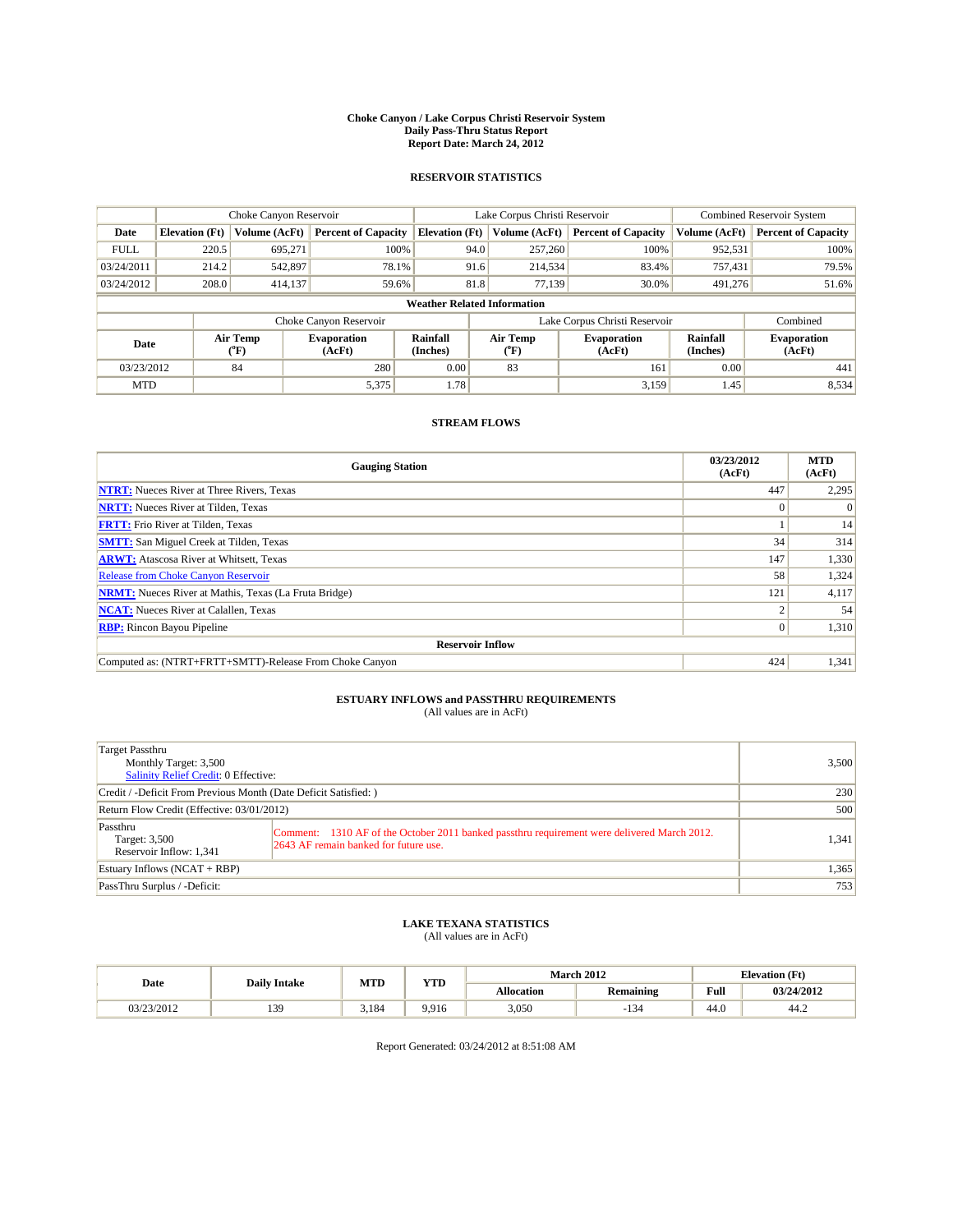#### **Choke Canyon / Lake Corpus Christi Reservoir System Daily Pass-Thru Status Report Report Date: March 25, 2012**

### **RESERVOIR STATISTICS**

|             | Choke Canyon Reservoir             |                  |                              |                             | Lake Corpus Christi Reservoir |                              |                             | <b>Combined Reservoir System</b> |  |  |
|-------------|------------------------------------|------------------|------------------------------|-----------------------------|-------------------------------|------------------------------|-----------------------------|----------------------------------|--|--|
| Date        | <b>Elevation</b> (Ft)              | Volume (AcFt)    | <b>Percent of Capacity</b>   | <b>Elevation</b> (Ft)       | Volume (AcFt)                 | <b>Percent of Capacity</b>   | Volume (AcFt)               | <b>Percent of Capacity</b>       |  |  |
| <b>FULL</b> | 220.5                              | 695,271          | 100%                         | 94.0                        | 257,260                       | 100%                         | 952,531                     | 100%                             |  |  |
| 03/25/2011  | 214.2                              | 542,897          | 78.1%                        | 91.6                        | 214.187                       | 83.3%                        | 757,084                     | 79.5%                            |  |  |
| 03/25/2012  | 208.1                              | 414,716          | 59.6%                        | 81.8                        | 77,633                        | 30.2%                        | 492,349                     | 51.7%                            |  |  |
|             | <b>Weather Related Information</b> |                  |                              |                             |                               |                              |                             |                                  |  |  |
|             |                                    |                  | Choke Canyon Reservoir       |                             | Lake Corpus Christi Reservoir |                              |                             | Combined                         |  |  |
| Date        |                                    | Air Temp<br>(°F) | <b>Evaporation</b><br>(AcFt) | <b>Rainfall</b><br>(Inches) | Air Temp<br>(°F)              | <b>Evaporation</b><br>(AcFt) | <b>Rainfall</b><br>(Inches) | <b>Evaporation</b><br>(AcFt)     |  |  |
| 03/24/2012  |                                    | 84               | 292                          | 0.00                        | 85                            | 156                          | 0.00                        | 448                              |  |  |
| <b>MTD</b>  |                                    |                  | 5,667                        | 1.78                        |                               | 3,315                        | 1.45                        | 8,982                            |  |  |

## **STREAM FLOWS**

| <b>Gauging Station</b>                                       | 03/24/2012<br>(AcFt) | <b>MTD</b><br>(AcFt) |  |  |  |  |  |
|--------------------------------------------------------------|----------------------|----------------------|--|--|--|--|--|
| <b>NTRT:</b> Nueces River at Three Rivers, Texas             | 171                  | 2,465                |  |  |  |  |  |
| <b>NRTT:</b> Nueces River at Tilden, Texas                   | $\Omega$             |                      |  |  |  |  |  |
| <b>FRTT:</b> Frio River at Tilden, Texas                     |                      | 16                   |  |  |  |  |  |
| <b>SMTT:</b> San Miguel Creek at Tilden, Texas               | 66                   | 379                  |  |  |  |  |  |
| <b>ARWT:</b> Atascosa River at Whitsett, Texas               | 67                   | 1,398                |  |  |  |  |  |
| <b>Release from Choke Canyon Reservoir</b>                   | 58                   | 1,382                |  |  |  |  |  |
| <b>NRMT:</b> Nueces River at Mathis, Texas (La Fruta Bridge) | 139                  | 4,256                |  |  |  |  |  |
| <b>NCAT:</b> Nueces River at Calallen, Texas                 |                      | 55                   |  |  |  |  |  |
| <b>RBP:</b> Rincon Bayou Pipeline                            | $\vert 0 \vert$      | 1,310                |  |  |  |  |  |
| <b>Reservoir Inflow</b>                                      |                      |                      |  |  |  |  |  |
| Computed as: (NTRT+FRTT+SMTT)-Release From Choke Canyon      | 180                  | 1,521                |  |  |  |  |  |

# **ESTUARY INFLOWS and PASSTHRU REQUIREMENTS**<br>(All values are in AcFt)

| Target Passthru<br>Monthly Target: 3,500<br>Salinity Relief Credit: 0 Effective: |                                                                                                                                      | 3,500 |
|----------------------------------------------------------------------------------|--------------------------------------------------------------------------------------------------------------------------------------|-------|
| Credit / -Deficit From Previous Month (Date Deficit Satisfied: )                 | 230                                                                                                                                  |       |
| Return Flow Credit (Effective: 03/01/2012)                                       | 500                                                                                                                                  |       |
| Passthru<br>Target: 3,500<br>Reservoir Inflow: 1,521                             | Comment: 1310 AF of the October 2011 banked passthru requirement were delivered March 2012.<br>2643 AF remain banked for future use. | 1,521 |
| Estuary Inflows (NCAT + RBP)                                                     |                                                                                                                                      | 1,366 |
| PassThru Surplus / -Deficit:                                                     |                                                                                                                                      | 574   |

## **LAKE TEXANA STATISTICS** (All values are in AcFt)

|            |                     | MTD<br><b>YTD</b> |        |                   | <b>March 2012</b> | <b>Elevation</b> (Ft) |            |
|------------|---------------------|-------------------|--------|-------------------|-------------------|-----------------------|------------|
| Date       | <b>Daily Intake</b> |                   |        | <b>Allocation</b> | <b>Remaining</b>  | Full                  | 03/25/2012 |
| 03/24/2012 | 139                 | 3.323             | 10.055 | 3,050             | 272<br><u>. ت</u> | 44.0                  | 44.2       |

Report Generated: 03/25/2012 at 8:10:05 AM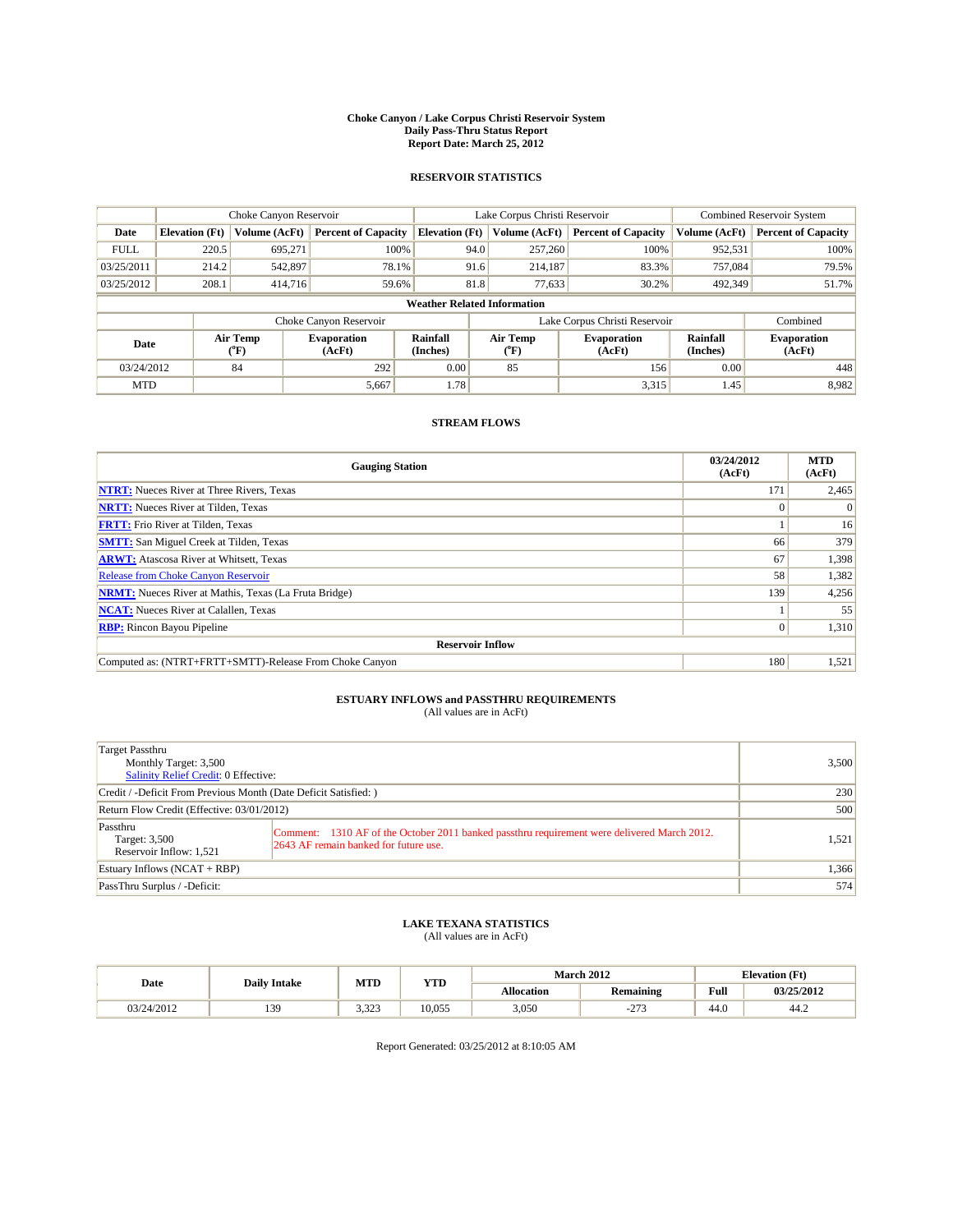#### **Choke Canyon / Lake Corpus Christi Reservoir System Daily Pass-Thru Status Report Report Date: March 26, 2012**

### **RESERVOIR STATISTICS**

|             | Choke Canyon Reservoir             |                  |                              |                             | Lake Corpus Christi Reservoir |                              |                      | <b>Combined Reservoir System</b> |  |  |
|-------------|------------------------------------|------------------|------------------------------|-----------------------------|-------------------------------|------------------------------|----------------------|----------------------------------|--|--|
| Date        | <b>Elevation</b> (Ft)              | Volume (AcFt)    | <b>Percent of Capacity</b>   | <b>Elevation</b> (Ft)       | Volume (AcFt)                 | <b>Percent of Capacity</b>   | Volume (AcFt)        | <b>Percent of Capacity</b>       |  |  |
| <b>FULL</b> | 220.5                              | 695,271          | 100%                         | 94.0                        | 257,260                       | 100%                         | 952,531              | 100%                             |  |  |
| 03/26/2011  | 214.1                              | 540,647          | 77.8%                        | 91.5                        | 213,320                       | 82.9%                        | 753,967              | 79.2%                            |  |  |
| 03/26/2012  | 208.0                              | 413,751          | 59.5%                        | 81.8                        | 77.234                        | 30.0%                        | 490,985              | 51.5%                            |  |  |
|             | <b>Weather Related Information</b> |                  |                              |                             |                               |                              |                      |                                  |  |  |
|             |                                    |                  | Choke Canyon Reservoir       |                             | Lake Corpus Christi Reservoir |                              |                      | Combined                         |  |  |
| Date        |                                    | Air Temp<br>(°F) | <b>Evaporation</b><br>(AcFt) | <b>Rainfall</b><br>(Inches) | Air Temp<br>(°F)              | <b>Evaporation</b><br>(AcFt) | Rainfall<br>(Inches) | <b>Evaporation</b><br>(AcFt)     |  |  |
| 03/25/2012  |                                    | 85               | 280                          | 0.00                        | 84                            | 156                          | 0.00                 | 436                              |  |  |
| <b>MTD</b>  |                                    |                  | 5,947                        | 1.78                        |                               | 3,471                        | 1.45                 | 9.418                            |  |  |

## **STREAM FLOWS**

| <b>Gauging Station</b>                                       | 03/25/2012<br>(AcFt) | <b>MTD</b><br>(AcFt) |  |  |  |  |  |
|--------------------------------------------------------------|----------------------|----------------------|--|--|--|--|--|
| <b>NTRT:</b> Nueces River at Three Rivers, Texas             | 111                  | 2,577                |  |  |  |  |  |
| <b>NRTT:</b> Nueces River at Tilden, Texas                   | $\Omega$             |                      |  |  |  |  |  |
| <b>FRTT:</b> Frio River at Tilden, Texas                     |                      | 17                   |  |  |  |  |  |
| <b>SMTT:</b> San Miguel Creek at Tilden, Texas               | 30                   | 409                  |  |  |  |  |  |
| <b>ARWT:</b> Atascosa River at Whitsett, Texas               | 44                   | 1,442                |  |  |  |  |  |
| <b>Release from Choke Canyon Reservoir</b>                   | 58                   | 1,439                |  |  |  |  |  |
| <b>NRMT:</b> Nueces River at Mathis, Texas (La Fruta Bridge) | 157                  | 4,413                |  |  |  |  |  |
| <b>NCAT:</b> Nueces River at Calallen, Texas                 |                      | 57                   |  |  |  |  |  |
| <b>RBP:</b> Rincon Bayou Pipeline                            | $\overline{0}$       | 1,310                |  |  |  |  |  |
| <b>Reservoir Inflow</b>                                      |                      |                      |  |  |  |  |  |
| Computed as: (NTRT+FRTT+SMTT)-Release From Choke Canyon      | 85                   | 1,606                |  |  |  |  |  |

## **ESTUARY INFLOWS and PASSTHRU REQUIREMENTS**

|  | (All values are in AcFt) |  |
|--|--------------------------|--|
|--|--------------------------|--|

| Target Passthru<br>Monthly Target: 3,500<br><b>Salinity Relief Credit: 0 Effective:</b> |                                                                                                                                      | 3,500 |
|-----------------------------------------------------------------------------------------|--------------------------------------------------------------------------------------------------------------------------------------|-------|
| Credit / -Deficit From Previous Month (Date Deficit Satisfied: )                        | 230                                                                                                                                  |       |
| Return Flow Credit (Effective: 03/01/2012)                                              | 500                                                                                                                                  |       |
| Passthru<br>Target: 3,500<br>Reservoir Inflow: 1,606                                    | Comment: 1310 AF of the October 2011 banked passthru requirement were delivered March 2012.<br>2643 AF remain banked for future use. | 1.606 |
| Estuary Inflows $(NCAT + RBP)$                                                          |                                                                                                                                      | 1,367 |
| PassThru Surplus / -Deficit:                                                            |                                                                                                                                      | 491   |

## **LAKE TEXANA STATISTICS** (All values are in AcFt)

| <b>Daily Intake</b> |            | MTD   | <b>YTD</b> | <b>March 2012</b> |                  | <b>Elevation</b> (Ft)                              |            |
|---------------------|------------|-------|------------|-------------------|------------------|----------------------------------------------------|------------|
| Date                |            |       |            | Allocation        | <b>Remaining</b> | <b>Full</b><br>the contract of the contract of the | 03/26/2012 |
| 03/25/2012          | 129<br>120 | 3.461 | 10.193     | 3,050             | $-411$           | 44.0                                               | 44.2       |

Report Generated: 03/26/2012 at 8:52:22 AM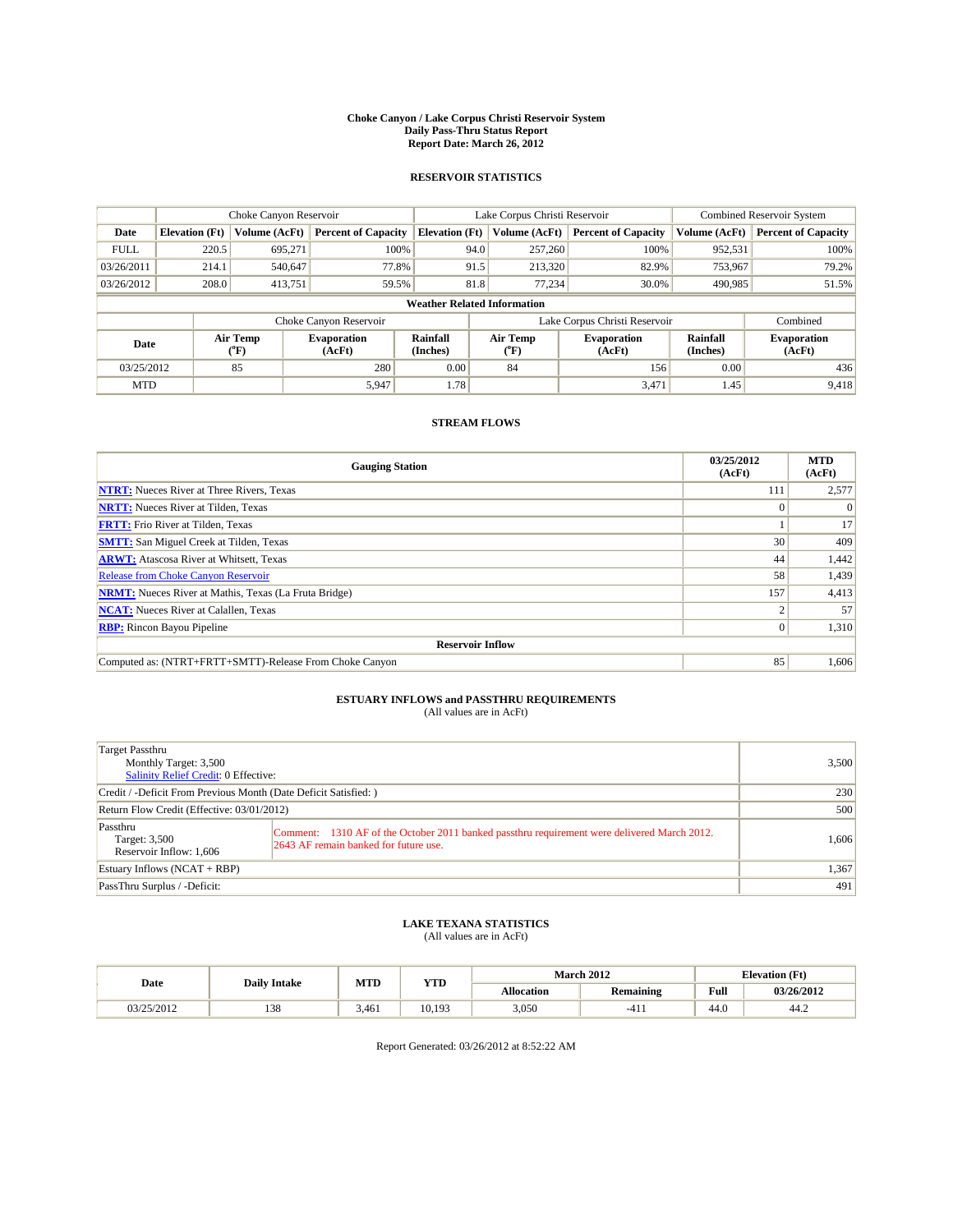#### **Choke Canyon / Lake Corpus Christi Reservoir System Daily Pass-Thru Status Report Report Date: March 27, 2012**

### **RESERVOIR STATISTICS**

|             |                                                                                                                                             | Choke Canyon Reservoir |                            |                                    | Lake Corpus Christi Reservoir | <b>Combined Reservoir System</b> |               |                            |
|-------------|---------------------------------------------------------------------------------------------------------------------------------------------|------------------------|----------------------------|------------------------------------|-------------------------------|----------------------------------|---------------|----------------------------|
| Date        | <b>Elevation</b> (Ft)                                                                                                                       | Volume (AcFt)          | <b>Percent of Capacity</b> | <b>Elevation</b> (Ft)              | Volume (AcFt)                 | <b>Percent of Capacity</b>       | Volume (AcFt) | <b>Percent of Capacity</b> |
| <b>FULL</b> | 220.5                                                                                                                                       | 695,271                | 100%                       | 94.0                               | 257,260                       | 100%                             | 952,531       | 100%                       |
| 03/27/2011  | 214.2                                                                                                                                       | 542,222                | 78.0%                      | 91.5                               | 213,320                       | 82.9%                            | 755,542       | 79.3%                      |
| 03/27/2012  | 208.0                                                                                                                                       | 414,330                | 59.6%                      | 81.8                               | 77.435                        | 30.1%                            | 491,765       | 51.6%                      |
|             |                                                                                                                                             |                        |                            | <b>Weather Related Information</b> |                               |                                  |               |                            |
|             |                                                                                                                                             |                        | Choke Canyon Reservoir     |                                    |                               | Lake Corpus Christi Reservoir    |               | Combined                   |
|             | Air Temp<br>Air Temp<br><b>Rainfall</b><br><b>Evaporation</b><br><b>Evaporation</b><br>Date<br>(Inches)<br>(AcFt)<br>(°F)<br>(AcFt)<br>(°F) |                        | Rainfall<br>(Inches)       | <b>Evaporation</b><br>(AcFt)       |                               |                                  |               |                            |
| 03/26/2012  |                                                                                                                                             | 84                     | 325                        | 0.00                               | 83                            | 167                              | 0.00          | 492                        |
| <b>MTD</b>  |                                                                                                                                             |                        | 6,272                      | 1.78                               |                               | 3,638                            | 1.45          | 9,910                      |

## **STREAM FLOWS**

| <b>Gauging Station</b>                                       | 03/26/2012<br>(AcFt) | <b>MTD</b><br>(AcFt) |  |  |  |  |
|--------------------------------------------------------------|----------------------|----------------------|--|--|--|--|
| <b>NTRT:</b> Nueces River at Three Rivers, Texas             | 85                   | 2,662                |  |  |  |  |
| <b>NRTT:</b> Nueces River at Tilden, Texas                   | $\Omega$             |                      |  |  |  |  |
| <b>FRTT:</b> Frio River at Tilden, Texas                     |                      | 18                   |  |  |  |  |
| <b>SMTT:</b> San Miguel Creek at Tilden, Texas               | 14                   | 423                  |  |  |  |  |
| <b>ARWT:</b> Atascosa River at Whitsett, Texas               | 32                   | 1,473                |  |  |  |  |
| Release from Choke Canyon Reservoir                          | 58                   | 1,497                |  |  |  |  |
| <b>NRMT:</b> Nueces River at Mathis, Texas (La Fruta Bridge) | 157                  | 4,569                |  |  |  |  |
| <b>NCAT:</b> Nueces River at Calallen, Texas                 | $\Omega$             | 58                   |  |  |  |  |
| <b>RBP:</b> Rincon Bayou Pipeline                            | $\vert 0 \vert$      | 1,310                |  |  |  |  |
| <b>Reservoir Inflow</b>                                      |                      |                      |  |  |  |  |
| Computed as: (NTRT+FRTT+SMTT)-Release From Choke Canyon      | 42                   | 1,648                |  |  |  |  |

## **ESTUARY INFLOWS and PASSTHRU REQUIREMENTS**

| (All values are in AcFt) |  |
|--------------------------|--|
|--------------------------|--|

| Target Passthru<br>Monthly Target: 3,500<br>Salinity Relief Credit: 0 Effective: |                                                                                                                                      | 3,500 |
|----------------------------------------------------------------------------------|--------------------------------------------------------------------------------------------------------------------------------------|-------|
| Credit / -Deficit From Previous Month (Date Deficit Satisfied: )                 |                                                                                                                                      | 230   |
| Return Flow Credit (Effective: 03/01/2012)                                       |                                                                                                                                      | 500   |
| Passthru<br>Target: 3,500<br>Reservoir Inflow: 1,648                             | Comment: 1310 AF of the October 2011 banked passthru requirement were delivered March 2012.<br>2643 AF remain banked for future use. | 1,648 |
| Estuary Inflows $(NCAT + RBP)$                                                   |                                                                                                                                      | 1,368 |
| PassThru Surplus / -Deficit:                                                     |                                                                                                                                      | 449   |

## **LAKE TEXANA STATISTICS** (All values are in AcFt)

| Date       | <b>Daily Intake</b> | MTD   | <b>YTD</b> |            | <b>March 2012</b> |                                                    | <b>Elevation</b> (Ft) |  |
|------------|---------------------|-------|------------|------------|-------------------|----------------------------------------------------|-----------------------|--|
|            |                     |       |            | Allocation | Remaining         | <b>Full</b><br>the contract of the contract of the | 03/27/2012            |  |
| 03/26/2012 | 129<br>120          | 3.600 | 10.331     | 3,050      | $-550$            | 44.0                                               | 44.2                  |  |

Report Generated: 03/27/2012 at 8:30:45 AM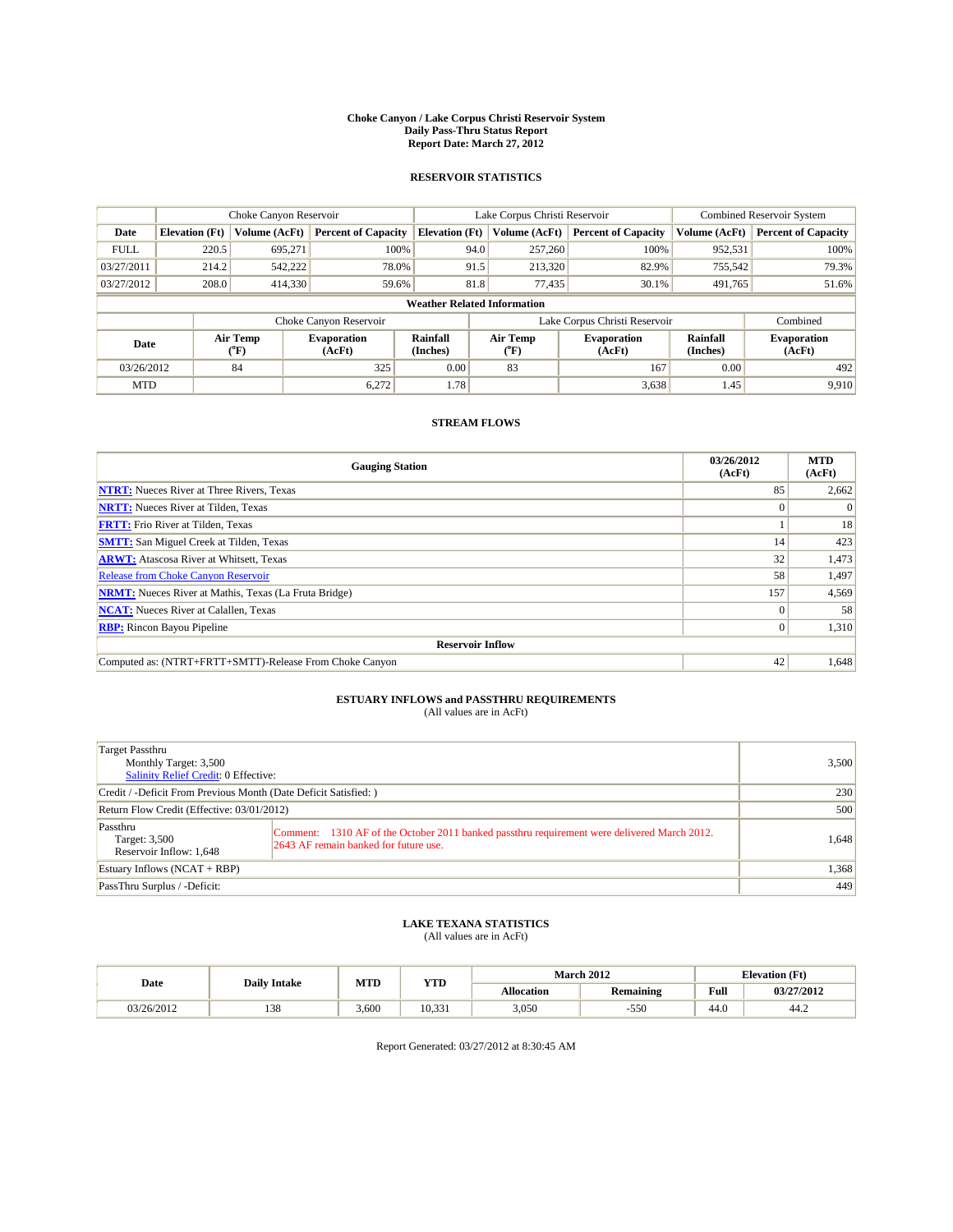#### **Choke Canyon / Lake Corpus Christi Reservoir System Daily Pass-Thru Status Report Report Date: March 28, 2012**

### **RESERVOIR STATISTICS**

|             |                                                                                                                                             | Choke Canyon Reservoir |                            |                                    | Lake Corpus Christi Reservoir | <b>Combined Reservoir System</b> |               |                            |
|-------------|---------------------------------------------------------------------------------------------------------------------------------------------|------------------------|----------------------------|------------------------------------|-------------------------------|----------------------------------|---------------|----------------------------|
| Date        | <b>Elevation</b> (Ft)                                                                                                                       | Volume (AcFt)          | <b>Percent of Capacity</b> | <b>Elevation</b> (Ft)              | Volume (AcFt)                 | <b>Percent of Capacity</b>       | Volume (AcFt) | <b>Percent of Capacity</b> |
| <b>FULL</b> | 220.5                                                                                                                                       | 695,271                | 100%                       | 94.0                               | 257,260                       | 100%                             | 952,531       | 100%                       |
| 03/28/2011  | 214.1                                                                                                                                       | 540,872                | 77.8%                      | 91.6                               | 213,840                       | 83.1%                            | 754,712       | 79.2%                      |
| 03/28/2012  | 207.9                                                                                                                                       | 412,594                | 59.3%                      | 81.8                               | 76,942                        | 29.9%                            | 489,536       | 51.4%                      |
|             |                                                                                                                                             |                        |                            | <b>Weather Related Information</b> |                               |                                  |               |                            |
|             |                                                                                                                                             |                        | Choke Canyon Reservoir     |                                    |                               | Lake Corpus Christi Reservoir    |               | Combined                   |
|             | Air Temp<br><b>Rainfall</b><br>Air Temp<br><b>Evaporation</b><br><b>Evaporation</b><br>Date<br>(Inches)<br>(AcFt)<br>(°F)<br>(AcFt)<br>(°F) |                        | Rainfall<br>(Inches)       | <b>Evaporation</b><br>(AcFt)       |                               |                                  |               |                            |
| 03/27/2012  |                                                                                                                                             | 81                     | 257                        | 0.30                               | 80                            | 86                               | 0.02          | 343                        |
| <b>MTD</b>  |                                                                                                                                             |                        | 6,529                      | 2.08                               |                               | 3.724                            | 1.47          | 10,253                     |

## **STREAM FLOWS**

| <b>Gauging Station</b>                                       | 03/27/2012<br>(AcFt) | <b>MTD</b><br>(AcFt) |  |  |  |  |
|--------------------------------------------------------------|----------------------|----------------------|--|--|--|--|
| <b>NTRT:</b> Nueces River at Three Rivers, Texas             | 71                   | 2,733                |  |  |  |  |
| <b>NRTT:</b> Nueces River at Tilden, Texas                   | $\Omega$             |                      |  |  |  |  |
| <b>FRTT:</b> Frio River at Tilden, Texas                     |                      | 19                   |  |  |  |  |
| <b>SMTT:</b> San Miguel Creek at Tilden, Texas               |                      | 430                  |  |  |  |  |
| <b>ARWT:</b> Atascosa River at Whitsett, Texas               | 26                   | 1,499                |  |  |  |  |
| <b>Release from Choke Canyon Reservoir</b>                   | 58                   | 1,554                |  |  |  |  |
| <b>NRMT:</b> Nueces River at Mathis, Texas (La Fruta Bridge) | 155                  | 4,724                |  |  |  |  |
| <b>NCAT:</b> Nueces River at Calallen, Texas                 | $\Omega$             | 58                   |  |  |  |  |
| <b>RBP:</b> Rincon Bayou Pipeline                            | $\overline{0}$       | 1,310                |  |  |  |  |
| <b>Reservoir Inflow</b>                                      |                      |                      |  |  |  |  |
| Computed as: (NTRT+FRTT+SMTT)-Release From Choke Canyon      | 22                   | 1,670                |  |  |  |  |

## **ESTUARY INFLOWS and PASSTHRU REQUIREMENTS**<br>(All values are in AcFt)

| Target Passthru<br>Monthly Target: 3,500<br>Salinity Relief Credit: 0 Effective: |                                                                                                                                      | 3,500 |
|----------------------------------------------------------------------------------|--------------------------------------------------------------------------------------------------------------------------------------|-------|
| Credit / -Deficit From Previous Month (Date Deficit Satisfied: )                 |                                                                                                                                      | 230   |
| Return Flow Credit (Effective: 03/01/2012)                                       |                                                                                                                                      | 500   |
| Passthru<br>Target: 3,500<br>Reservoir Inflow: 1,670                             | Comment: 1310 AF of the October 2011 banked passthru requirement were delivered March 2012.<br>2643 AF remain banked for future use. | 1,670 |
| Estuary Inflows $(NCAT + RBP)$                                                   |                                                                                                                                      | 1,368 |
| PassThru Surplus / -Deficit:                                                     |                                                                                                                                      | 428   |

## **LAKE TEXANA STATISTICS** (All values are in AcFt)

| Date       | <b>Daily Intake</b> | MTD   | <b>YTD</b> |                   | <b>March 2012</b> |      | <b>Elevation</b> (Ft) |  |
|------------|---------------------|-------|------------|-------------------|-------------------|------|-----------------------|--|
|            |                     |       |            | <b>Allocation</b> | <b>Remaining</b>  | Full | 03/28/2012            |  |
| 03/27/2012 | 138                 | 3.738 | 10.469     | 3,050             | $-688$            | 44.0 | 44.)                  |  |

Report Generated: 03/28/2012 at 8:18:51 AM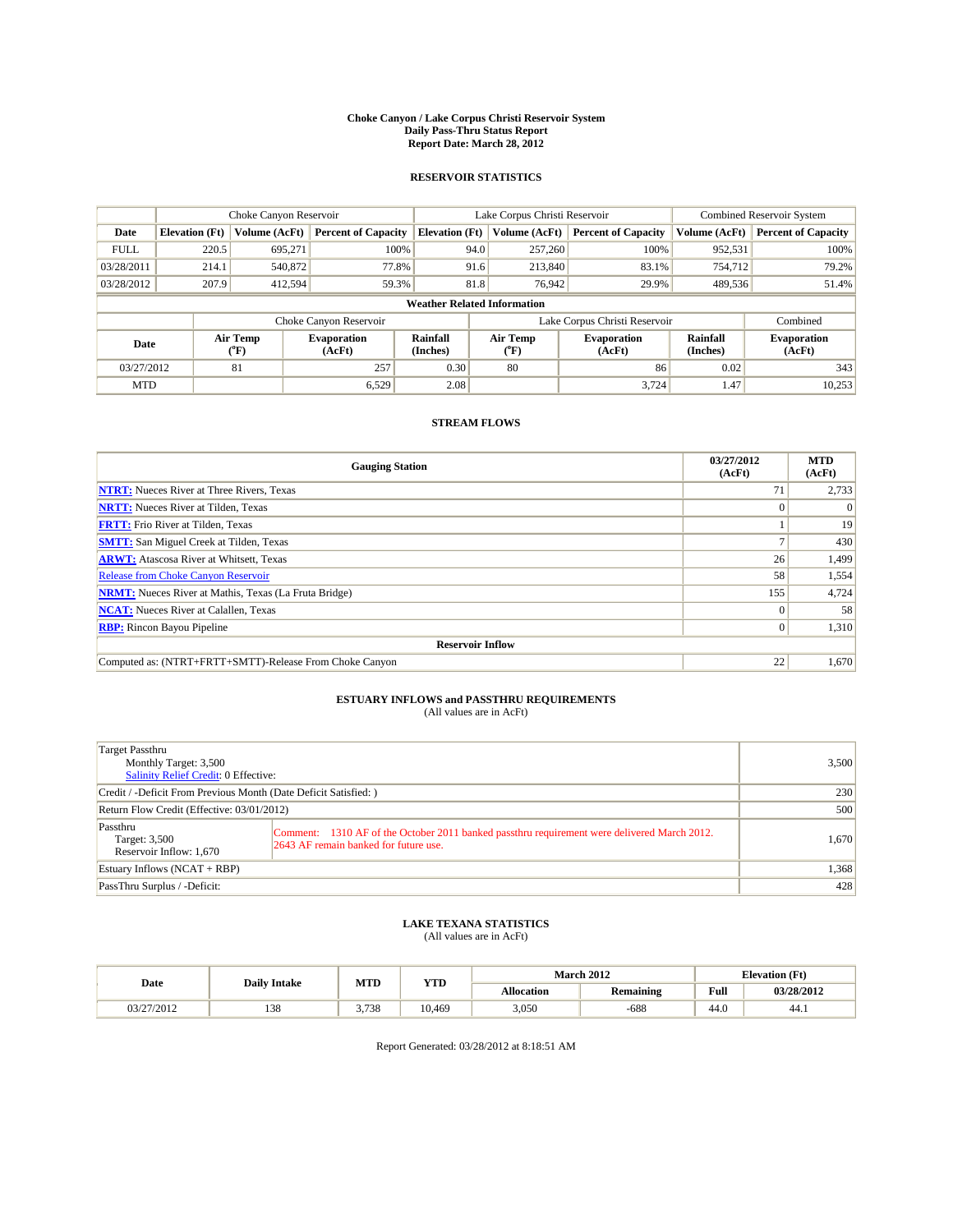#### **Choke Canyon / Lake Corpus Christi Reservoir System Daily Pass-Thru Status Report Report Date: March 29, 2012**

### **RESERVOIR STATISTICS**

|                                                                                                                                     |                       | Choke Canyon Reservoir |                            |                                    | Lake Corpus Christi Reservoir | <b>Combined Reservoir System</b> |               |                            |
|-------------------------------------------------------------------------------------------------------------------------------------|-----------------------|------------------------|----------------------------|------------------------------------|-------------------------------|----------------------------------|---------------|----------------------------|
| Date                                                                                                                                | <b>Elevation</b> (Ft) | Volume (AcFt)          | <b>Percent of Capacity</b> | <b>Elevation</b> (Ft)              | Volume (AcFt)                 | <b>Percent of Capacity</b>       | Volume (AcFt) | <b>Percent of Capacity</b> |
| <b>FULL</b>                                                                                                                         | 220.5                 | 695,271                | 100%                       | 94.0                               | 257,260                       | 100%                             | 952,531       | 100%                       |
| 03/29/2011                                                                                                                          | 214.2                 | 542,447                | 78.0%                      | 91.5                               | 212,455                       | 82.6%                            | 754,902       | 79.3%                      |
| 03/29/2012                                                                                                                          | 208.1                 | 416,451                | 59.9%                      | 81.8                               | 77.238                        | 30.0%                            | 493,689       | 51.8%                      |
|                                                                                                                                     |                       |                        |                            | <b>Weather Related Information</b> |                               |                                  |               |                            |
|                                                                                                                                     |                       |                        | Choke Canyon Reservoir     |                                    |                               | Lake Corpus Christi Reservoir    |               | Combined                   |
| Air Temp<br><b>Rainfall</b><br>Air Temp<br><b>Evaporation</b><br>Date<br>(Inches)<br>(AcFt)<br>(°F)<br>(AcFt)<br>$({}^o\mathrm{F})$ |                       | <b>Evaporation</b>     | Rainfall<br>(Inches)       | <b>Evaporation</b><br>(AcFt)       |                               |                                  |               |                            |
| 03/28/2012                                                                                                                          |                       | 83                     | 236                        | 0.58                               | 84                            | 138                              | 0.13          | 374                        |
| <b>MTD</b>                                                                                                                          |                       |                        | 6.765                      | 2.66                               |                               | 3,862                            | 1.60          | 10,627                     |

## **STREAM FLOWS**

| <b>Gauging Station</b>                                       | 03/28/2012<br>(AcFt) | <b>MTD</b><br>(AcFt) |  |  |  |  |  |
|--------------------------------------------------------------|----------------------|----------------------|--|--|--|--|--|
| <b>NTRT:</b> Nueces River at Three Rivers, Texas             | 71                   | 2,805                |  |  |  |  |  |
| <b>NRTT:</b> Nueces River at Tilden, Texas                   |                      |                      |  |  |  |  |  |
| <b>FRTT:</b> Frio River at Tilden, Texas                     | 44                   | 62                   |  |  |  |  |  |
| <b>SMTT:</b> San Miguel Creek at Tilden, Texas               |                      | 431                  |  |  |  |  |  |
| <b>ARWT:</b> Atascosa River at Whitsett, Texas               | 22                   | 1,521                |  |  |  |  |  |
| Release from Choke Canyon Reservoir                          | 58                   | 1,612                |  |  |  |  |  |
| <b>NRMT:</b> Nueces River at Mathis, Texas (La Fruta Bridge) | 157                  | 4,881                |  |  |  |  |  |
| <b>NCAT:</b> Nueces River at Calallen, Texas                 | $\Omega$             | 58                   |  |  |  |  |  |
| <b>RBP:</b> Rincon Bayou Pipeline                            | $\overline{0}$       | 1,310                |  |  |  |  |  |
| <b>Reservoir Inflow</b>                                      |                      |                      |  |  |  |  |  |
| Computed as: (NTRT+FRTT+SMTT)-Release From Choke Canyon      | 59                   | 1,729                |  |  |  |  |  |

# **ESTUARY INFLOWS and PASSTHRU REQUIREMENTS**<br>(All values are in AcFt)

| Target Passthru<br>Monthly Target: 3,500<br>Salinity Relief Credit: 0 Effective: |                                                                                                                                      | 3,500 |
|----------------------------------------------------------------------------------|--------------------------------------------------------------------------------------------------------------------------------------|-------|
| Credit / -Deficit From Previous Month (Date Deficit Satisfied: )                 |                                                                                                                                      | 230   |
| Return Flow Credit (Effective: 03/01/2012)                                       |                                                                                                                                      | 500   |
| Passthru<br>Target: 3,500<br>Reservoir Inflow: 1,729                             | Comment: 1310 AF of the October 2011 banked passthru requirement were delivered March 2012.<br>2643 AF remain banked for future use. | 1,729 |
| Estuary Inflows (NCAT + RBP)                                                     |                                                                                                                                      | 1,368 |
| PassThru Surplus / -Deficit:                                                     |                                                                                                                                      | 369   |

## **LAKE TEXANA STATISTICS** (All values are in AcFt)

|            | <b>Daily Intake</b> |       | MTD<br><b>YTD</b> |                   | <b>March 2012</b> | <b>Elevation</b> (Ft) |            |
|------------|---------------------|-------|-------------------|-------------------|-------------------|-----------------------|------------|
| Date       |                     |       |                   | <b>Allocation</b> | <b>Remaining</b>  | Full                  | 03/29/2012 |
| 03/28/2012 | $\sim$<br>. .       | 3.875 | 10.607            | 3,050             | $-825$            | 44.0                  | 44.)       |

Report Generated: 03/29/2012 at 8:17:53 AM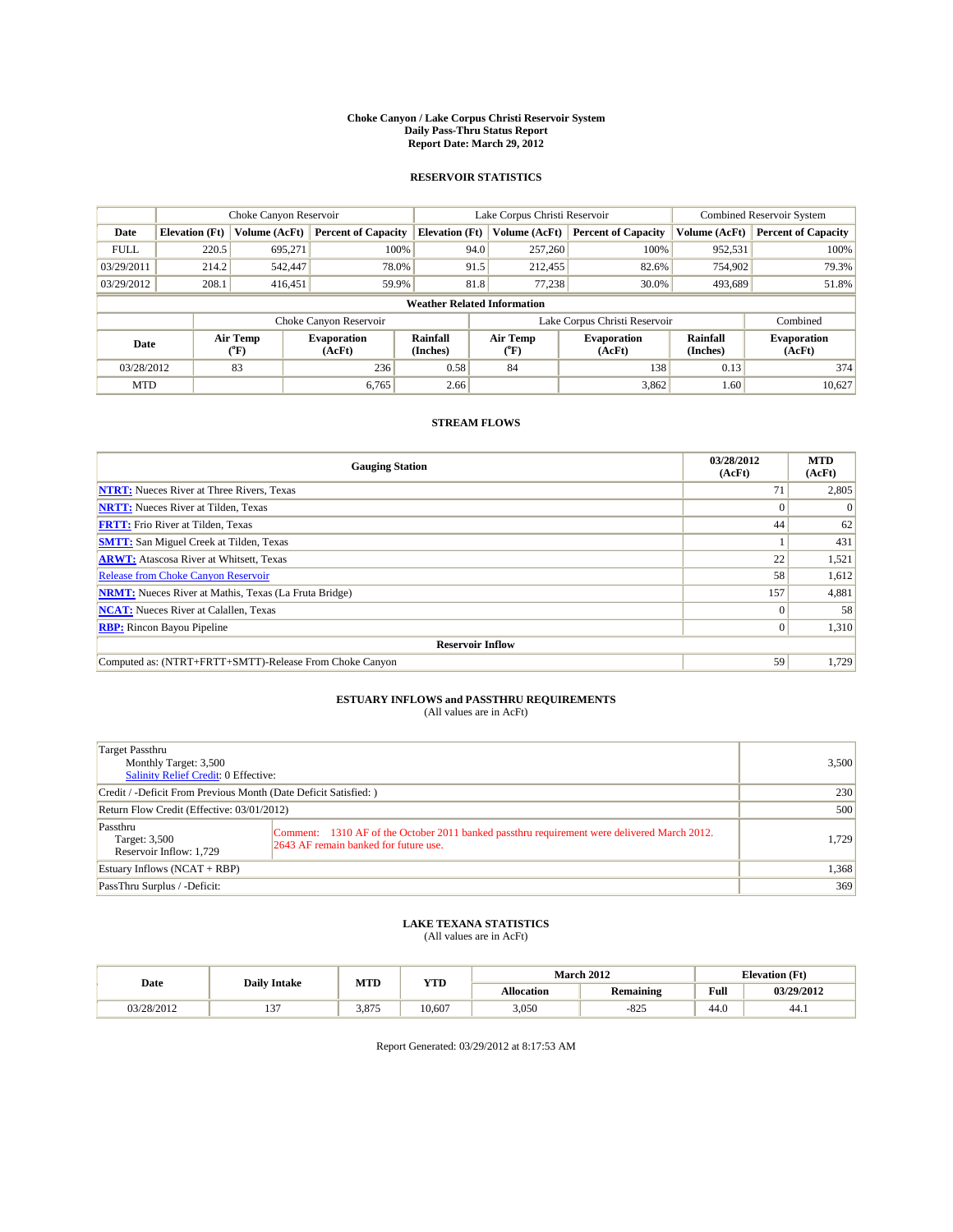#### **Choke Canyon / Lake Corpus Christi Reservoir System Daily Pass-Thru Status Report Report Date: March 30, 2012**

### **RESERVOIR STATISTICS**

|             | Choke Canyon Reservoir             |                  |                              |                             | Lake Corpus Christi Reservoir                                            | <b>Combined Reservoir System</b> |               |                              |  |
|-------------|------------------------------------|------------------|------------------------------|-----------------------------|--------------------------------------------------------------------------|----------------------------------|---------------|------------------------------|--|
| Date        | <b>Elevation</b> (Ft)              | Volume (AcFt)    | <b>Percent of Capacity</b>   | <b>Elevation</b> (Ft)       | Volume (AcFt)                                                            | <b>Percent of Capacity</b>       | Volume (AcFt) | <b>Percent of Capacity</b>   |  |
| <b>FULL</b> | 220.5                              | 695,271          | 100%                         | 94.0                        | 257,260                                                                  | 100%                             | 952,531       | 100%                         |  |
| 03/30/2011  | 214.3                              | 543,797          | 78.2%                        | 91.5                        | 213,320                                                                  | 82.9%                            | 757,117       | 79.5%                        |  |
| 03/30/2012  | 208.2                              | 418,186          | 60.1%                        | 81.8                        | 77,633                                                                   | 30.2%                            | 495,819       | 52.1%                        |  |
|             | <b>Weather Related Information</b> |                  |                              |                             |                                                                          |                                  |               |                              |  |
|             |                                    |                  | Choke Canyon Reservoir       |                             |                                                                          | Lake Corpus Christi Reservoir    |               | Combined                     |  |
| Date        |                                    | Air Temp<br>(°F) | <b>Evaporation</b><br>(AcFt) | <b>Rainfall</b><br>(Inches) | Air Temp<br>Rainfall<br><b>Evaporation</b><br>(Inches)<br>(AcFt)<br>("F) |                                  |               | <b>Evaporation</b><br>(AcFt) |  |
| 03/29/2012  |                                    | 83               | 226                          | 0.00                        | 85                                                                       | <b>110</b>                       | 0.01          | 336                          |  |
| <b>MTD</b>  |                                    |                  | 6.991                        | 2.66                        |                                                                          | 3,972                            | 1.61          | 10,963                       |  |

## **STREAM FLOWS**

| <b>Gauging Station</b>                                       | 03/29/2012<br>(AcFt) | <b>MTD</b><br>(AcFt) |  |  |  |  |
|--------------------------------------------------------------|----------------------|----------------------|--|--|--|--|
| <b>NTRT:</b> Nueces River at Three Rivers, Texas             | 524                  | 3,329                |  |  |  |  |
| <b>NRTT:</b> Nueces River at Tilden, Texas                   | 328                  | 328                  |  |  |  |  |
| <b>FRTT:</b> Frio River at Tilden, Texas                     | 50                   | 112                  |  |  |  |  |
| <b>SMTT:</b> San Miguel Creek at Tilden, Texas               | $\Omega$             | 431                  |  |  |  |  |
| <b>ARWT:</b> Atascosa River at Whitsett, Texas               | 415                  | 1,936                |  |  |  |  |
| <b>Release from Choke Canyon Reservoir</b>                   | 58                   | 1,669                |  |  |  |  |
| <b>NRMT:</b> Nueces River at Mathis, Texas (La Fruta Bridge) | 151                  | 5,032                |  |  |  |  |
| <b>NCAT:</b> Nueces River at Calallen, Texas                 | $\Omega$             | 58                   |  |  |  |  |
| <b>RBP:</b> Rincon Bayou Pipeline                            | $\overline{0}$       | 1,310                |  |  |  |  |
| <b>Reservoir Inflow</b>                                      |                      |                      |  |  |  |  |
| Computed as: (NTRT+FRTT+SMTT)-Release From Choke Canyon      | 516                  | 2,245                |  |  |  |  |

## **ESTUARY INFLOWS and PASSTHRU REQUIREMENTS**<br>(All values are in AcFt)

| Target Passthru<br>Monthly Target: 3,500<br>Salinity Relief Credit: 0 Effective: |                                                                                                                                      | 3,500  |
|----------------------------------------------------------------------------------|--------------------------------------------------------------------------------------------------------------------------------------|--------|
| Credit / -Deficit From Previous Month (Date Deficit Satisfied: )                 |                                                                                                                                      | 230    |
| Return Flow Credit (Effective: 03/01/2012)                                       |                                                                                                                                      | 500    |
| Passthru<br>Target: 3,500<br>Reservoir Inflow: 2,245                             | Comment: 1310 AF of the October 2011 banked passthru requirement were delivered March 2012.<br>2643 AF remain banked for future use. | 2,245  |
| Estuary Inflows $(NCAT + RBP)$                                                   |                                                                                                                                      | 1,368  |
| PassThru Surplus / -Deficit:                                                     |                                                                                                                                      | $-148$ |

## **LAKE TEXANA STATISTICS** (All values are in AcFt)

|            | <b>Daily Intake</b> | MTD   |            |                   | <b>March 2012</b> | <b>Elevation</b> (Ft)                       |            |
|------------|---------------------|-------|------------|-------------------|-------------------|---------------------------------------------|------------|
| Date       |                     |       | <b>YTD</b> | <b>Allocation</b> | <b>Remaining</b>  | Full<br>the contract of the contract of the | 03/30/2012 |
| 03/29/2012 | $\sim$              | 4.012 | 10.743     | 3,050             | $-962$            | 44.0                                        | 44.)       |

Report Generated: 03/30/2012 at 8:51:08 AM